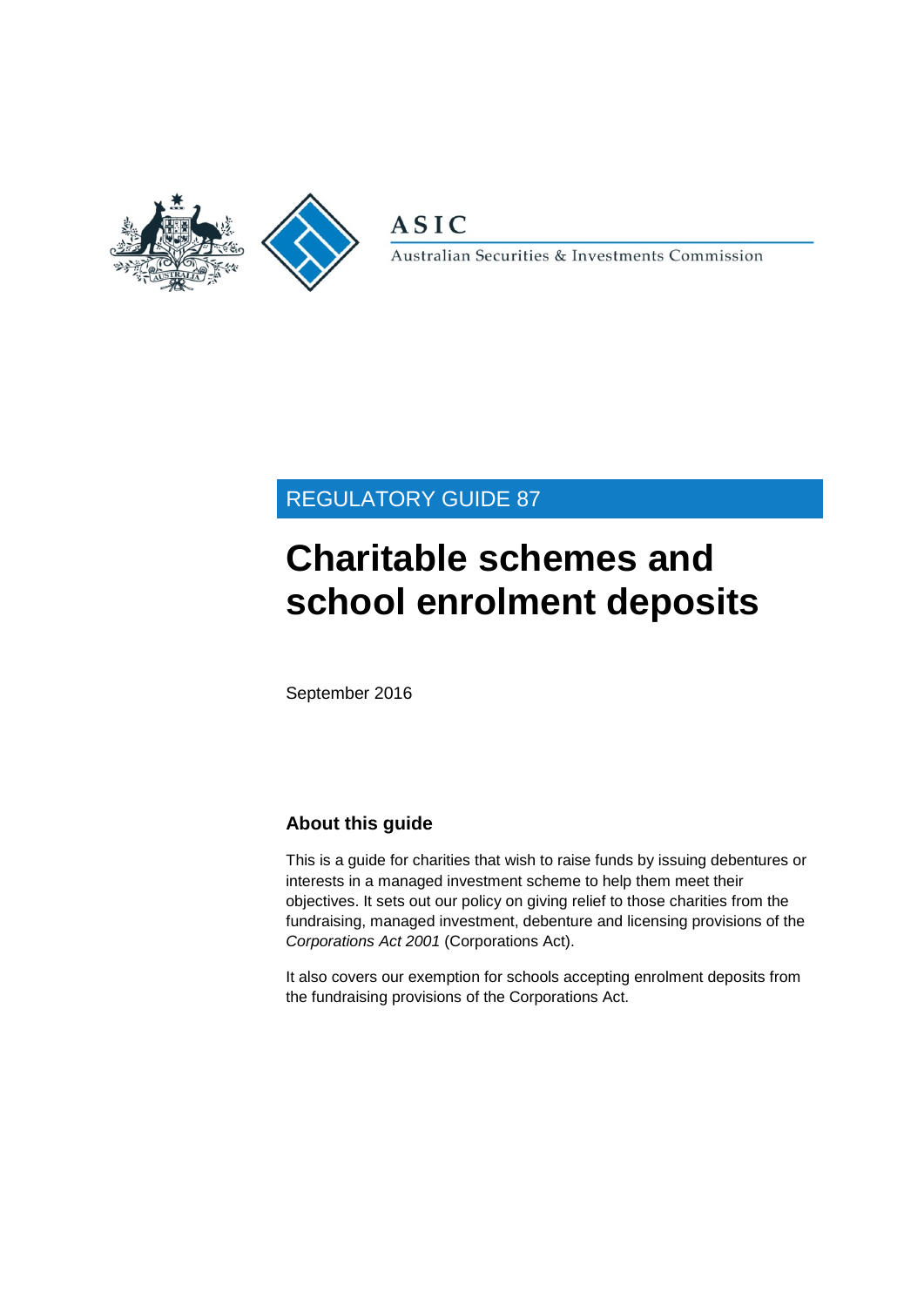#### **About ASIC regulatory documents**

In administering legislation ASIC issues the following types of regulatory documents.

**Consultation papers**: seek feedback from stakeholders on matters ASIC is considering, such as proposed relief or proposed regulatory guidance.

**Regulatory guides**: give guidance to regulated entities by:

- explaining when and how ASIC will exercise specific powers under legislation (primarily the Corporations Act)
- explaining how ASIC interprets the law
- describing the principles underlying ASIC's approach
- giving practical guidance (e.g. describing the steps of a process such as applying for a licence or giving practical examples of how regulated entities may decide to meet their obligations).

**Information sheets**: provide concise guidance on a specific process or compliance issue or an overview of detailed guidance.

**Reports**: describe ASIC compliance or relief activity or the results of a research project.

### **Document history**

This guide was issued in September 2016 and is based on legislation and regulations as at the date of issue.

Previous versions:

 Superseded Policy Statement 87, issued December 2004 and rebranded as a regulatory guide 5 July 2007

## **Disclaimer**

This guide does not constitute legal advice. We encourage you to seek your own professional advice to find out how the Corporations Act and other applicable laws apply to you, as it is your responsibility to determine your obligations.

Examples in this guide are purely for illustration; they are not exhaustive and are not intended to impose or imply particular rules or requirements.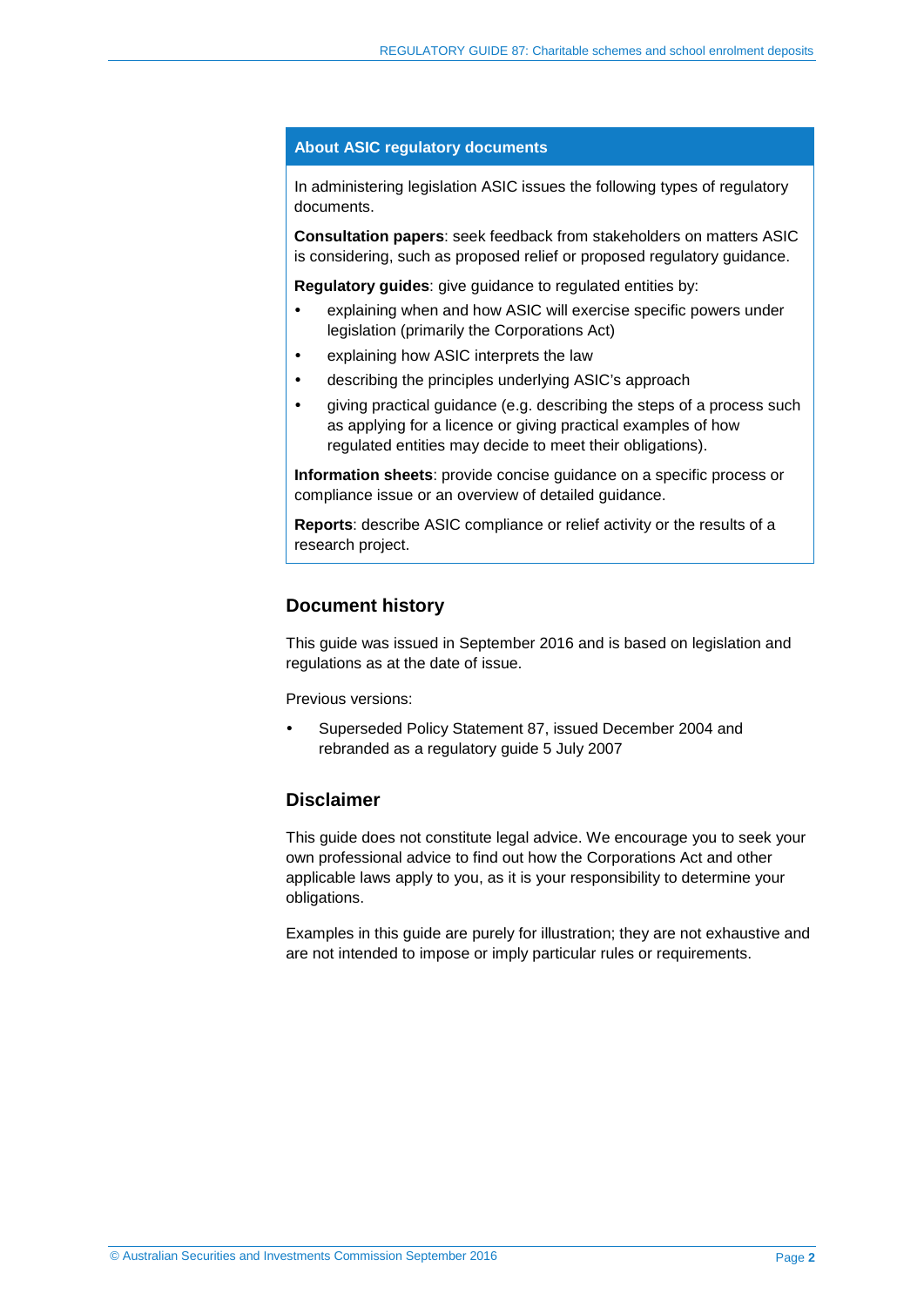# **Contents**

| A |                                                              |  |
|---|--------------------------------------------------------------|--|
|   |                                                              |  |
|   |                                                              |  |
|   |                                                              |  |
|   |                                                              |  |
| в |                                                              |  |
|   |                                                              |  |
|   |                                                              |  |
|   |                                                              |  |
| C | Requirements of relief for charitable investment fundraisers |  |
|   |                                                              |  |
|   |                                                              |  |
|   |                                                              |  |
|   |                                                              |  |
|   |                                                              |  |
|   |                                                              |  |
| D | Product restrictions for charitable investment fundraisers   |  |
|   |                                                              |  |
|   |                                                              |  |
|   |                                                              |  |
|   |                                                              |  |
|   | Use of restricted terms and misleading comparisons28         |  |
| Е |                                                              |  |
|   |                                                              |  |
|   |                                                              |  |
|   |                                                              |  |
|   |                                                              |  |
|   |                                                              |  |
|   |                                                              |  |
|   |                                                              |  |
|   |                                                              |  |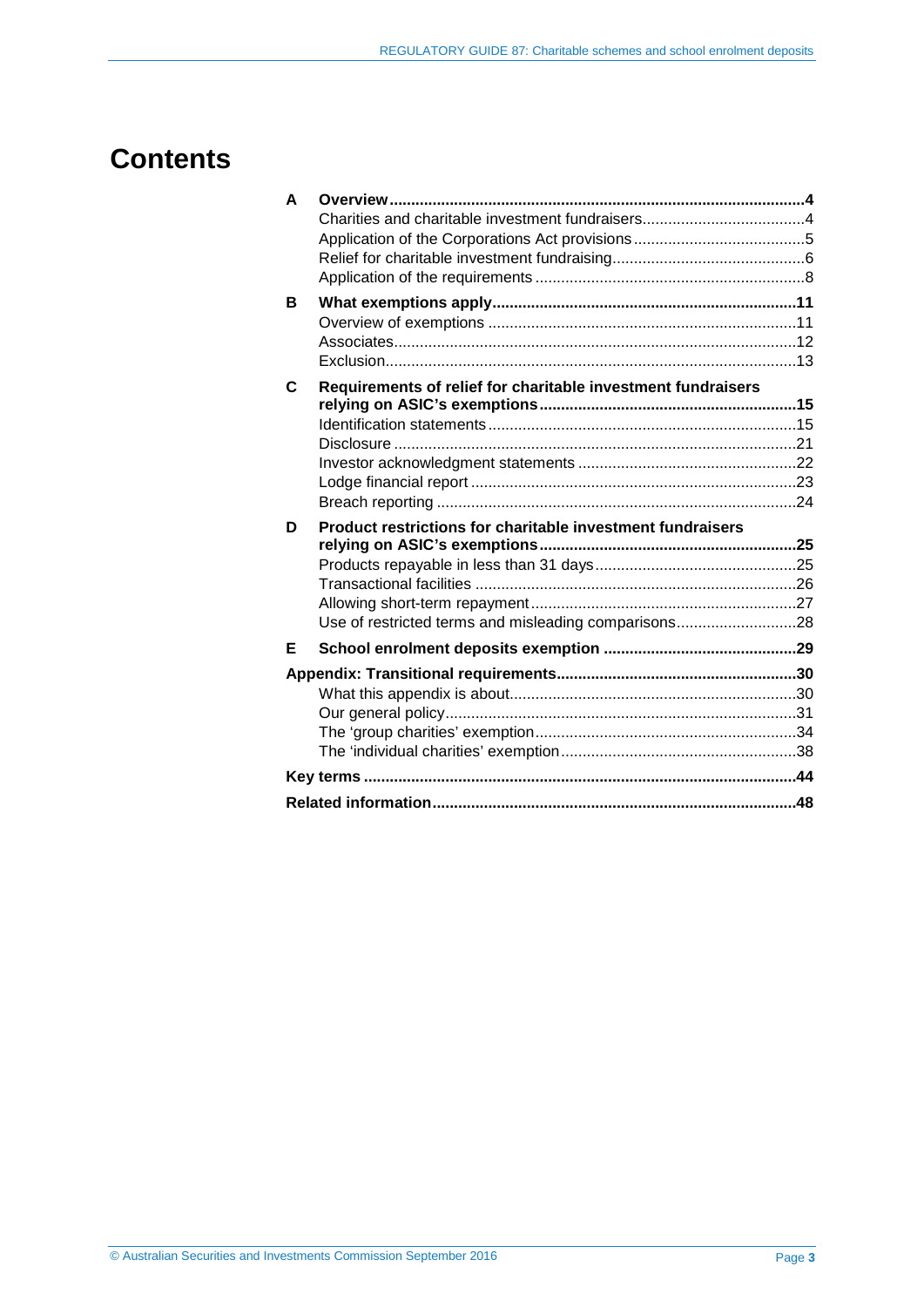# <span id="page-3-0"></span>**A Overview**

### **Key points**

This section provides an overview of our regulatory approach to charitable investment fundraisers. It explains:

- what ASIC means by the terms 'charity' and 'charitable investment fundraiser';
- how the fundraising, managed investment, debenture and licensing provisions in the *Corporations Act 2001* (Corporations Act) apply to charitable investment fundraisers; and
- the types of conditional relief available to charitable investment fundraisers from those provisions.

A staged implementation of the requirements in this guide applies: see RG [87.19–](#page-7-1)RG [87.21](#page-8-0) and [Table 1.](#page-8-1)

Schools that require a deposit to be lodged as a condition of enrolment may come within a separate exemption from the fundraising provisions of the Corporations Act: see Section [D.](#page-24-0)

# <span id="page-3-1"></span>**Charities and charitable investment fundraisers**

### **What is a 'charity'?**

RG 87.1 In this guide, we use the definitions of 'charity' and 'charitable purpose' from s5 and 12, respectively, of the *Charities Act 2013*. Broadly, charities are religious, educational, community and other types of organisations or bodies that are recognised in law as being formed for religious, educational, community or other charitable purposes.

## **What is a 'charitable investment fundraiser'?**

- RG 87.2 In this guide the term 'charitable investment fundraiser' is used to describe a charity that raises funds to support its purposes by issuing:
	- (a) debentures (other than by way of certain limited offers); and/or
	- (b) interests in a managed investment scheme.

Note: We use the definitions of these terms from s9 of the Corporations Act. A managed investment scheme run by a charitable investment fundraiser is known as a 'charitable scheme'.

These financial products are issued on the basis that the money will be repaid to, or a monetary return will be delivered to, holders of the debentures or interests in a registered scheme (investors).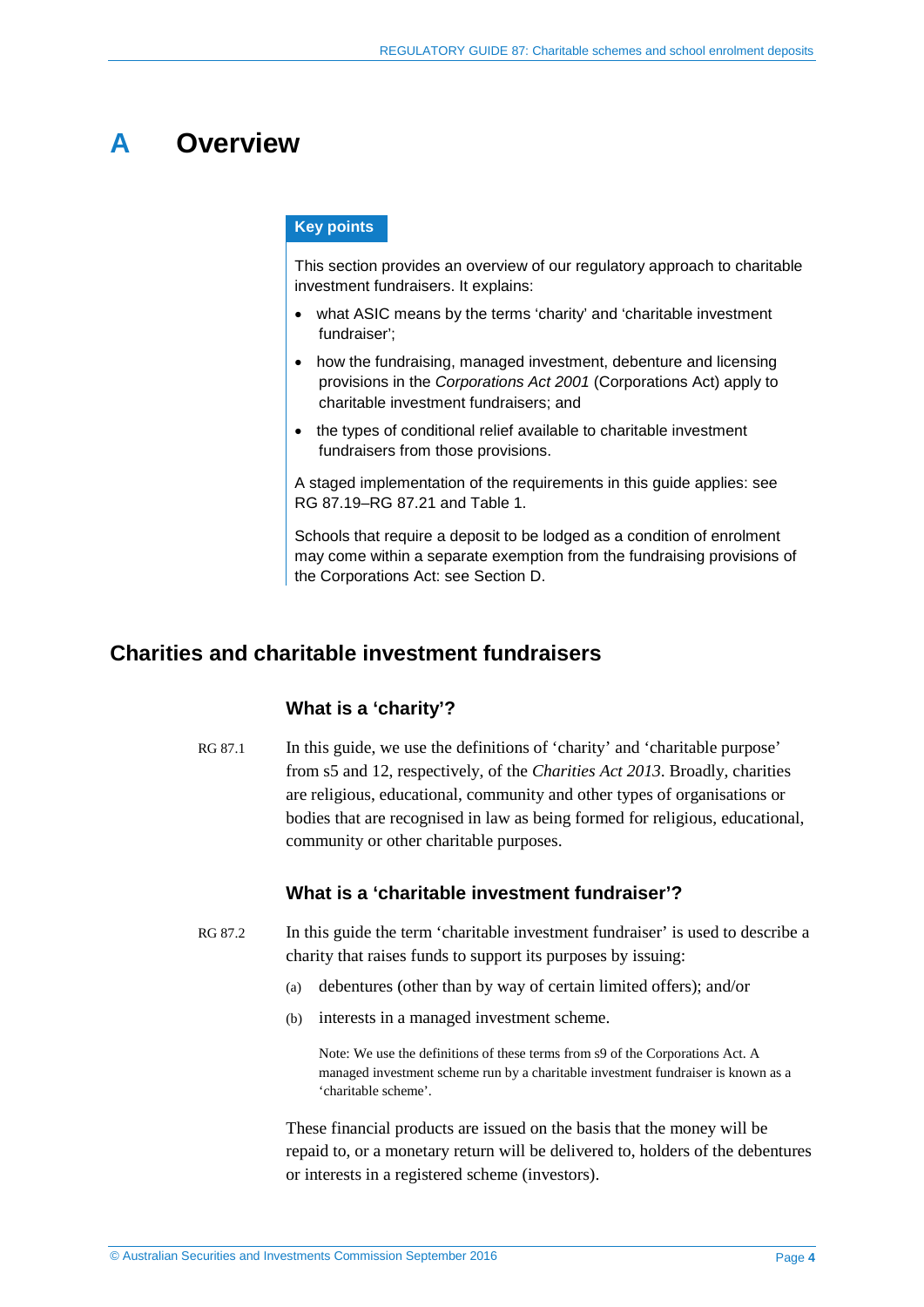- RG 87.3 Debentures and interests in a managed investment scheme generally constitute a financial product: see s92 and 764A(1)(a) and (ba). Charitable investment fundraisers that conduct fundraising using a managed investment scheme in this manner are likely to be providing a financial service: see s766A.
- RG 87.4 This guide and the fundraising, managed investment, debenture and licensing provisions in the Corporations Act do not apply to fundraising undertaken by charities that is limited to the solicitation or acceptance of donations.

# <span id="page-4-0"></span>**Application of the Corporations Act provisions**

## **Fundraising, managed investment and debenture provisions**

- RG 87.5 Various provisions of the Corporations Act may apply to charities that seek to raise funds using a charitable scheme, including:
	- (a) the debenture provisions, set out in Pts 2L.1–2L.5;
	- (b) the managed investment provisions, set out in Ch 5C; and
	- (c) the fundraising provisions, set out in:
		- (i) Pts 6D.2–6D.3 (securities fundraising);
		- (ii) s992A and 992AA (anti-hawking); and
		- (iii) Div 2 and 4 of Pt 7.9, and s1017B and 1017G (financial product disclosure).
- RG 87.6 For the purposes of this guide, these provisions are collectively referred to as the 'fundraising, managed investment and debenture provisions'.
- RG 87.7 The particular provisions that will apply to a charity or charitable investment fundraiser will vary depending on whether the charitable investment fundraiser raises funds through the issue of debentures or interests in a charitable scheme, or both: see [RG 87.8.](#page-4-1)
- <span id="page-4-1"></span>RG 87.8 A charity that operates a charitable investment fundraiser may be subject to a number of requirements in the Corporations Act. For example, if they offer:
	- (a) debentures, they may be required to:
		- (i) have a trust deed and trustee (Ch 2L); and
		- (ii) issue a prospectus and comply with certain fundraising requirements, including the prohibition on securities hawking (Pts 6D.2 and 6D.3);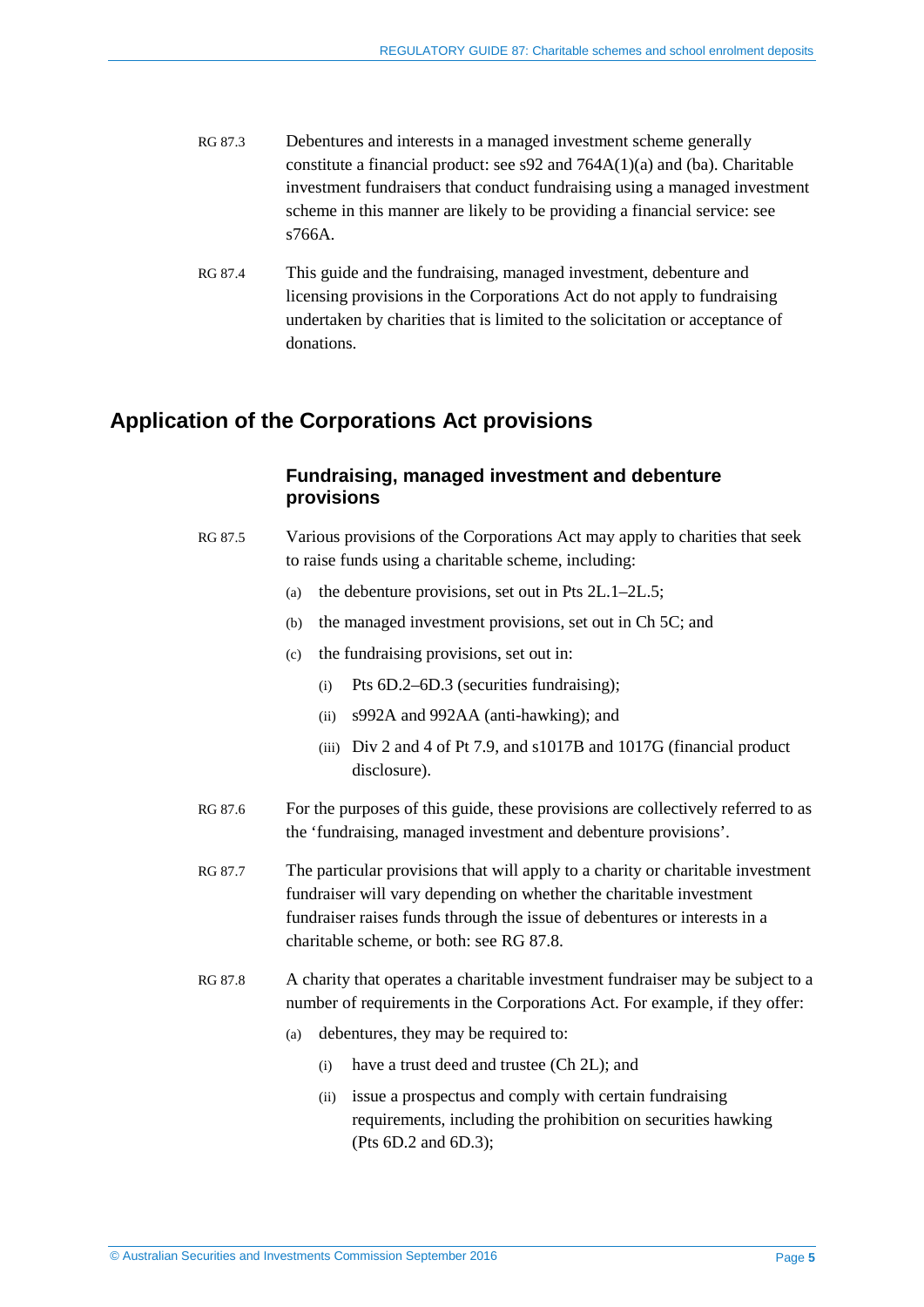- (b) interests in a charitable scheme, they may be required to:
	- (i) comply with the managed investment scheme provisions (Ch 5C);
	- (ii) comply with the anti-hawking prohibitions (s992A and 992AA);
	- (iii) issue a Product Disclosure Statement (PDS) (Div 2 of Pt 7.9) and provide ongoing disclosure of material changes and significant events (s1017B);
	- (iv) comply with the dispute resolution requirements (s1017G); and
	- (v) comply with certain restrictions on advertising (Div 4 of Pt 7.9); or
- (c) both debentures and interests in a charitable scheme, they may be subject to all of these requirements.

### **Licensing provisions**

RG 87.9 A charity that issues debentures or interests in a charitable scheme may be required to comply with the licensing provisions, which would require them to hold an Australian financial services (AFS) licence and to meet obligations as an AFS licensee: s911A(1) and 912A.

### **Application to 'exempt bodies'**

- RG 87.10 Some provisions in the Corporations Act will not apply in certain circumstances to charities that are an 'exempt body', as defined in s66A. An exempt body is a body corporate that is not a company and is incorporated by or under a law of a state or territory. For example, an exempt body that limits itself to:
	- (a) offering debentures within the state or territory where it is incorporated may be exempt from certain fundraising provisions (see s708(20)); and
	- (b) certain conduct in relation to interests in a charitable scheme may be exempt from certain financial product disclosure provisions (see s1012D(8)) and consequently may also be exempt from the requirement to register the scheme.

# <span id="page-5-0"></span>**Relief for charitable investment fundraising**

### **Fundraising, managed investment and debenture provisions**

RG 87.11 Conditional relief is available for charitable investment fundraisers from the fundraising, managed investment and debenture provisions. Relief is not available under this policy for a charitable investment fundraiser that issues financial products that are not debentures or interests in a charitable scheme.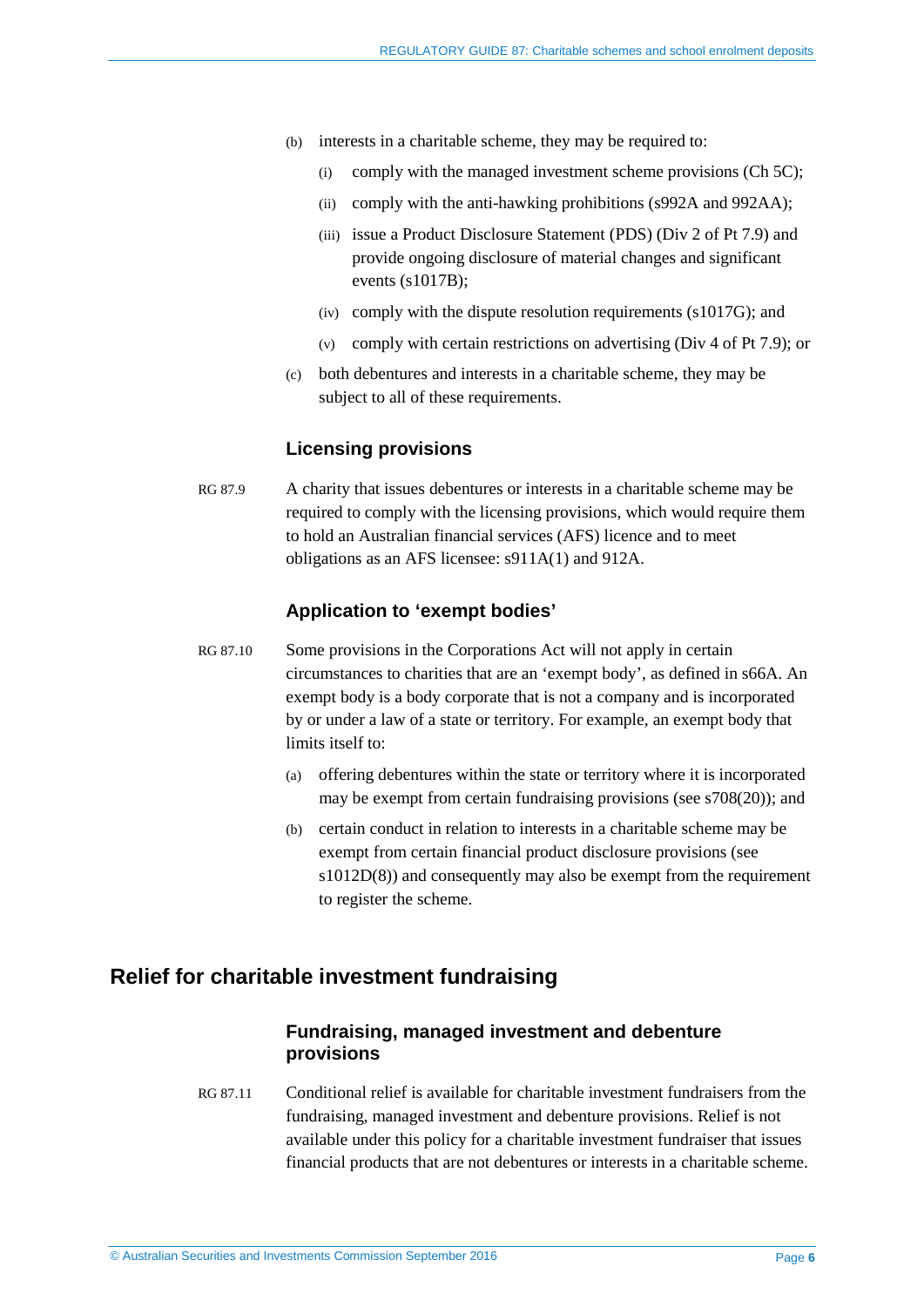RG 87.12 Unless the charitable investment fundraiser has the benefit of a licensing exemption or exclusion under the Corporations Act, all operators or promoters of a charitable investment fundraiser will generally need to hold an AFS licence with appropriate authorisations: se[e RG 87.25–](#page-10-2)[RG 87.26.](#page-11-1)

#### **Examples of exemptions and exclusions under the Corporations Act**

#### **Exemption**

A charitable investment fundraiser that issues financial products through an intermediary who holds an AFS licence with appropriate authorisations may be exempt from the licensing provisions: s911A(2)(b).

### **Exclusion**

Issuing debentures is not generally a financial service, although it may be if the funds are invested in an investment business of the issuer, following an offer to the public or a section of the public on terms that this will be done.

## **Licensing and product disclosure provisions**

RG 87.13 We have given conditional relief to charitable investment fundraisers from the licensing provisions for certain activities. The relief does not apply if any debenture or interest in a charitable scheme is issued to a person as a retail client, except if all retail clients are associates of the charitable investment fundraiser (associated retail clients).

Note: See [RG 87.27](#page-11-2) for the definition of 'associate'.

RG 87.14 We have also given conditional relief from the licensing and product disclosure provisions to persons involved in arranging the issue of, or providing financial product advice about, the debentures or interests in a charitable scheme issued by a charitable investment fundraiser.

## **Underlying principles of exemption**

- RG 87.15 Our exemptions for charitable investment fundraisers recognise that investors are likely to want to assist a charity to fulfil its purpose and, either through personal or common knowledge of the charity, believe the charity will use its funds for that purpose. For many of those investors, financial benefit is not the primary consideration in choosing to invest with the charitable investment fundraiser. Therefore, the investor is not likely to expect or seek disclosures in complete compliance with the Corporations Act or the full protection of the fundraising, managed investment and debenture provisions or (where there are no non-associated retail clients) the licensing provisions.
- RG 87.16 On this basis we have given charitable investment fundraisers relief from significant parts of the regulatory burden applicable to other debenture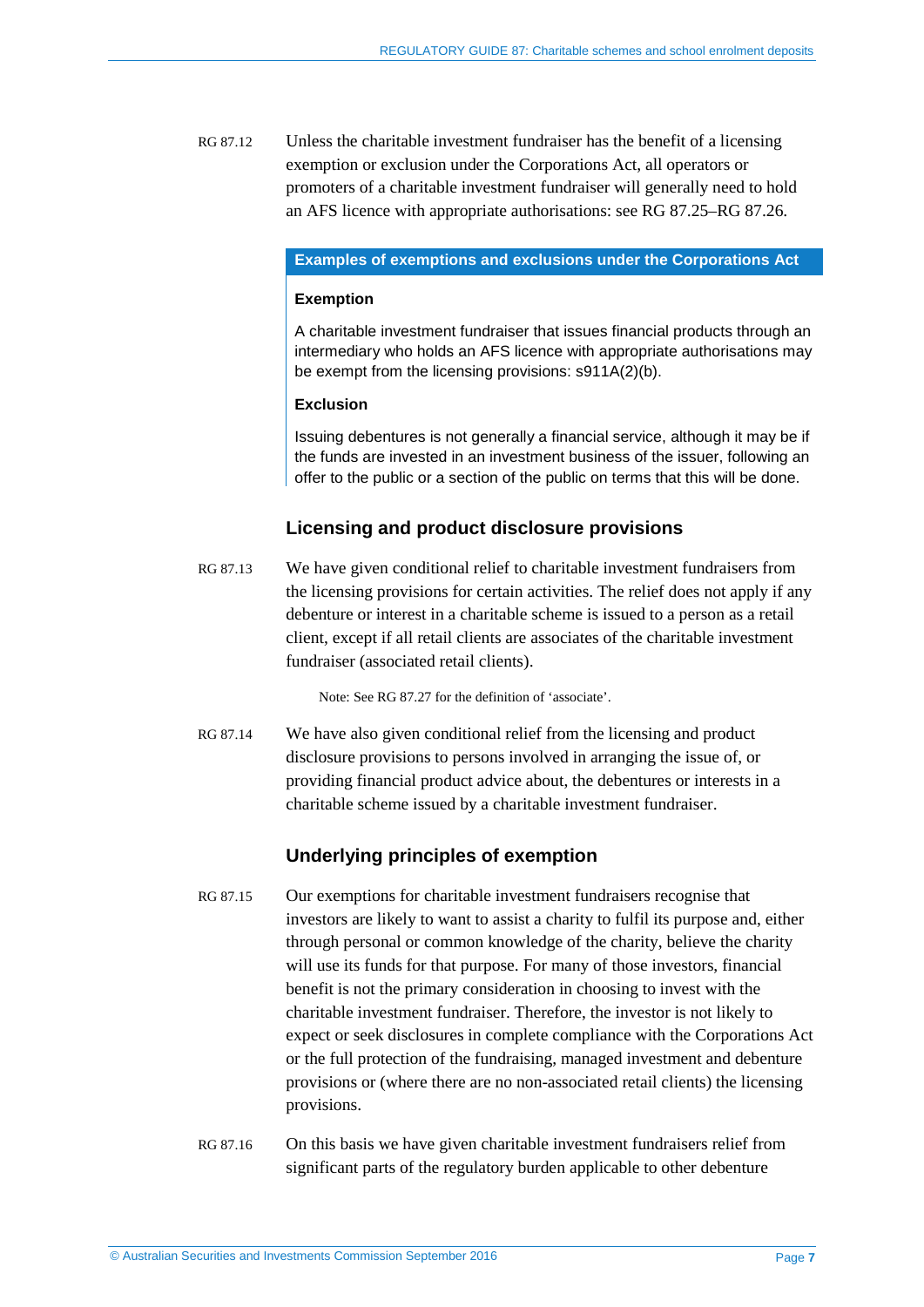issuers or operators of managed investment schemes. Investors in charitable investment fundraisers are not likely to lose confidence in participation in the financial system more broadly on the basis of experience with charitable investment fundraisers. The relief is limited to certain financial products with characteristics that make the investor protections that would apply, if not for the exemption, less necessary—such as a restriction on accepting short-term investments.

- RG 87.17 Nevertheless, we do not consider that the licensing provisions are unreasonably burdensome. They set a minimum regulatory standard that helps ensure compliance with the requirement of the relief and the financial services laws that do apply, including the prohibition on misleading and deceptive conduct under the *Australian Securities and Investments Commission Act 2001*.
- RG 87.18 It is important that retail clients are not misled about whether the financial product offerings of a charitable investment fundraiser are comparable to those provided by issuers to whom our exemptions do not apply. Requiring that offerings are made through an AFS licensee, together with the requirements of the relief such as investor acknowledgement statements, help ensure this.

# <span id="page-7-1"></span><span id="page-7-0"></span>**Application of the requirements**

### RG 87.19 A staged implementation of the requirements applies: see [Table 1.](#page-8-1) All requirements apply from 1 January 2018, except:

- (a) the restriction on the issue of at-call or short-term investments to nonassociated retail clients, which applies to debentures or interests in a charitable scheme issued from 1 January 2017; and
- (b) having an identification statement accepted for lodgement by ASIC or a sponsor for the purposes of the [ASIC Corporations \(Charitable](http://www.asic.gov.au/regulatory-resources/find-a-document/class-orders/2016-legislative-instruments/)  [Investment Fundraising\) Instrument 2016/813,](http://www.asic.gov.au/regulatory-resources/find-a-document/class-orders/2016-legislative-instruments/) which applies from 1 March 2017.

### RG 87.20 In this guide:

- (a) a 'wholesale charitable investment fundraiser' is a charitable investment fundraiser that has not issued any debentures or interests in a charitable scheme to non-associated retail clients after 31 December 2016; and
- (b) a 'retail charitable investment fundraiser' is a charitable investment fundraiser that is not a wholesale charitable investment fundraiser;
- RG 87.21 This means that a retail charitable investment fundraiser can become a wholesale charitable investment fundraiser when it repays or redeems all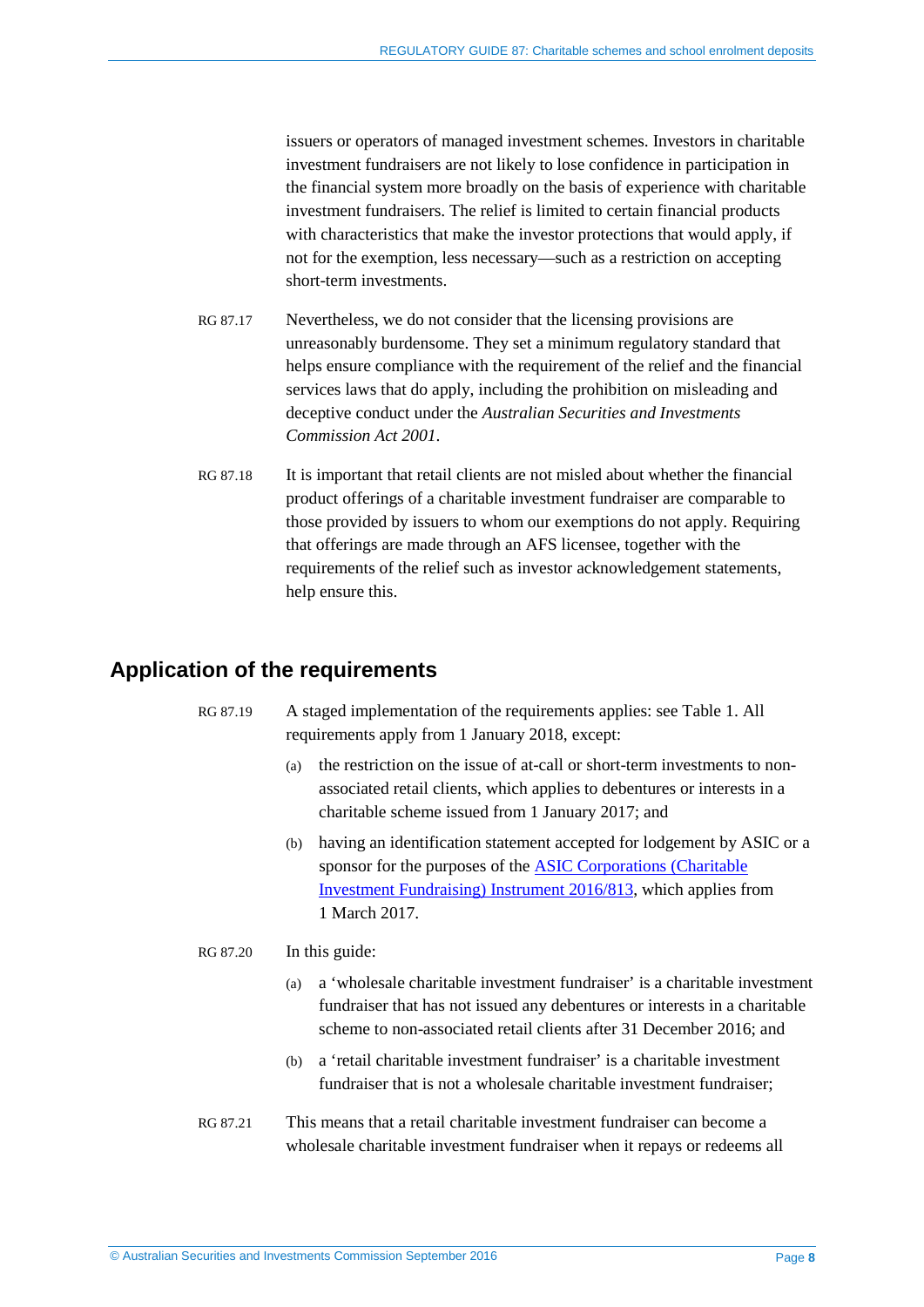<span id="page-8-0"></span>investments held by non-associated retail clients. [Table 1](#page-8-1) sets out what requirements apply and to whom, and where we have provided guidance.

<span id="page-8-1"></span>

| Table 1: |  | <b>Application of the requirements</b> |
|----------|--|----------------------------------------|
|----------|--|----------------------------------------|

| <b>Requirement of relief</b>                                                                                        | Who it applies to                                                                                                                          | <b>Guidance</b>   |
|---------------------------------------------------------------------------------------------------------------------|--------------------------------------------------------------------------------------------------------------------------------------------|-------------------|
| Identification statement<br>accepted for lodgement                                                                  | All charitable investment fundraisers (from 1 March<br>2017).                                                                              | RG 87.37-RG 87.60 |
| Disclosure requirements                                                                                             | All charitable investment fundraisers that issue to<br>retail clients (including associated retail clients).                               | RG 87.61-RG 87.66 |
| Avoid indicating product<br>regulated                                                                               | All charitable investment fundraisers.                                                                                                     | RG 87.63          |
| Investor acknowledgement<br>statement                                                                               | Retail charitable investment fundraisers.                                                                                                  | RG 87.67-RG 87.70 |
| Lodge and publish financial<br>report                                                                               | All charitable investment fundraisers. If they issue:<br>• debentures, the report must be for the charitable<br>investment fundraiser; and | RG 87.71-RG 87.72 |
|                                                                                                                     | • interests in a charitable scheme, the report must be<br>for the scheme.                                                                  |                   |
| Breach reporting                                                                                                    | All charitable investment fundraisers.                                                                                                     | RG 87.73-RG 87.77 |
| Prohibition on issue of at-call<br>or short-term investments                                                        | Retail charitable investment fundraisers, for issues to<br>non-associated retail clients (from 1 January 2017).                            | RG 87.79–RG 87.83 |
| Prohibition on short-term<br>investments                                                                            | All charitable investment fundraisers where the short-<br>term investment is held by a non-associated retail<br>client.                    | RG 87.80          |
| Payments to investors by<br>cheque or transfer to an<br>authorised deposit-taking<br>institution (ADI) account only | Retail charitable investment fundraisers.                                                                                                  | RG 87.84-RG 87.85 |
| Restriction on the terms of<br>issue, repayment and<br>redemption                                                   | Retail charitable investment fundraisers                                                                                                   | RG 87.86-RG 87.91 |
| Prohibition on the use of 'at-<br>call', 'deposit' or derivatives<br>of those terms                                 | Retail charitable investment fundraisers.                                                                                                  | RG 87.92-RG 87.94 |

### **Transitional requirements**

RG 87.22 Transitional requirements apply until 1 January 2018. This means that charitable investment fundraisers that do not meet the requirements set out in Sections [C](#page-14-0) and [D](#page-24-0) can continue to rely on the pre-existing relief (contained in Part 3 of ASIC Corporations (Charitable Investment Fundraising) Instrument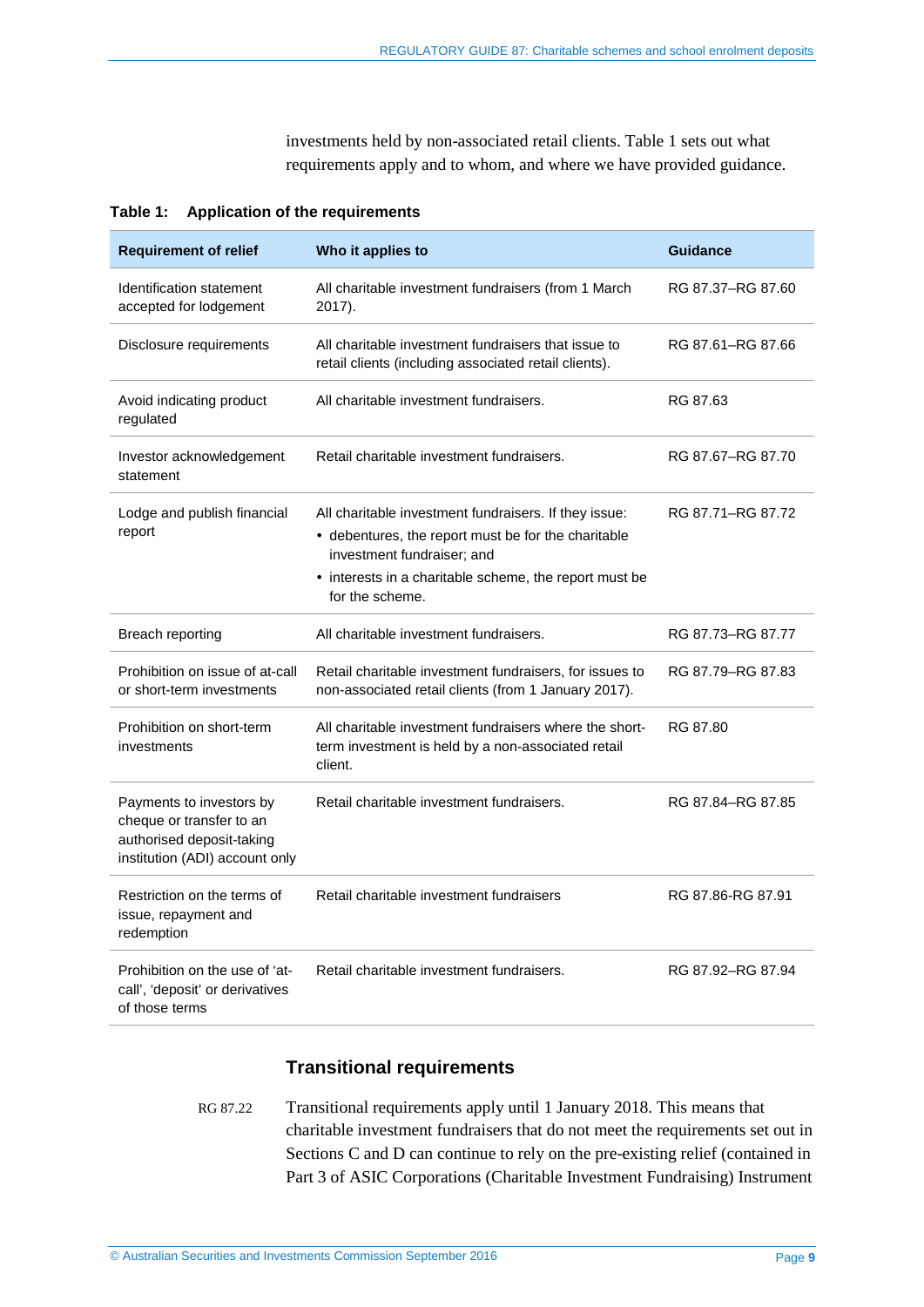2016/813), but must meet the conditions of that relief. They must also comply with the requirements set out in [RG 87.19.](#page-7-1)

RG 87.23 The conditions in the pre-existing relief are discussed in the former version of RG 87, which is reproduced in the appendix. It contains different conditions for exemption from the fundraising, managed investment, debenture and licensing provisions of the Corporations Act.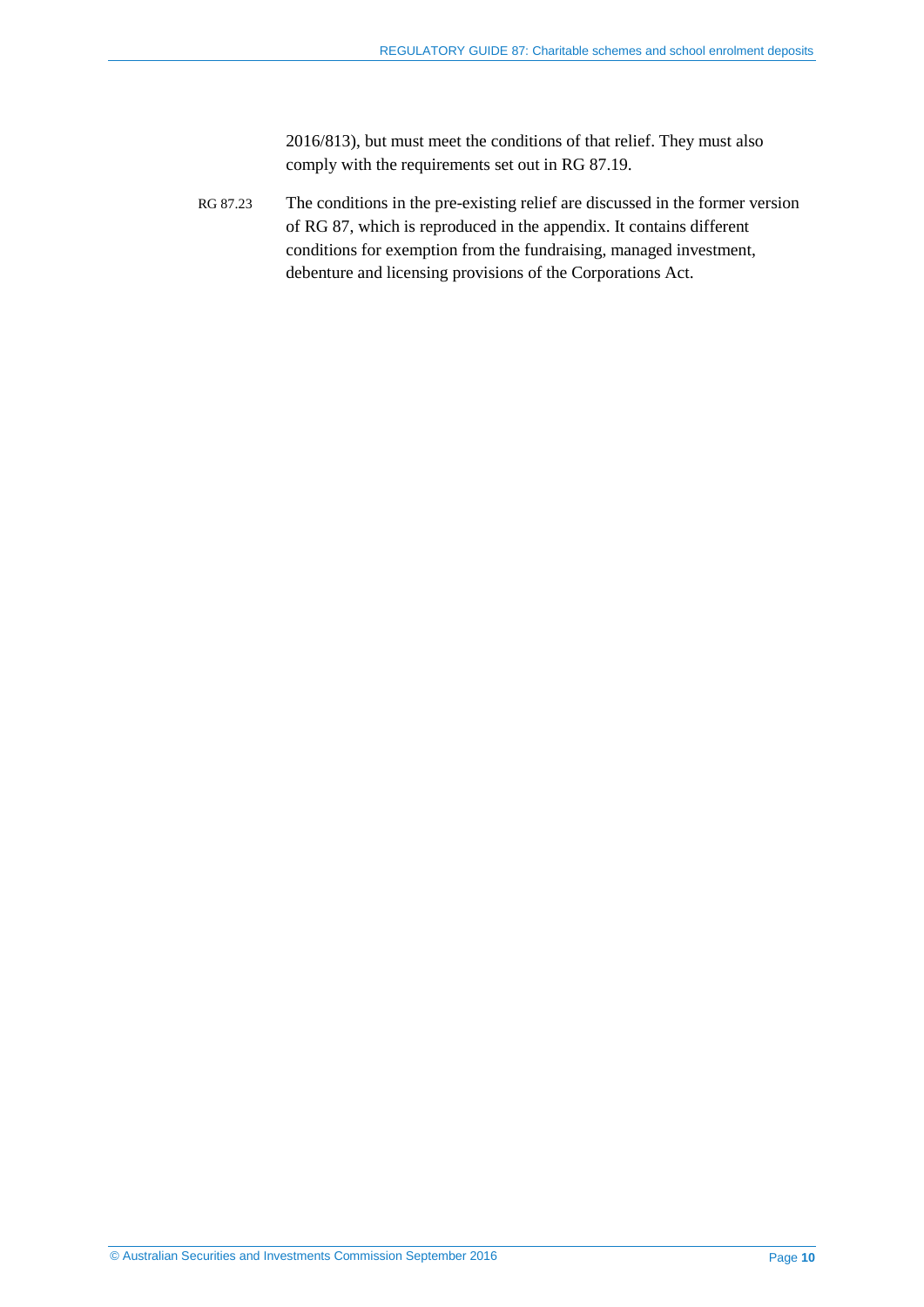# <span id="page-10-0"></span>**B What exemptions apply**

### **Key points**

This section provides an overview of relief exemptions available for charitable investment fundraisers. It explains:

- the conditional relief provided under ASIC Corporations (Charitable Investment Fundraising) Instrument 2016/813;
- the definition of 'associate'; and
- what exclusions from the relief apply.

# <span id="page-10-1"></span>**Overview of exemptions**

RG 87.24 We have given conditional relief to charitable investment fundraisers from the fundraising, managed investment and debenture provisions and certain relief from the licensing provisions of the Corporations Act: see ASIC Corporations (Charitable Investment Fundraising) Instrument 2016/813. A charitable investment fundraiser is eligible for this exemption only if:

- (a) either we or a sponsor have accepted for lodgement the charitable investment fundraiser's identification statement; and
- (b) the charitable investment fundraiser complies with the breach reporting requirement under the relief (see [RG 87.73–](#page-23-2)[RG 87.77\)](#page-23-3).

### **Licensing exemption**

- <span id="page-10-2"></span>RG 87.25 Under the relief, wholesale charitable investment fundraisers will not need an AFS licence to:
	- (a) deal in financial products by issuing debentures or interests in a charitable scheme that relate to the scheme;
	- (b) deal in financial products that are assets held for investors in the course of the operation of a scheme;
	- (c) provide a custodial or depository service by holding financial products on behalf of investors in a scheme in the course of operating the scheme; and
	- (d) provide financial product advice that is general advice in an offer document issued in connection with the scheme. The offer document must be supplied, in place of a PDS or a prospectus, as a condition of our product disclosure relief. We have treated this offer document as if it were an exempt document.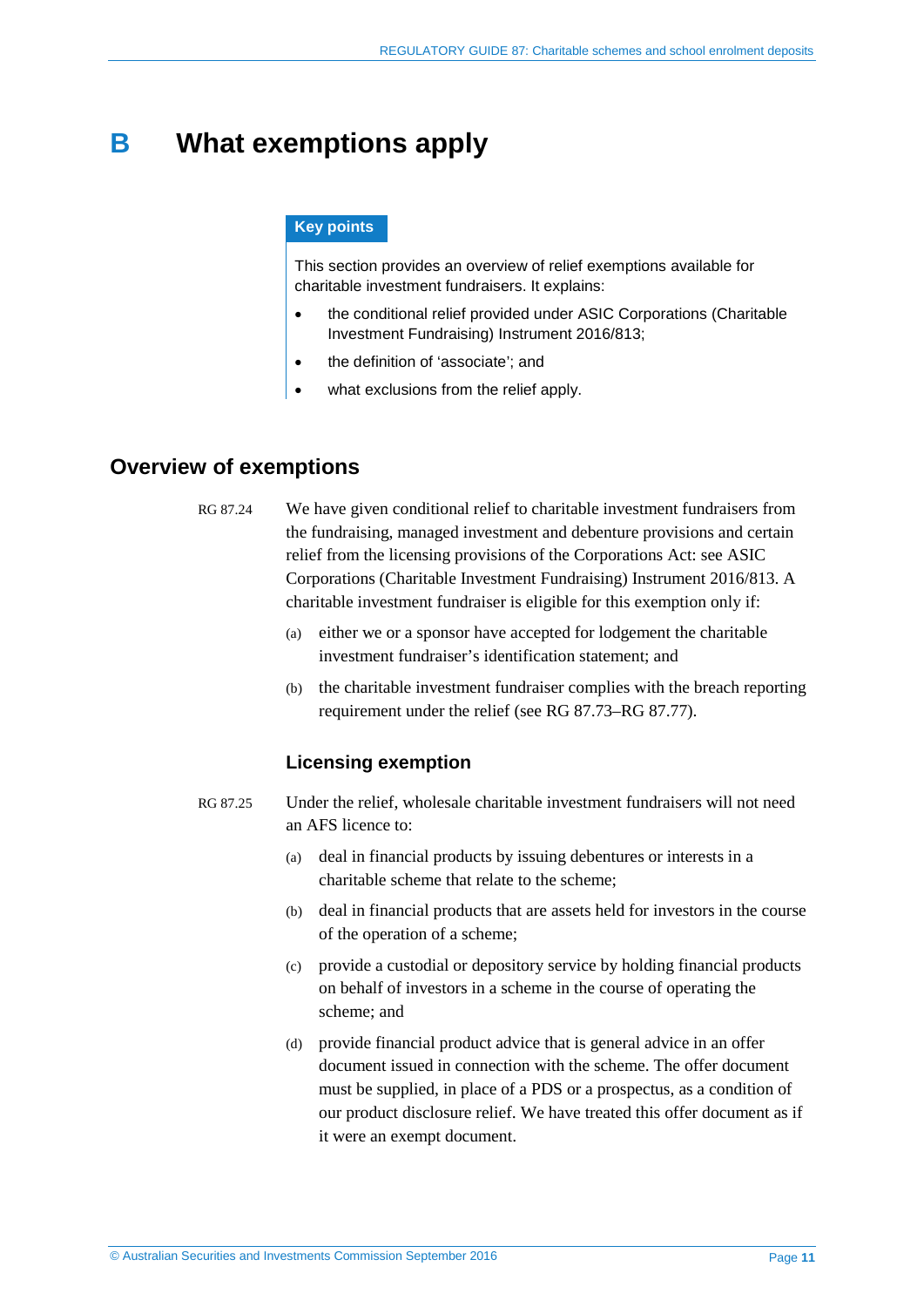<span id="page-11-1"></span>RG 87.26 Charitable investment fundraisers cannot rely on this exemption after 31 December 2017 if they issue any financial product to a non-associated retail client from 1 January 2018.

# <span id="page-11-3"></span><span id="page-11-2"></span><span id="page-11-0"></span>**Associates**

- <span id="page-11-4"></span>RG 87.27 For the purposes of this guide and our policy, we consider an 'associate' of a charitable investment fundraiser to be:
	- (a) a body constituted by or under the authority of a decision of the charity, or which is controlled by the charity;
	- (b) a person or body that constituted the charity or under whose authority the charity was constituted or that controls the charity;
	- (c) a charity with related charitable purposes that is the same as or similar to the charity;
	- (d) a person acting as a trustee of a trust for the charity or for a charity with a related charitable purpose;
	- (e) a member of the clergy, an employee or a voluntary staff member who works for any person mentioned in [RG 87.27\(a\)](#page-11-3)[–RG 87.27\(d\);](#page-11-4) or
	- (f) a person undertaking training or education to enable them to be a person under [RG 87.27\(e\)](#page-11-5) and who receives money or money's worth from any person mentioned in [RG 87.27\(a\)](#page-11-3)[–RG 87.27\(e\).](#page-11-5)

### **Underlying principles for treatment of associates**

- <span id="page-11-5"></span>RG 87.28 We do not treat retail clients who qualify as 'associates' like other retail clients for the purpose of determining:
	- (a) the application of our exemption from the licensing provisions; and
	- (b) whether and how certain conditions or requirements apply to the exemptions provided to charitable investment fundraisers.
- RG 87.29 We understand that associated retail clients may not be sophisticated and, indeed, may face a heightened risk due to the concentration of exposure to the charitable investment fundraiser both as an investor and an associate. However, we consider that associates are more likely than non-associated retail clients to appreciate that the charitable investment fundraiser is not being regulated as an issuer of debentures or interests of a managed investment scheme.
- RG 87.30 Investments in charitable investment fundraisers can also provide an advantageous way of remunerating certain associates, where remuneration is provided by a charity that is not subject to fringe benefits tax. Applying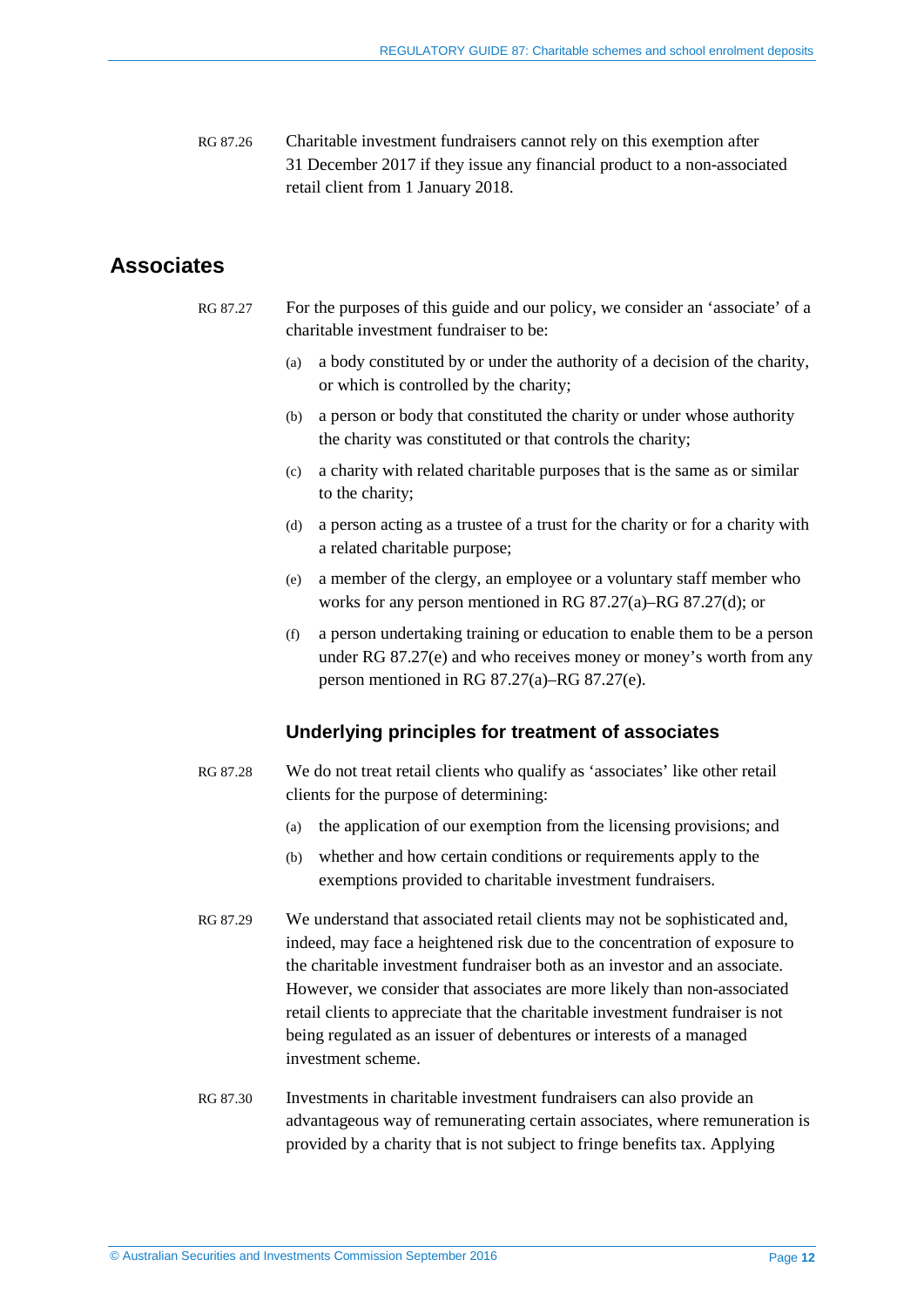regulatory requirements that could discourage the use of this mechanism may disadvantage staff.

- RG 87.31 If offers may be made to people who are associates because they are voluntary staff members, this must be stated in the identification statement. It must also be stated what criteria will be applied when determining if a person is to be treated as a voluntary staff member (and therefore an associate).
- RG 87.32 We expect that appropriate criteria, such as number of hours regularly worked, will be included to ensure that this category is limited to persons who are genuinely and substantially involved in the organisation of the charity. For example, in the case of a religious charity this would not include members of the religious group that contribute to specific tasks—such as agreeing to be included in a roster from time to time for performing such functions as welcoming, social organisation, music, reading, assisting celebrants of religious services, counting collections, cleaning premises or decorating places where religious services occur—as distinct from persons performing an identifiable staff role as a minister or leader.
- RG 87.33 We will, and we expect that any sponsor will, assess any such criteria in an identification statement to ensure that offers that are not intended to be treated as being made to an associate are not so classified as on the basis of an a broad criteria for identifying voluntary staff members.

# <span id="page-12-0"></span>**Exclusion**

- RG 87.34 We may exclude a charitable investment fundraiser from relying on ASIC Corporations (Charitable Investment Fundraising) Instrument 2016/813 if, for example, we consider that the charitable investment fundraiser:
	- (a) will not, or will not be engaged in activities that, meet the underlying principles of our relief;
	- (b) has a sponsor that is not an associate;
	- (c) has not complied with the conditions of the exemption or is not likely to comply with those conditions; or
	- (d) has engaged in false or misleading conduct in relation to debentures or interests in a charitable scheme offered, or purportedly offered, in reliance on the exemption.

If we decide to exclude a charitable investment fundraiser from our relief, we will notify them in writing.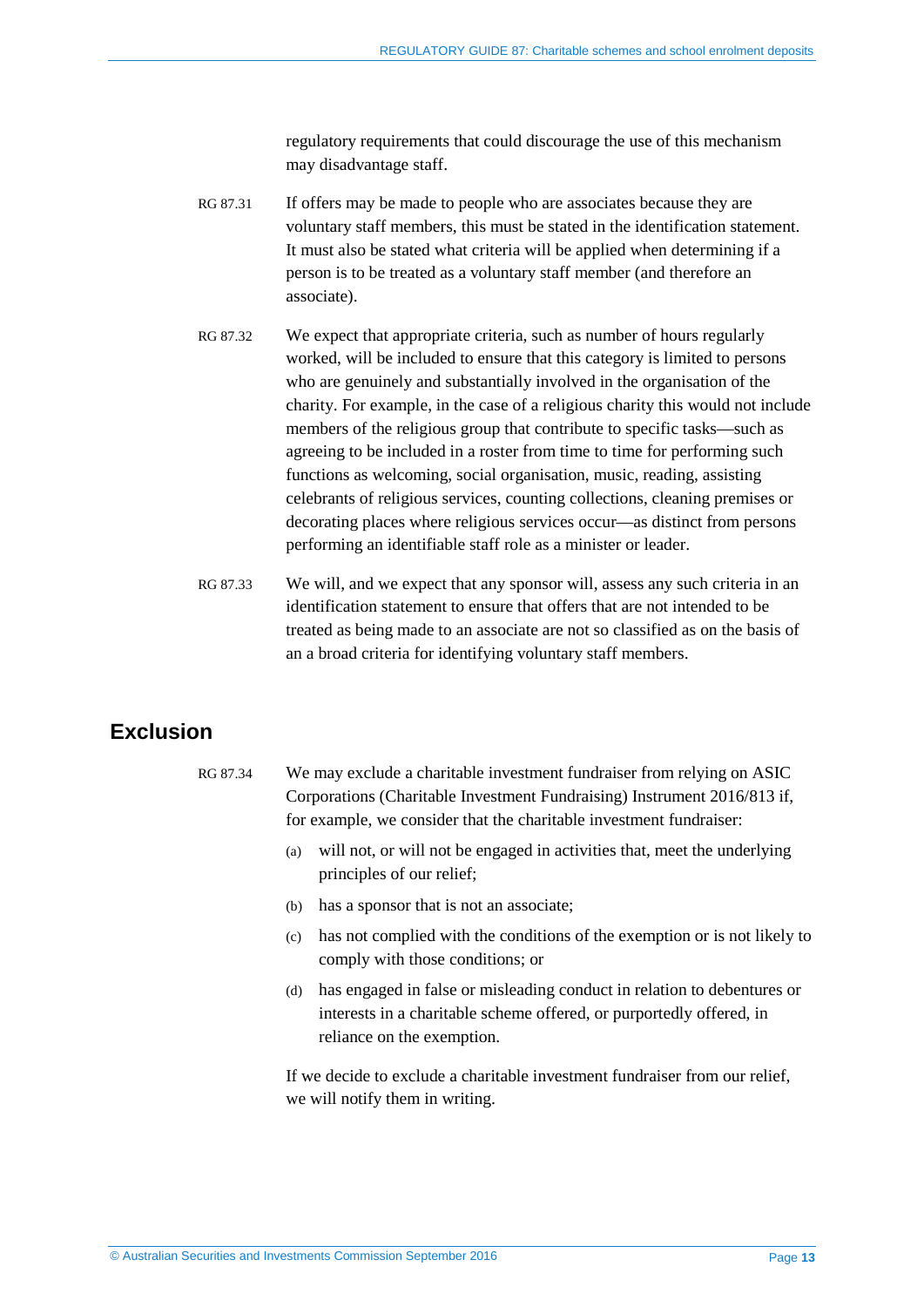## **No relief from s1017E or 1017F**

- RG 87.35 Even though relief may be available from the requirements to issue a PDS or prospectus, we will not provide relief from s1017E and 1017F. Charitable investment fundraisers must:
	- (a) ensure that until interests in a charitable investment scheme are issued, the charity holds any money paid to acquire the products in a separate account, where required by s1017E; and
	- (b) confirm all transactions when a retail client acquires or disposes of a financial product or when the charity varies the terms of the financial product, where required by s1017F.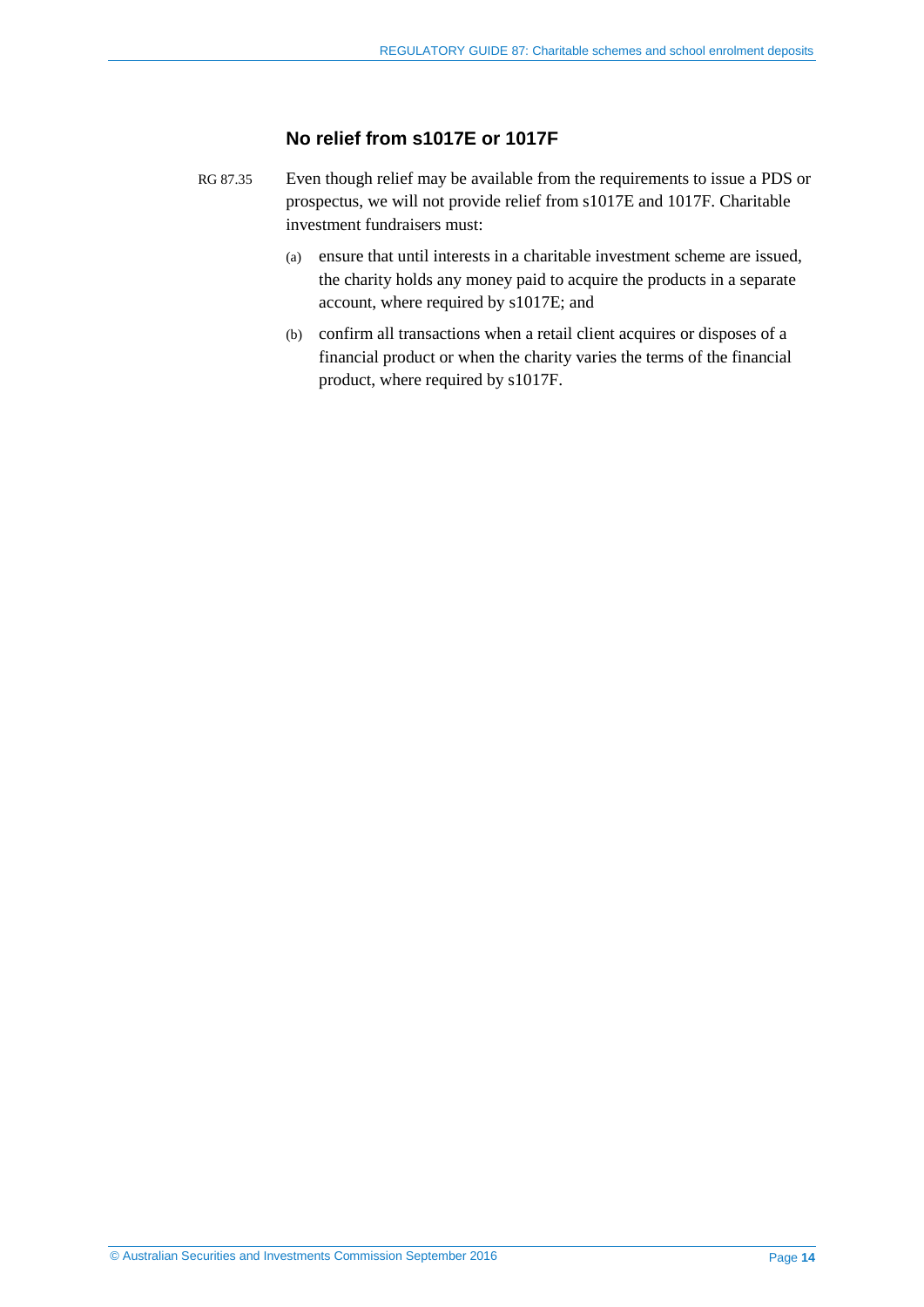# <span id="page-14-0"></span>**C Requirements of relief for charitable investment fundraisers relying on ASIC's exemptions**

### **Key points**

This section explains the requirements of relief that will apply to charitable investment fundraisers that seek to rely on exemptions from the fundraising, managed investment, debenture and licensing provisions.

The conditions cover the requirement for charitable investment fundraisers to:

- to have an identification statement accepted for lodgement by a sponsor or ASIC (see RG [87.37–](#page-14-2)RG [87.60\)](#page-20-1);
- give disclosure to persons acquiring financial products offered under the exemptions (see RG [87.61–](#page-20-2)RG [87.65\)](#page-21-3);
- seek a specific investor acknowledgement statement from nonassociate retail clients when they acquire financial products offered under the exemptions, and take reasonable steps to ensure that the product is only likely to be acquired by those who understand the disclosures (see RG [87.67–](#page-21-2)RG [87.68\)](#page-22-3);
- lodge an audited financial report with ASIC, unless it has been lodged with the Australian Charities and Not-for-profits Commission (ACNC) (see RG [87.71–](#page-22-2)RG [87.72\)](#page-23-1); and
- report breaches of the conditions to ASIC (see RG [87.73–](#page-23-2)RG [87.77\)](#page-23-3).
- RG 87.36 Some conditions apply to all charitable investment fundraisers who seek to rely on this relief and others will apply only to retail charitable investment fundraisers. Some conditions apply only in relation to retail clients and others apply more generally, as indicated in [Table 1.](#page-8-1)

Note: For the commencement dates for the requirements in this section, se[e Table 1.](#page-8-1) 

# <span id="page-14-2"></span><span id="page-14-1"></span>**Identification statements**

- RG 87.37 Our exemptions only apply to charitable investment fundraisers that have an identification statement accepted for lodgement by ASIC or a sponsor. This is to ensure that ASIC and current and potential investors can ascertain who may be relying on the exemption, and that there is sufficient information to understand the scope and purpose of the reliance. The identification statement must be publicly available, but it is not required to be used as an offer document.
- RG 87.38 This process of accepting an identification statement for lodgement is intended to reduce the extent of any inappropriate reliance on the relief, and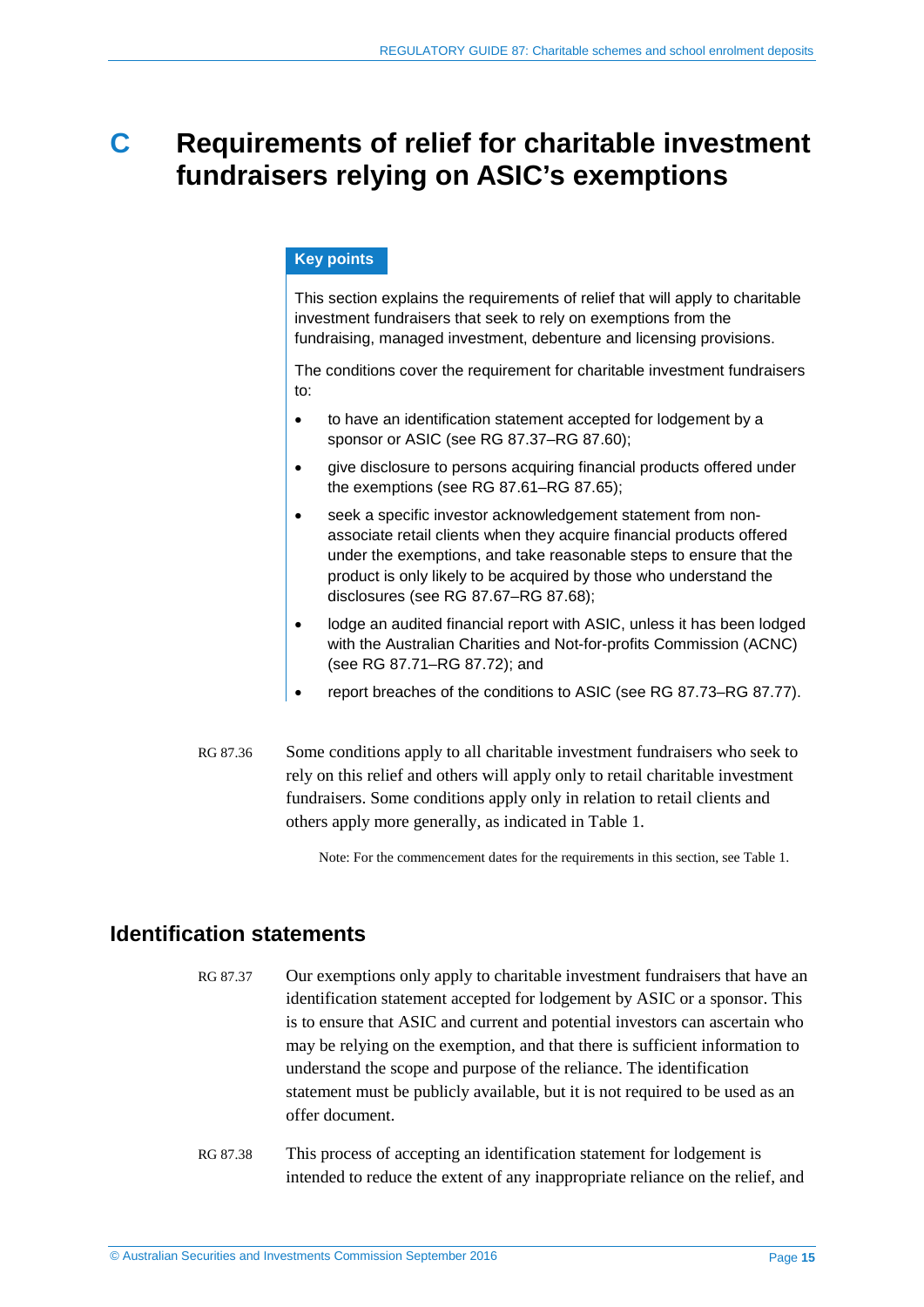the potential for revocation of acceptance provides a means of excluding charitable investment fundraisers from relief where appropriate.

### **Benefit of a sponsor**

- RG 87.39 A sponsor establishes an arrangement under which it accepts identification statements of charitable investment fundraisers for which it is an associate for the purpose of ASIC Corporations (Charitable Investment Fundraising) Instrument 2016/813. We expect the sponsor to assess whether the identification statement meets the content requirements set out in [Table 2](#page-17-0) and confirm that it is dated and signed on behalf of the charitable investment fundraiser by a named and identified signatory. We also expect a sponsor to assess whether the charitable investment fundraiser is likely to comply with the conditions of the exemption it is seeking to rely on.
- RG 87.40 A sponsorship arrangement can promote confidence in investment in the charitable investment fundraisers the sponsor accepts identification statements from. This is because the associated entity is likely to have more direct knowledge of the charitable investment fundraisers that is relevant to assessing whether they meet the criteria for an identification statement, both at the time of acceptance and on an ongoing basis.
- RG 87.41 The sponsor will guarantee the charitable investment fundraiser will meet its obligations for the debentures and interests issued, or purportedly issued, under the exemption by a charitable investment fundraiser (whose identification statement it has accepted and not revoked). This ensures that the sponsor has an interest in properly performing its functions in accepting identification statements. This sponsorship will be provided by covenants, set out in a deed, to make payments to the charity up to the amount needed to meet the claim against the charitable investment fundraiser of any holder of any relevant debenture or interests for their entitlements in relation to the investment.
- RG 87.42 A prospective sponsor must make inquiries to ensure that stamp duty obligations for the deed are met and provide adequate evidence to ASIC that any stamp duty needed to ensure the deed is enforceable has been paid.
- RG 87.43 Any entity that is to be a sponsor will need to be accepted by ASIC. The entity must execute a deed in favour of:
	- (a) ASIC; and
	- (b) each person that holds any debentures or interests in a charitable scheme issued in reliance on the exemptions.
- RG 87.44 The sponsor must ensure that the deed poll is published on a website maintained by the sponsor or its associate. The deed poll must be easy to find for persons who have access to the internet. The sponsor must also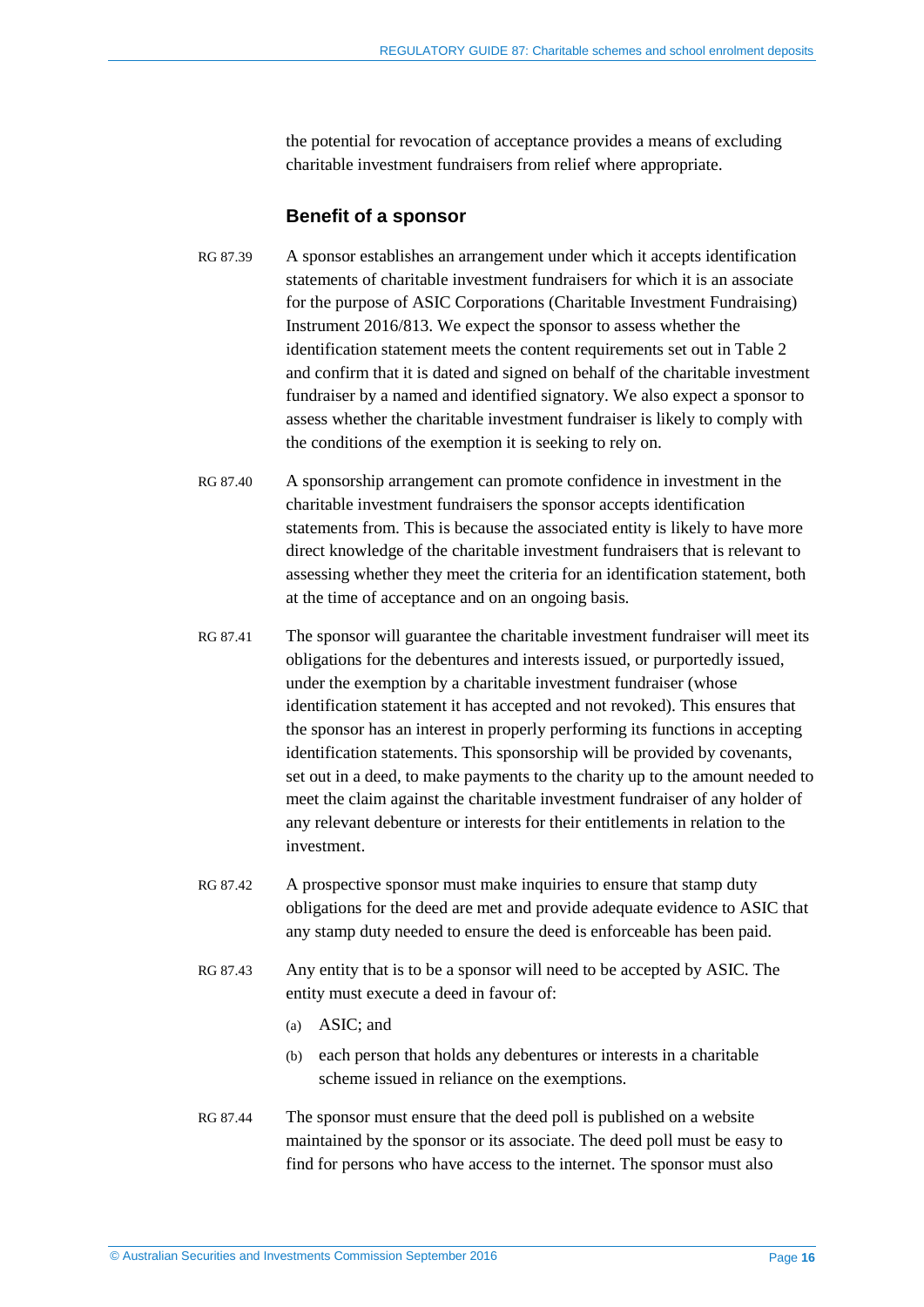provide us with any information or assistance that we request to ensure compliance by:

- (a) the sponsor with the deed; or
- (b) the charitable investment fundraiser with the Corporations Act, including the conditions of exemption, or the *Australian Securities and Investments Commission Act 2001*.
- RG 87.45 An entity that is interested in being a sponsor should first discuss its proposal and the process that will apply with ASIC. The proposed sponsor will need to explain what steps it will take to ensure it adequately performs its functions.

### **Withdrawal of acceptance of sponsor**

- RG 87.46 We will consider notifying the sponsor that it is no longer able to act as a sponsor if they:
	- (a) do not meet any of the expectations in this guide; or
	- (b) accept identification statements when they do not reasonably believe that:
		- (i) the identification statements are compliant;
		- (ii) the charitable investment fundraiser is likely to comply with the conditions for the exemption on which it seeks to rely;
		- (iii) the charitable investment fundraiser is their associate; and
		- (iv) the issue of the debentures or interests is intended by the charitable investment fundraiser to promote its charitable purpose.

## **Application for ASIC to accept identification statements**

- RG 87.47 For ASIC to accept identification statements for lodgement, the charitable investment fundraiser must provide to ASIC digitally:
	- (a) an application for the charitable investment fundraiser's identification statement to be accepted by ASIC for the purposes of ASIC Corporations (Charitable Investment Fundraising) Instrument 2016/813, including providing the prescribed fee; and
	- (b) an identification statement meeting the content requirements set out in [Table 2.](#page-17-0) The identification statement must be dated and signed on behalf of the charitable investment fundraiser by a named and identified signatory.

Note: A person who makes a false or misleading statement in a document either required by or for the purposes of the Corporations Act or lodged or submitted to ASIC is guilty of an offence:  $s1308(2)$ –(3).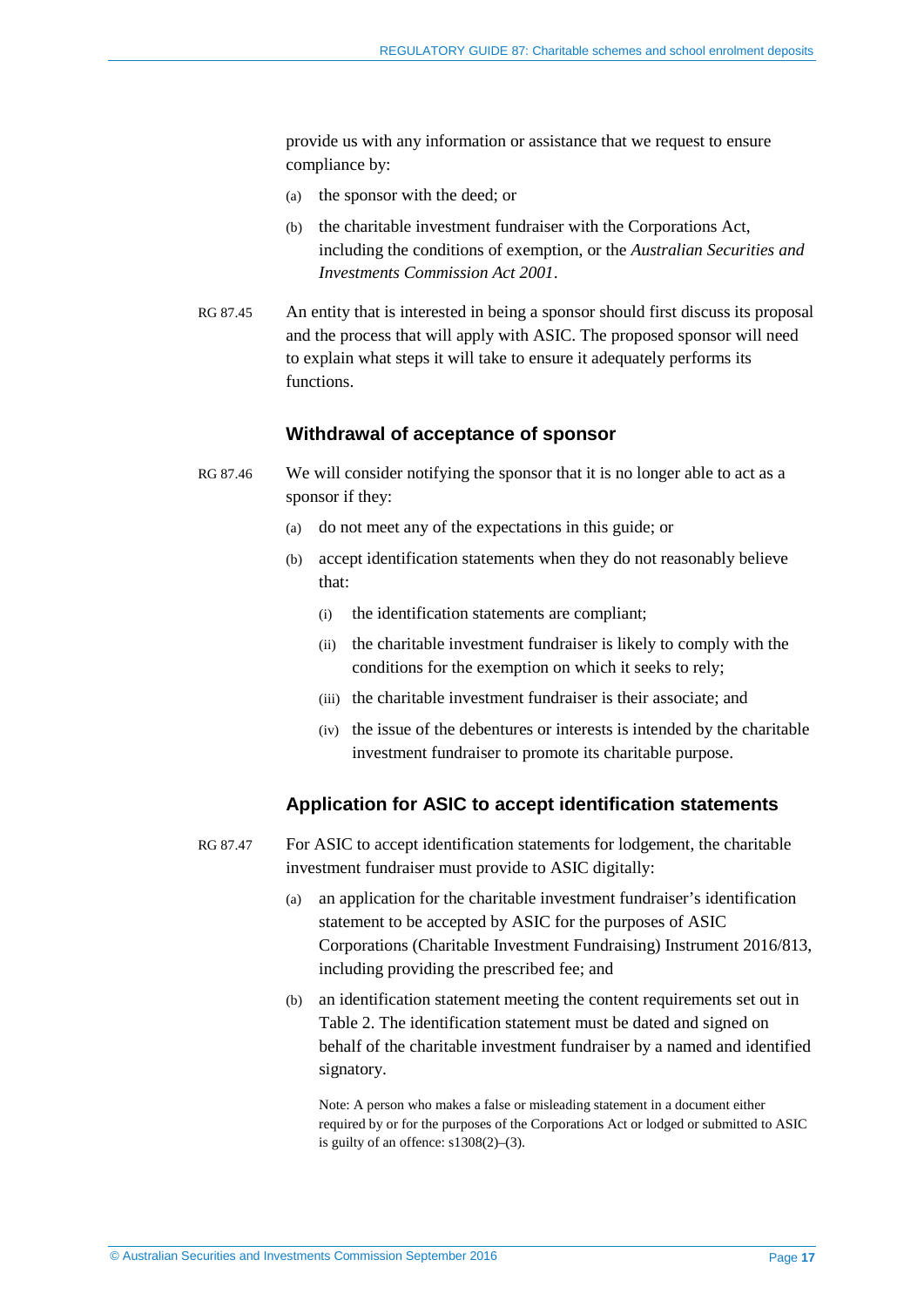# **Content requirements of identification statements**

RG 87.48 Identification statements must include the information set out i[n Table 2.](#page-17-0)

<span id="page-17-0"></span>

|  | Table 2: Content requirements for identification statements |
|--|-------------------------------------------------------------|
|--|-------------------------------------------------------------|

| <b>Information</b>         | <b>Explanation</b>                                                                                                                                                                                                                                                                                      |
|----------------------------|---------------------------------------------------------------------------------------------------------------------------------------------------------------------------------------------------------------------------------------------------------------------------------------------------------|
| Identification information | Information necessary to identify the charitable investment fundraiser-including,<br>as applicable:                                                                                                                                                                                                     |
|                            | • its Australian Business Number;                                                                                                                                                                                                                                                                       |
|                            | • particulars of its corporate status, including any legislation under which the<br>charitable investment fundraiser was incorporated and, where relevant, an<br>incorporation number;                                                                                                                  |
|                            | • the full name and date of birth of any natural person who is or is a part of the<br>charitable investment fundraiser; and                                                                                                                                                                             |
|                            | • its address.                                                                                                                                                                                                                                                                                          |
| Compliance                 | Which exemptions the charitable investment fundraiser intends to rely on and<br>information demonstrating how the charitable investment fundraiser meets, or may<br>be expected to meet, all the conditions for the exemptions.                                                                         |
| Financial year             | The start and end dates of the financial year of the charitable investment<br>fundraiser, if it is to issue debentures or interests in a charitable scheme.                                                                                                                                             |
| <b>AFS</b> licence         | Whether the operator of the charitable investment fundraiser is or will be required<br>to hold an AFS licence and, if so, the AFS licence number of the licensee.                                                                                                                                       |
| Charitable purpose         | The charitable purpose of the charity, a statement that the issue of the relevant<br>debentures or interests in a charitable scheme will promote that charitable<br>purpose, and information about how the issue of the debentures or interests will do<br>SO.                                          |
| Method of fundraising      | Whether investment funds will be raised by issue of debentures or interests in a<br>charitable scheme or both, together with clear identification of any charitable<br>scheme.                                                                                                                          |
| Key terms                  | The key terms of the product, including how the rate of return will be determined,<br>the fees and costs payable by the investor and, for a charitable scheme, any fees<br>and costs payable from the scheme assets.                                                                                    |
| Investors                  | To whom and through what means the debentures or interests will be offered,<br>including whether any offers are to be made to non-associated retail clients and<br>wholesale investors and associated retail clients.                                                                                   |
|                            | If offers may be made to persons who are associates because they are voluntary<br>staff members, what criteria will be applied in determining if a person is to be<br>treated as a voluntary staff member (and therefore an associate).                                                                 |
| Audited financial reports  | Whether the charitable investment fundraiser will be required to lodge an audited<br>financial report with the ACNC and, if issuing interests in a charitable scheme,<br>whether the charitable investment fundraiser will be required to lodge the<br>scheme's audited financial report with the ACNC. |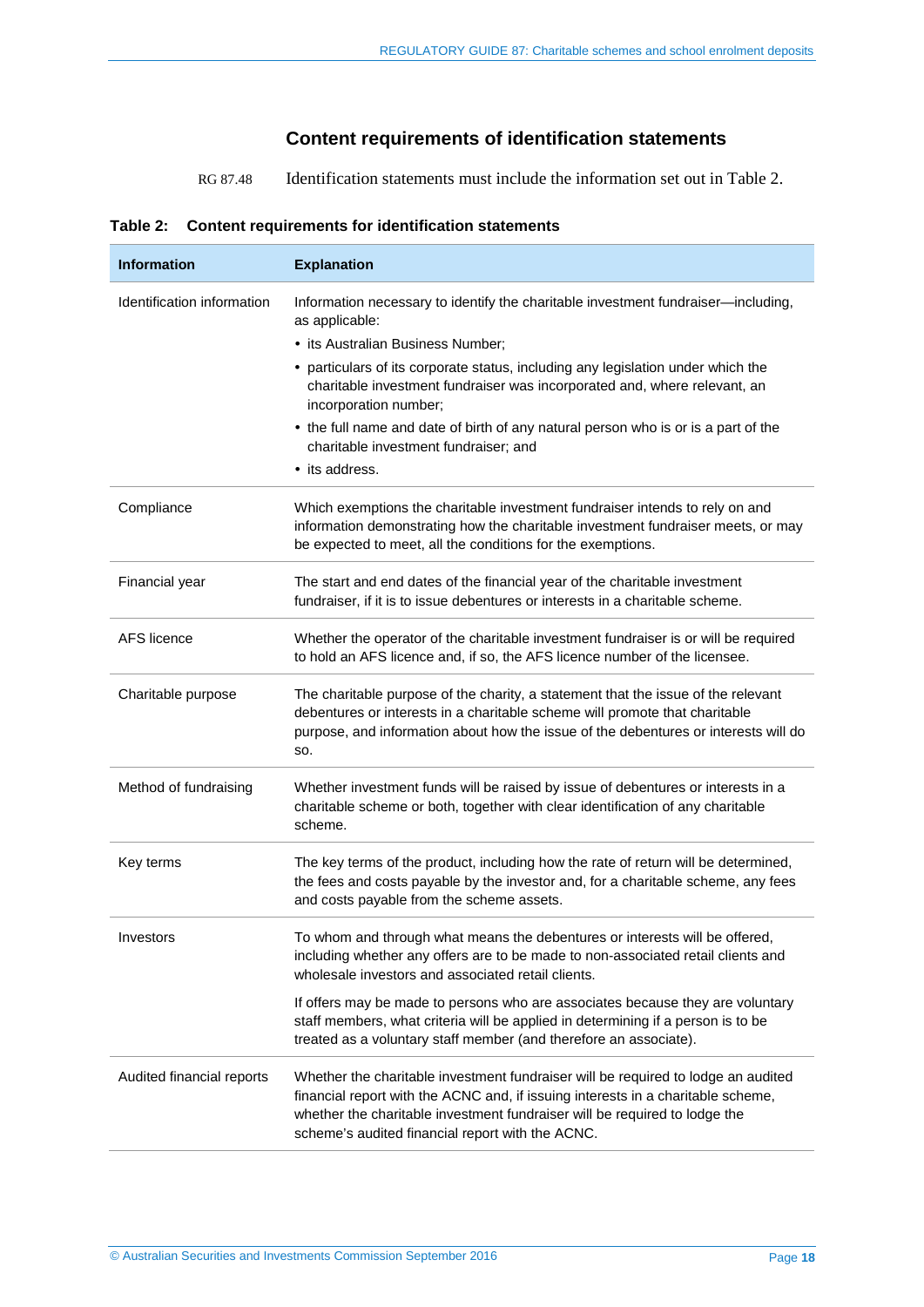| <b>Information</b>                                        | <b>Explanation</b>                                                                                                                                                                                                                        |
|-----------------------------------------------------------|-------------------------------------------------------------------------------------------------------------------------------------------------------------------------------------------------------------------------------------------|
| Guarantees or<br>obligations                              | The identity of the provider and the terms of any guarantees or obligations to<br>holders of interests or debentures by any person other than the charitable<br>investment fundraiser that are to apply.                                  |
| Asset types                                               | What types of assets the charitable investment fundraiser will hold or, if there is to<br>be a charitable scheme, are to be held under the scheme. Also, particulars of the<br>extent to which any of those assets are outside Australia. |
| Acceptance of<br>identification statement<br>by a sponsor | If the identification statement is to be accepted by a sponsor, a statement to that<br>effect, specifying the sponsor and where a copy of the deed poll required of the<br>sponsor can be found.                                          |

### **Acceptance of identification statement**

- RG 87.49 Before we accept an identification statement we will check some or all of its contents. We may ask the charitable investment fundraiser for further evidence of information. If we consider that the information is likely to be false, incomplete or misleading, we will not accept the identification statement.
- RG 87.50 We will also refuse to accept an identification statement if it appears to us that the scheme does not fall within the underlying principles of our policy, or we consider it is likely that the charitable investment fundraiser will not comply with the conditions of relief.
- RG 87.51 If we accept an identification statement, this does not imply that we have reviewed all the information in the statement or formed any view on it. We may at any time check that any part of the identification statement is true and not misleading and that the statement meets the content requirements. A charitable investment fundraiser must provide any information or assistance that we ask for to enable us to do this.
- RG 87.52 We expect a sponsor to only accept an identification statement if the sponsor reasonably believes that it is true, complete and not misleading, and that the charitable investment fundraiser is likely to comply with the conditions of relief.

### **Changes to information in an identification statement**

RG 87.53 The charitable investment fundraiser must take all reasonable steps to ensure that the identification statement is up to date, complete and not misleading at all times while it is being relied on to comply with the conditions of the exemption. If the identification statement will not be current, the charitable investment fundraiser must lodge an application for acceptance of a replacement identification statement before the change and, if practicable, lodge in sufficient time to ensure that the new identification statement is accepted before the change has taken effect.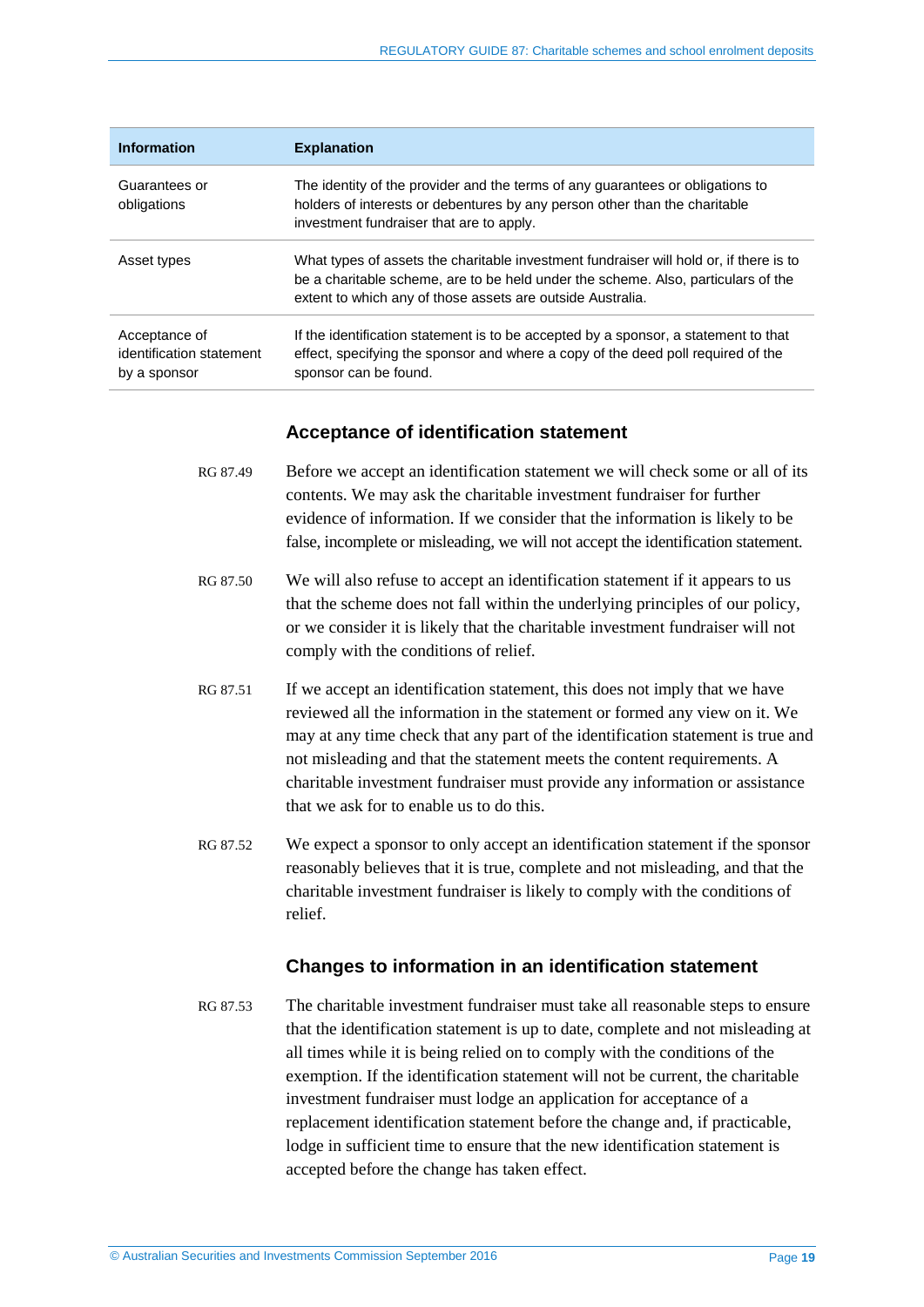- RG 87.54 If a charitable investment fundraiser has not lodged an application for acceptance of a replacement identification statement with ASIC 28 days before the change, we are not likely to accept the replacement identification statement before the change. If less than 28 days is provided, the application should explain why it was not practicable to make an earlier application.
- RG 87.55 If a sponsor has accepted a charitable investment fundraiser's identification statement, the charitable investment fundraiser should (where practicable) arrange for the sponsor to accept a replacement identification statement to ensure that while the exemption is relied on the identification statement is current.

### **Revocation of acceptance of an identification statement**

- RG 87.56 We may revoke acceptance of an identification statement at any time. We will notify the charitable investment fundraiser if we do so. We will consider revoking acceptance if we suspect that:
	- (a) the identification statement is untrue, incomplete, misleading or not up to date; or
	- (b) the charitable investment fundraiser has not complied with all the conditions that apply to the exemption.
- RG 87.57 We will give the charitable investment fundraiser a reasonable opportunity to satisfy us that:
	- (a) we should not suspect deficiencies with either the identification statement or their compliance; or
	- (b) it is not appropriate in the circumstances to revoke acceptance of the identification statement.
- RG 87.58 A sponsor may also revoke acceptance of an identification statement at any time. We expect that the sponsor will consider revoking acceptance if they suspect that:
	- (a) the identification statement is untrue, incomplete, misleading or not up to date; or
	- (b) the charitable investment fundraiser has not complied with all the conditions that apply to the exemption.
- RG 87.59 If we or a sponsor revoke acceptance of an identification statement, the exemption will no longer apply to the charitable investment fundraiser and the charitable investment fundraiser must then comply with the relevant fundraising, managed investment, debenture and licensing provisions.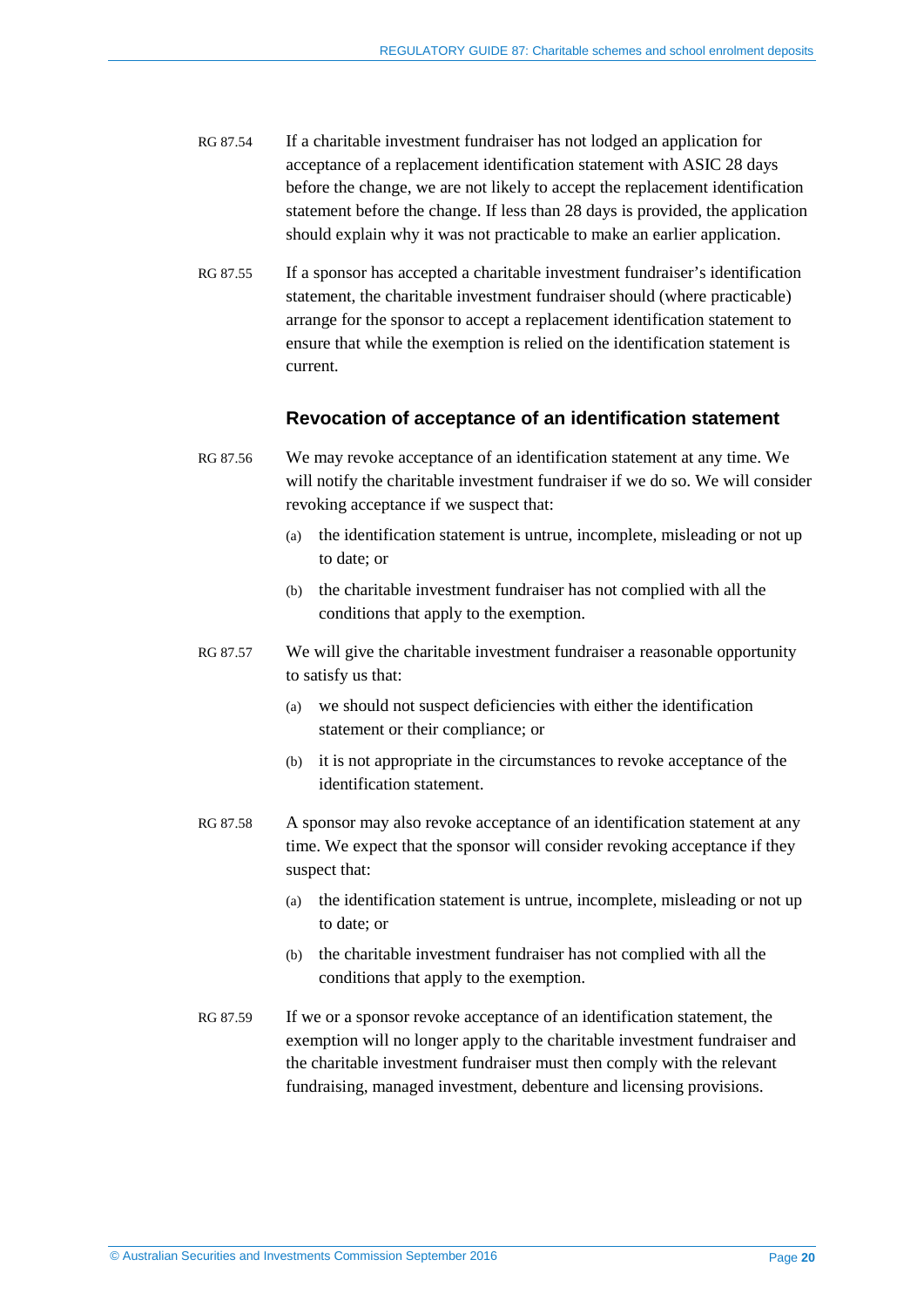#### **Public access**

<span id="page-20-1"></span>RG 87.60 Each charitable investment fundraiser must maintain, or arrange for an associate to maintain, a website on which it publishes its identification statement, as accepted by ASIC or a sponsor, for five years after the charitable investment fundraiser relied on or purported to rely on it. The identification statement must be easy for members of the public who have access to the internet to find.

# <span id="page-20-0"></span>**Disclosure**

<span id="page-20-2"></span>RG 87.61 Charitable investment fundraisers must not issue a debenture or interest in a charitable scheme under the exemption unless they have given certain disclosures to retail clients (including any associated retail clients). This also applies if the charitable investment fundraiser accepts an additional investment under:

- (a) a debenture that was issued under a previous exemption given by ASIC; or
- (b) an interest in a charitable scheme in relation to which any interest has been or is to be issued under a previous exemption given by ASIC.

Note: If the disclosures have already been provided to a client, they need not be provided again for an additional investment, whether it involves the issue of a new financial product or not.

RG 87.62 We do not propose to prescribe the form of the disclosures provided, other than in relation to the content requirements set out i[n RG 87.25–](#page-10-2)[RG 87.65.](#page-21-3) The charitable investment fundraiser may wish to conduct consumer testing on the structure and promotion of the product so it is unlikely to be acquired by persons who do not understand the required disclosures, and to otherwise ensure that the prospective investor understands the product.

### **Avoid indicating that the product is regulated**

<span id="page-20-3"></span>RG 87.63 There must be no reference in any promotional material or offer document that states or implies that ASIC has approved or examined the charitable investment fundraiser, the financial products, or any promotional material or offer document.

> Note: A charitable investment fundraiser may be under additional disclosure requirements under the conditions of an exemption provided by the Australian Prudential Regulation Authority (APRA) from the *Banking Act 1959* (Banking Act).

### **Additional disclosure required for retail clients**

<span id="page-20-4"></span>

- RG 87.64 The charitable investment fundraiser must disclose to each retail client:
	- (a) how the investment funds are used to support the charitable purpose. For example, it may be the yield on the investments made by the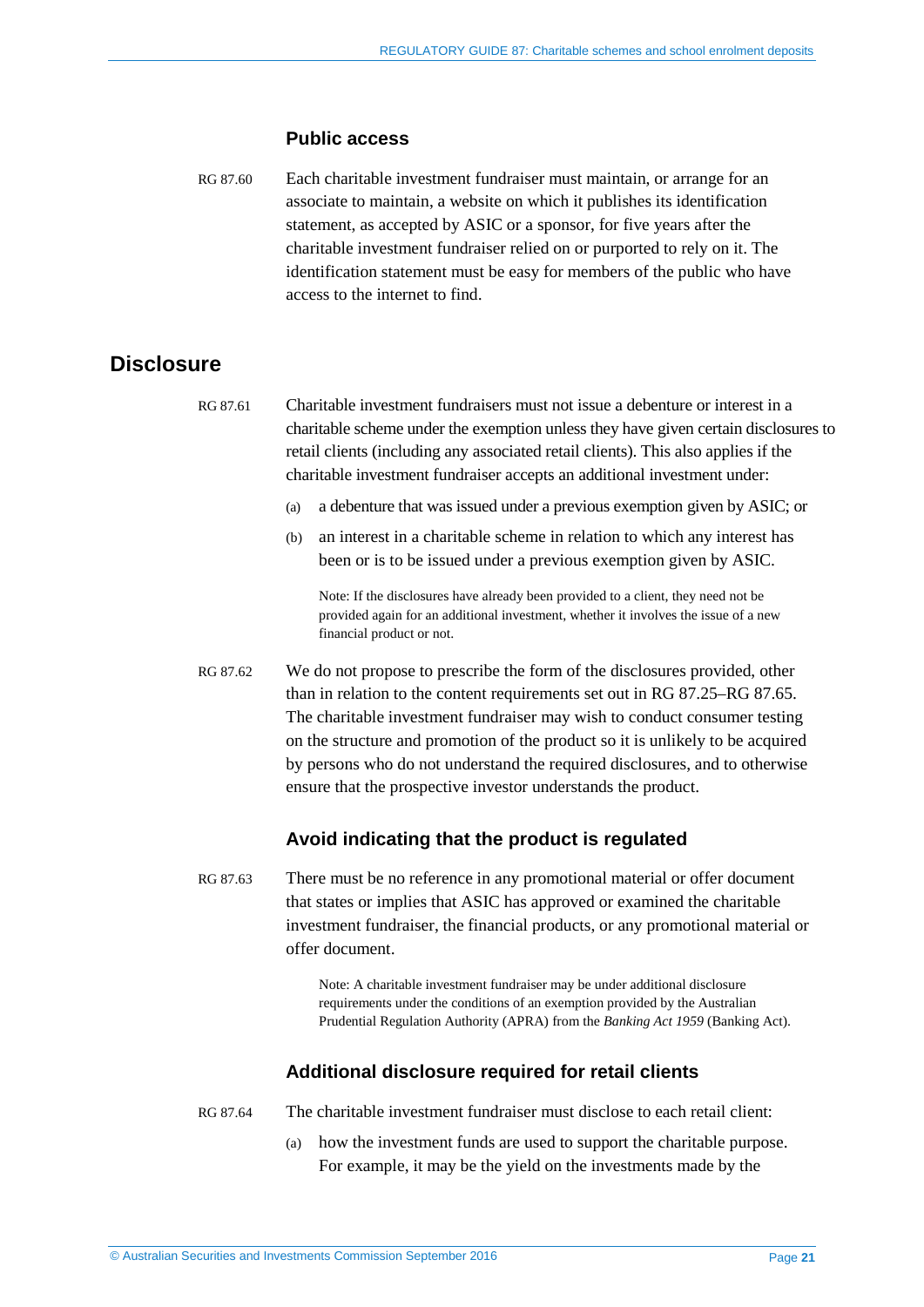charitable investment fundraiser or charitable scheme (less costs and income payable to investors), rather than the investment itself, that is directed towards promoting the charitable purpose;

- (b) where the identification statement may be viewed;
- (c) that the charitable investment fundraiser is required by law to notify investors that the debenture or interest and their offering is not subject to the usual protections for investors under the Corporations Act and is not regulated by ASIC; and
- (d) if the charitable investment fundraiser does not hold an AFS licence, a statement of that fact.
- <span id="page-21-3"></span>RG 87.65 Certain disclosures must be made in each offer document and promotional material given to retail clients in connection with the debentures or interests in a charitable scheme. These documents and materials must incorporate clear and prominent statements that the charitable investment fundraiser is required by law to notify investors that:
	- (a) the investment is only intended to attract investors whose primary purpose for making their investment is to support the charitable purpose;
	- (b) the investment is not comparable to investments that are issued by banks, finance companies or fund managers; and
	- (c) the investor may be unable to get some or all of their money back when they expect to or at all.
- <span id="page-21-1"></span>RG 87.66 In addition to meeting mandatory disclosure requirements, we expect the charitable investment fundraiser to clearly disclose to retail investors:
	- (a) the identity of the charity; and
	- (b) the terms and conditions of the offer (or a summary of those terms and conditions).

# <span id="page-21-2"></span><span id="page-21-0"></span>**Investor acknowledgment statements**

- RG 87.67 Charitable investment fundraisers must not issue a debenture or interest in a charitable scheme under the exemption to a non-associated retail client unless the client has provided an investor acknowledgement statement to the charitable investment fundraiser. This also applies if the charitable investment fundraiser accepts an additional investment under:
	- (a) a debenture that was issued under the exemption or a previous exemption given by ASIC; or
	- (b) an interest in a charitable scheme in relation to which any interest has been or is to be issued under the exemption or a previous exemption given by ASIC.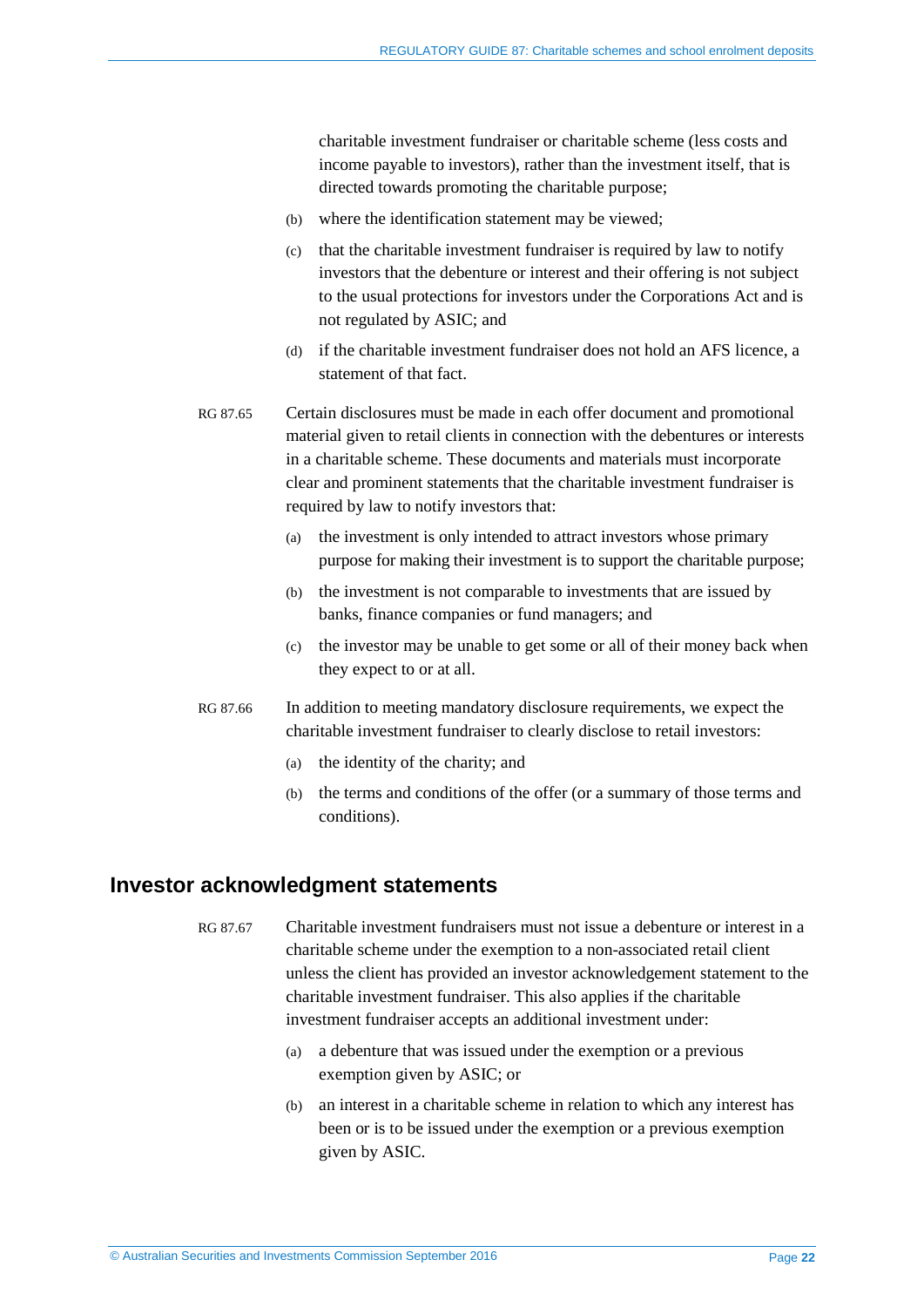Note: If the investor acknowledgement statement has already been provided by the client, it need not be provided again for an additional investment, whether it involves the issue of a new financial product or not.

- <span id="page-22-3"></span>RG 87.68 The investor acknowledgement statement must state that the retail client understands the matters set out at [RG 87.64](#page-20-4)[–RG 87.65.](#page-21-3) The writing need not include the matters but can refer to them in another document that is part of the document containing the acknowledgement.
- RG 87.69 The statement must be separate from any other agreement or acceptance by the client. It cannot be part of an application for the investment or document containing other representations.
- <span id="page-22-1"></span>RG 87.70 The investor acknowledgement statement is 'signed' if the client is identified and their intention indicated. The statement can be signed physically or electronically—for example, by appending the client's name to an email that is intended to demonstrate acceptance of the content or by typing their name into the signature field on an electronic form.

# <span id="page-22-2"></span><span id="page-22-0"></span>**Lodge financial report**

- RG 87.71 A charitable investment fundraiser must, if it has issued debentures or interests under the exemptions:
	- (a) prepare a financial report in accordance with the Australian accounting standards:
		- (i) for itself, if it issues debentures; or
		- (ii) for the charitable scheme, if it issues interests in the charitable scheme.

The report must be in accordance with the recognition and management standards that apply to a reporting entity, even if it is not a reporting entity;

- (b) arrange for a registered company auditor to prepare an audit report on the financial report within six months after the end of its financial year;
- (c) publish the financial report on the internet, accessible by a link from where the relevant identification statement is or was most recently published for at least three years after they were first published; and
- (d) lodge the audited financial report with:
	- (i) the ACNC, if required by law to do so; or
	- (ii) ASIC.

Note: The *Australian Charities and Not-for-profits Commission Act 2012* (ACNC Act) provides that financial reporting requirements that apply depend on the size of the registered charity, measured by its annual revenue. Some charities (including small-sized and medium-sized charities and charities that are 'basic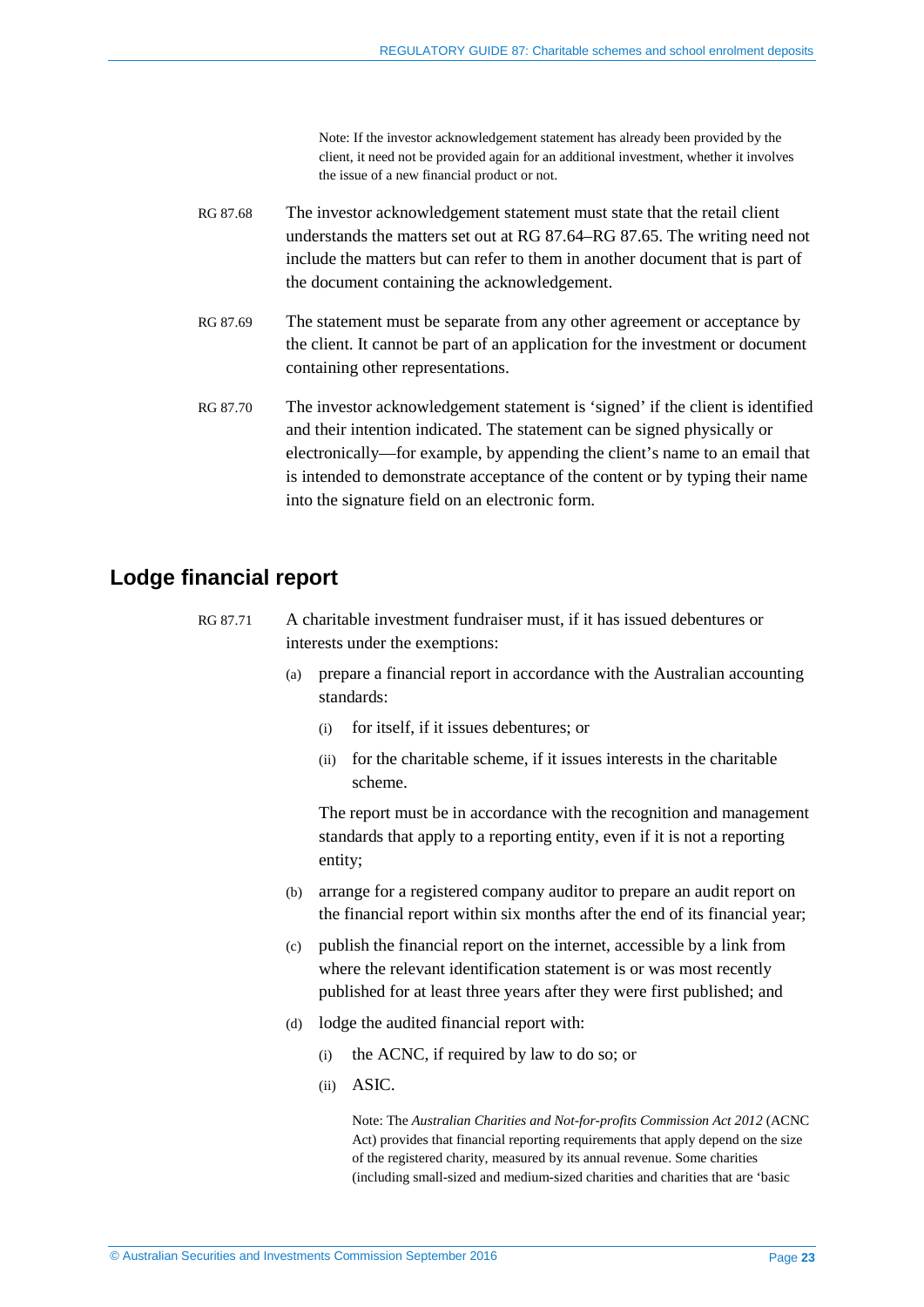religious charities', irrespective of size) may not be required to lodge an audited financial report with the ACNC. However, if the charity is not required to lodge the financial report with the ACNC, it will be required to lodge it with ASIC.

<span id="page-23-1"></span>RG 87.72 The requirements are to ensure that certain information is available to ASIC and current and prospective investors. It also supports accountability of the charitable investment fundraiser.

# <span id="page-23-2"></span><span id="page-23-0"></span>**Breach reporting**

- RG 87.73 Charitable investment fundraisers must submit a written report to ASIC of the full particulars of each breach, or likely breach, of a condition of relief. The charitable investment fundraiser must report within 15 business days of becoming aware of the breach.
- RG 87.74 We may exclude certain kinds of breaches from these requirements if we consider that, based on our experience, the nature and materiality of these breaches mean that the burden of compliance outweighs the benefit of disclosure.
- RG 87.75 The requirement is in addition to any breach reporting obligation those entities that hold an AFS licence with authorisations to offer investments to retail clients have under the Corporations Act.
- RG 87.76 If a charitable investment fundraiser becomes aware of a breach of a condition of relief and does not notify ASIC, the relief will no longer apply unless and until we confirm in writing that the fundraiser may continue to rely on our exemptions. We may impose conditions for providing such confirmation.
- <span id="page-23-3"></span>RG 87.77 In light of the potential implications, we strongly encourage a charitable investment fundraiser to report to ASIC if in any doubt. The fact that a breach is reported to ASIC does not imply that we will take any further action. See [Regulatory Guide 78](http://asic.gov.au/regulatory-resources/find-a-document/regulatory-guides/rg-78-breach-reporting-by-afs-licensees/) *Breach reporting by AFS licensees* (RG 78) for more information.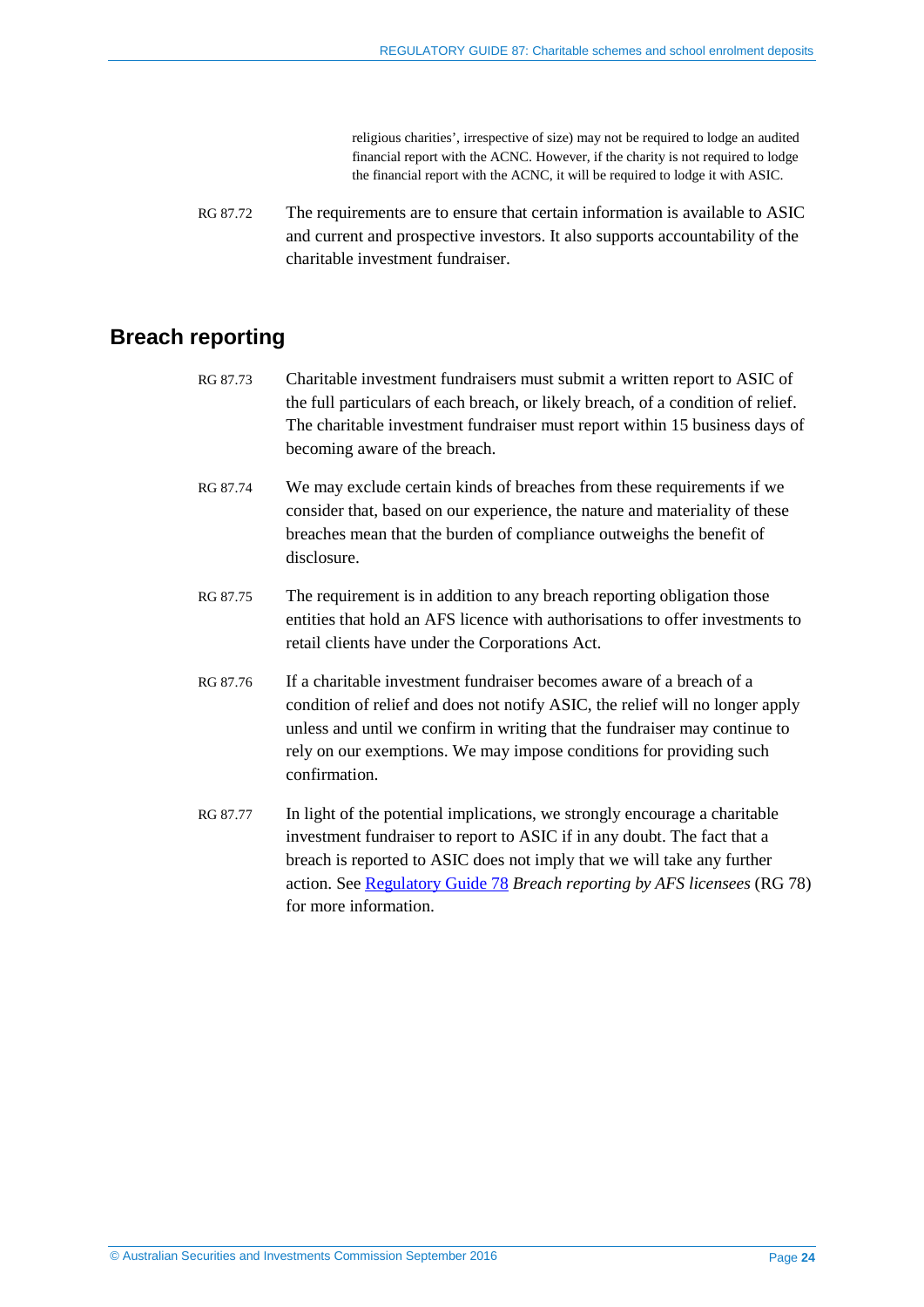# <span id="page-24-0"></span>**D Product restrictions for charitable investment fundraisers relying on ASIC's exemptions**

### **Key points**

This section explains the product restrictions that will apply to charitable investment fundraisers that seek to rely on exemptions from the fundraising, managed investment, debenture and licensing provisions.

The conditions cover the restrictions on:

- investments that are repayable or redeemable within 31 days, except on expiry of a fixed term of at least 31 days (see RG [87.79–](#page-24-2)RG [87.83\)](#page-25-1);
- certain modes of discharging, in whole or in part, the entitlements of a client that may enable financial products offered under the exemptions to be used as transaction facilities (see RG [87.84–](#page-25-3)RG [87.85\)](#page-25-4);
- allowing repayment or redemption if there are grounds for concern about the ability to meet all investors' entitlements (see RG [87.86–](#page-26-1) RG [87.91\)](#page-27-1); and
- the use of certain terms that imply financial products offered under the exemptions can be used as transaction facilities (see RG [87.92–](#page-27-4) RG [87.94\)](#page-27-3);
- RG 87.78 Some conditions apply to all charitable investment fundraisers who seek to rely on this relief and others will apply only to retail charitable investment fundraisers. Some conditions apply only in relation to retail clients and others apply more generally, as indicated in [Table 1.](#page-8-1)

Note: For the commencement dates for the requirements in this section, se[e Table 1.](#page-8-1) 

# <span id="page-24-2"></span><span id="page-24-1"></span>**Products repayable in less than 31 days**

### **Products issued from 1 January 2017**

- RG 87.79 From 1 January 2017, a retail charitable investment fundraiser relying on the exemptions must not issue to any non-associated retail clients debentures or interests in a charitable scheme that are short-term investment products that is, products that:
	- (a) have a fixed term of less than 31 days (from the time of a payment made by the investor under the product) within which the investor cannot require that they be repaid or have their rights redeemed in whole or part;
	- (b) have a fixed term of 31 days or more but do not require the investor to be promptly paid at the expiry (e.g. they require a request for repayment), unless the investor's entitlement if they do not get paid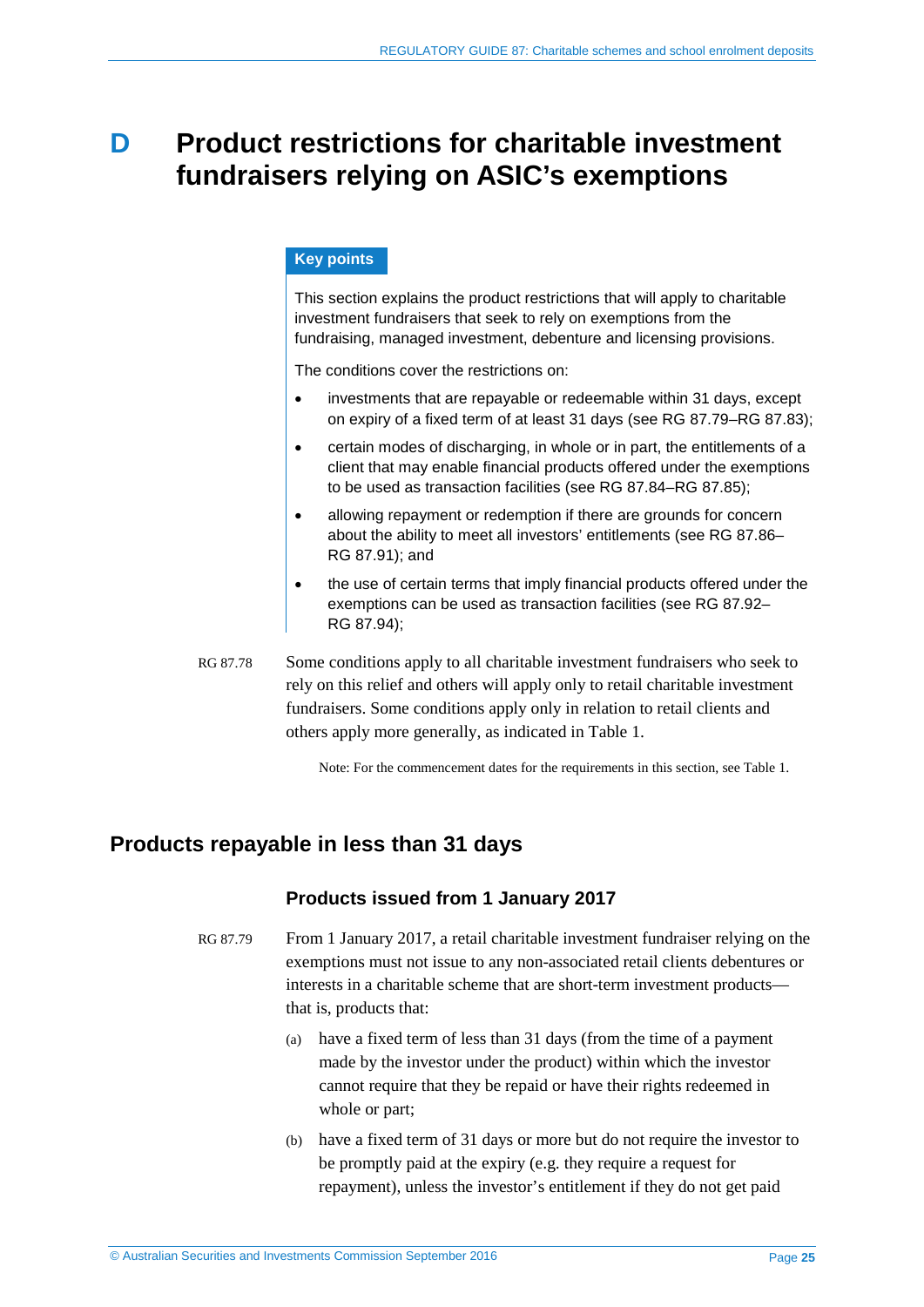becomes a right that would not be prohibited if originally made on that basis; or

(c) do not have a fixed term and the investor can be repaid or have the rights acquired from the payment redeemed in less than 31 days of request of the investor.

### **Products held from 1 January 2018**

<span id="page-25-2"></span>RG 87.80 By January 2018, all charitable investment fundraisers that rely on the exemptions must ensure that no non-associated retail client holds a shortterm investment product.

## **Underlying principles for short-term investment restrictions**

- RG 87.81 We consider that the circumstances in which relief is appropriate should be limited by the restriction on retail clients acquiring products that could be used on a very short-term basis, to ensure that the financial products offered are not being used by non-associated retail clients as transactional facilities.
- RG 87.82 Transactional facilities imply a strong expectation of availability of funds; if present, these facilities should be subject to regulation under the fundraising, debenture and managed investment provisions. These provisions would be more appropriate for products involving transactional facilities, as they can help ensure that investors understand the risks and also require arrangements that can help ensure the liquidity risks are managed.
- <span id="page-25-1"></span>RG 87.83 Our requirements are similar to those that APRA has indicated it will apply to religious charitable development funds to be exempted from the Banking Act from 1 January 2017 and 1 January 2018. Most major charitable investment fundraisers rely on the exemption under the Banking Act. Our exemption condition ensures this applies to all charitable investment fundraisers.

# <span id="page-25-0"></span>**Transactional facilities**

- <span id="page-25-3"></span>RG 87.84 Retail charitable investment fundraisers must only issue debentures and interests to non-associated retail clients if these clients can only be paid or repaid for the debenture or interest by cheque to the client or to an account of the client with an Australian ADI.
- <span id="page-25-4"></span>RG 87.85 This requirement helps ensure that from 1 January 2018, existing retail clients are less likely to treat as transactional facilities financial products that could affect the liquidity of the financial products held by the non-associated retail clients that are receiving new issues.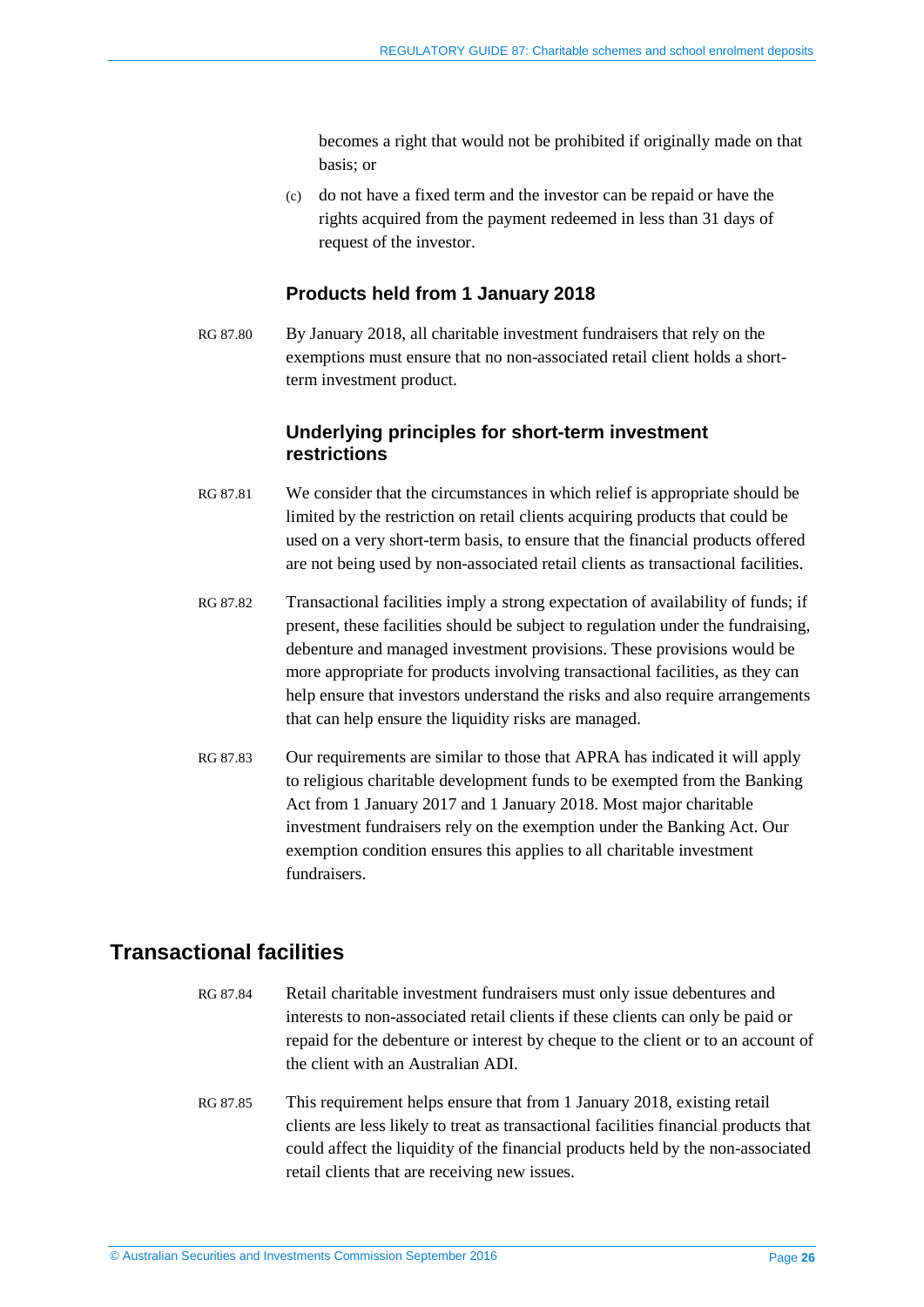# <span id="page-26-1"></span><span id="page-26-0"></span>**Allowing short-term repayment**

- <span id="page-26-2"></span>RG 87.86 Retail charitable investment fundraisers that rely on the exemption must only allow any repayment or redemption of debentures or redemption of interests:
	- (a) on a winding up;
	- (b) if the charitable investment fundraiser has reasonable grounds to believe that all holders of debentures or interests will be repaid on that day and at all future times in accordance with their entitlements:
		- (i) if all repayments and redemptions that the charitable investment fundraiser may be required to pay on the relevant day were made; and
		- (ii) if all repayments and redemptions that may reasonably be expected to be due on each future day were made on that future day; and
	- (c) if the debenture or interest is held by an individual and the charitable scheme is satisfied the repayment or redemption would alleviate financial hardship that the individual is suffering or would suffer.
	- RG 87.87 Except when relieving financial hardship or on a winding up, it is not appropriate that repayment or redemptions occur where it creates an unreasonable risk of other clients not being paid. This applies especially when there are non-associated clients who will not have short-term investment products, and therefore be unable to act even when a liquidity issue affecting the investment has arisen.
	- RG 87.88 In assessing investors' entitlements, the charitable investment fundraiser must consider entitlements created by the marketing of the debentures or interests—that is, if the marketing has created an expectation about repayment—as well as the entitlements derived from the terms of issue of the debentures or interests.
- RG 87.89 We expect charitable investment fundraisers to ensure that debentures or interests are not marketed (especially to retail clients), in a way that creates expectations about repayment or redemption being available if these may not be fulfilled. If any representation, express or implied, is made that the charitable investment fundraiser will have the ability to make repayments or redemptions and there are not reasonable grounds for the representation, we will treat the representation as misleading: s728(2) and 769C.
- RG 87.90 We understand that on any day, many of the payments that holders of debentures or interests may be entitled to may not have to be paid because the holder rolls over their investment. A charitable investment fundraiser can establish cut-off times for requests for repayment or redemption so as to be in a position to know that, when the cut-off time has passed, the amounts that have been rolled over and not requested for repayment or redemption will not have to be paid on that day. This cut-off process would enable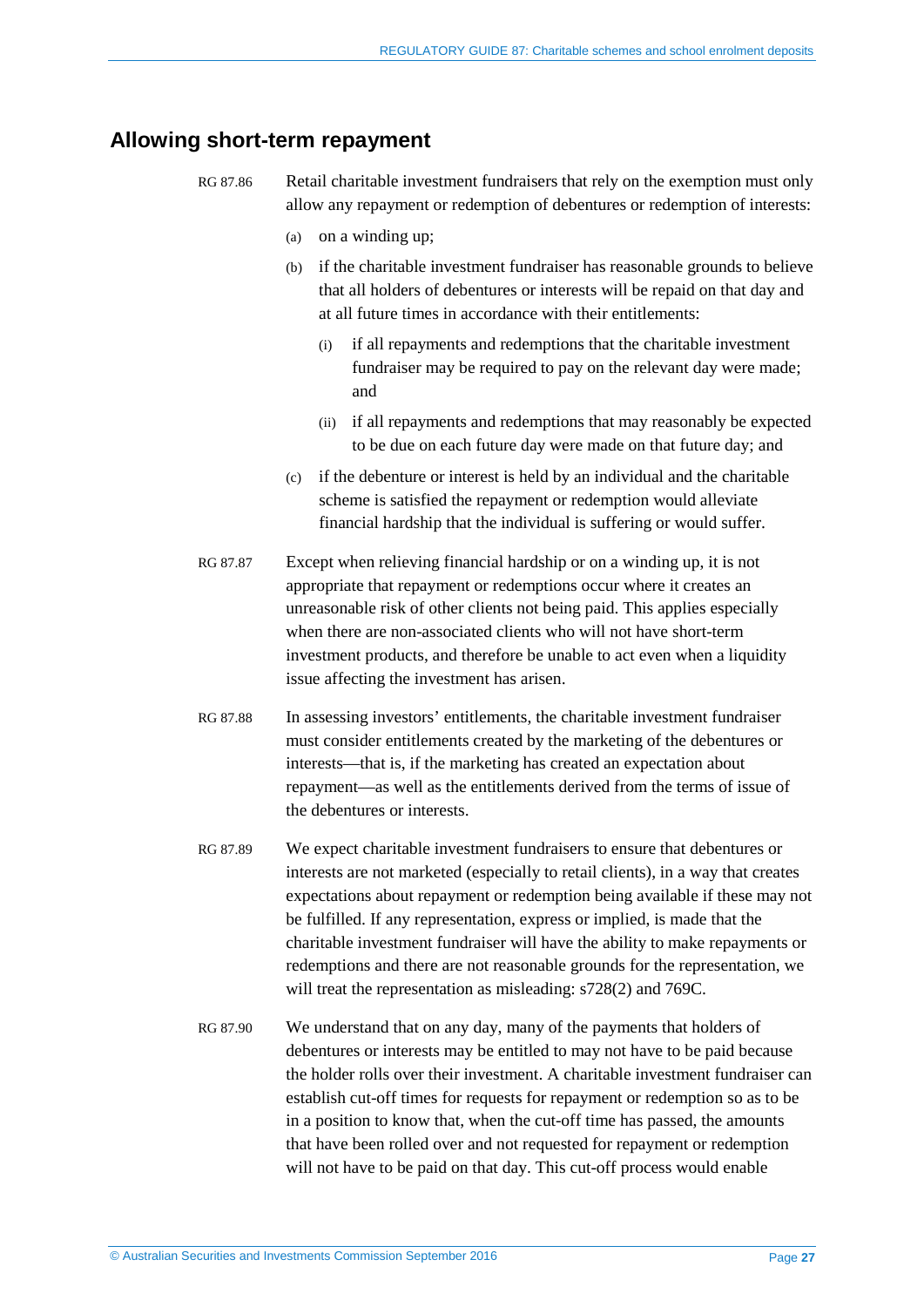repayments and redemptions to be permitted by [RG 87.86\(b\)](#page-26-2) on the basis of the amount that will actually need to be paid on that day, disregarding other amounts that could have been required to be paid on that day.

<span id="page-27-1"></span>RG 87.91 We expect charitable investment fundraisers to not avoid the restrictions by establishing feeder structures that provide unrestricted access to repayments and redemptions from the fund for wholesale investors or associated retail clients, and channel the money of non-associated retail clients into the fund through a separate charitable investment fundraiser or charitable scheme. We will consider excluding any charitable investment fundraiser that uses such structures from being able to rely on the exemptions.

# <span id="page-27-2"></span><span id="page-27-0"></span>**Use of restricted terms and misleading comparisons**

- <span id="page-27-4"></span>RG 87.92 Retail charitable investment fundraisers must not in any offer document, promotional material or other investor communication about any debenture or interest that it offers or has issued in reliance on the exemption use:
	- (a) 'at call';
	- (b) 'deposit'; or
	- (c) derivatives of these terms.
- RG 87.93 If this requirement does not apply, the charitable investment fundraiser should consider whether using the restricted terms may be misleading, taking into account any restrictions on withdrawal rights,
- <span id="page-27-3"></span>RG 87.94 A charitable investment fundraiser should ensure that all references to the debentures or interests in a charitable scheme are consistent with the underlying principles for relief and not misleading. In particular, a charitable investment fundraiser should not imply any comparison with regulated financial products such as banking products, debentures to which a debenture trust deed is in place under Ch 2L or a registered managed investment scheme.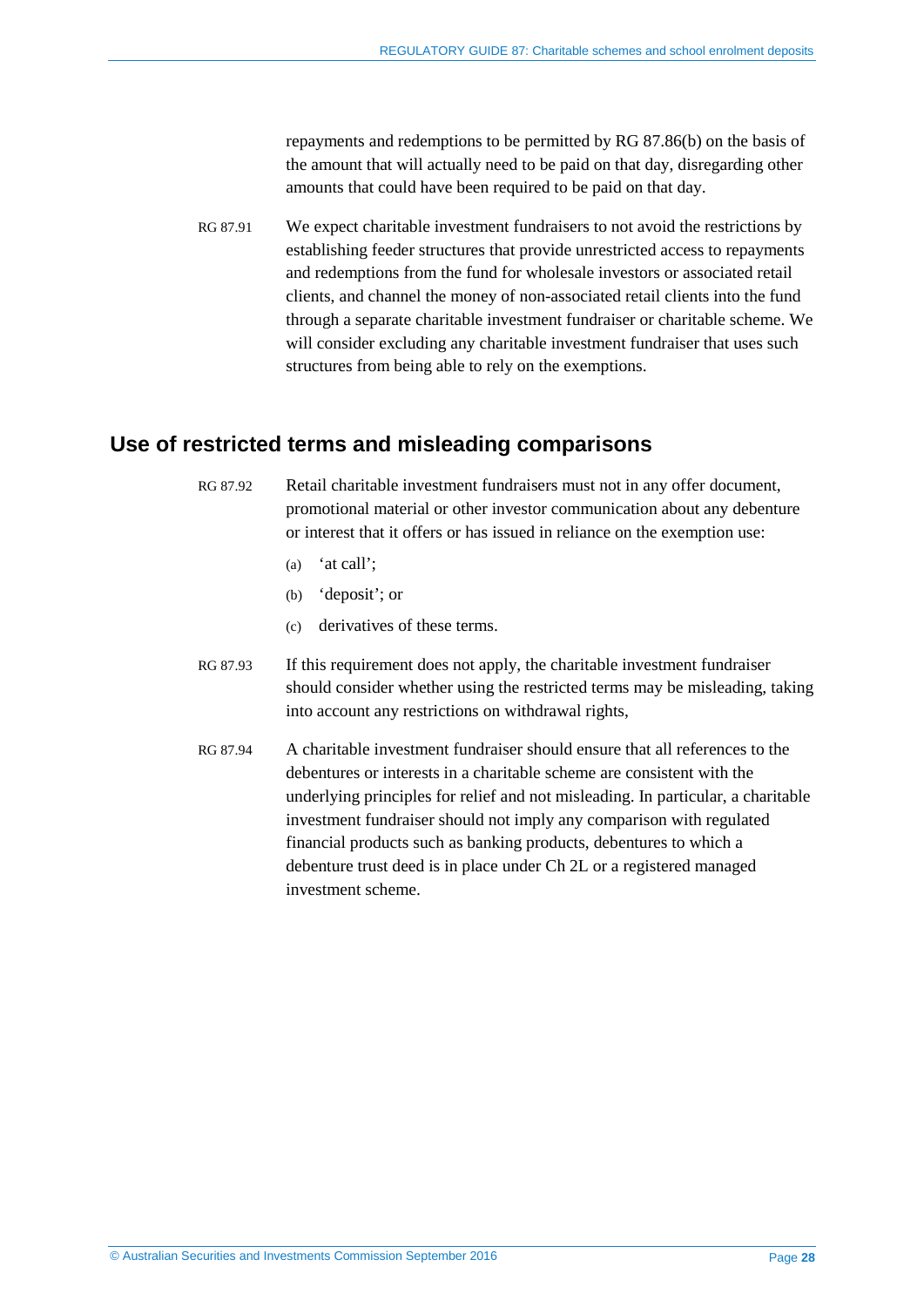# <span id="page-28-0"></span>**E School enrolment deposits exemption**

### **Key points**

Schools that require a deposit to be lodged as a condition of enrolment may come within a separate exemption from the fundraising provisions, provided that they meet the eligibility requirements.

- RG 87.95 Schools that require a deposit to be lodged as a condition of enrolment may come within a separate exemption from the fundraising provisions of the Corporations Act: see [ASIC Corporations \(School Enrolment Deposits\)](http://www.asic.gov.au/regulatory-resources/find-a-document/class-orders/2016-legislative-instruments/)  [Instrument 2016/812.](http://www.asic.gov.au/regulatory-resources/find-a-document/class-orders/2016-legislative-instruments/)
- RG 87.96 The exemption for school enrolment deposits recognises that a financial benefit to the depositor is not likely to be a consideration in acquiring these products. Therefore, the holder is not likely to expect or seek the disclosure required by the fundraising provisions, nor the protections set out in the managed investment or debenture provisions nor the licensing provisions.
- RG 87.97 A school will only be eligible for this exemption if:
	- (a) the deposit is required as a condition for the enrolment of a child in the school; and
	- (b) any rights or interests attaching to the deposit are merely incidental to the enrolment.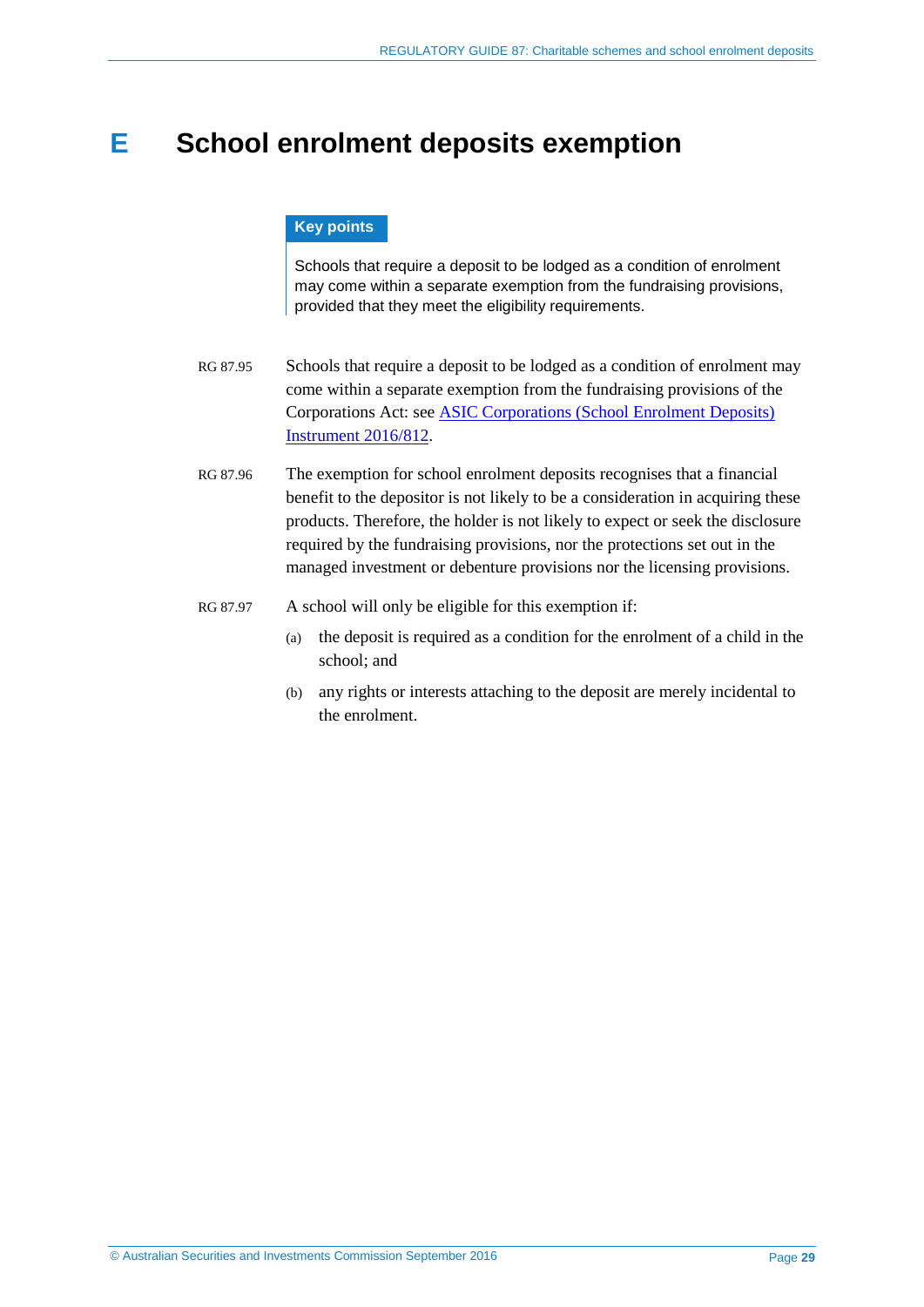# <span id="page-29-0"></span>**Appendix: Transitional requirements**

RG 87.98 As noted in Section [A,](#page-3-0) if you are a charitable investment fundraiser that has pre-existing relief, you can continue until 1 January 2018 to rely on that relief and you must comply with the conditions of that relief. However, failure to comply will not necessarily result in the relief ceasing to apply. For your relief to continue, you must also:

- (a) comply with the short-term investment restriction for any new debenture or interest in a charitable scheme you issue from 1 January 2017; and
- (b) have an identification statement accepted for lodgement by 1 March 2017.

While you are relying on the pre-existing relief, the former version of RG 87 applies to you. This version of RG 87 is reproduced in this appendix.

- RG 87.99 From 1 January 2018, this appendix will no longer apply, and all requirements and relief will be contained within the updated RG 87 and the relevant instruments.
- RG 87.100 This appendix is not intended to state any new policy. It merely replicates the requirements that applied under the previous version of RG 87.

Note: A copy of the previous version of RG 87 is also available from the [ASIC Digest](http://asic.gov.au/about-asic/corporate-publications/asic-digest/) or by calling ASIC on 1300 300 630.

# <span id="page-29-1"></span>**What this appendix is about**

RG 87.101 This appendix sets out our policy on relief from the fundraising, managed investment, debenture and licensing provisions of the Corporations Act that we may give to charities and schools that wish to raise funds to assist them meet their objectives.

<span id="page-29-2"></span>Note: In this appendix, 'charity' means a person who is or a body or fund that is:

- exempt from income tax by virtue of s50–5 or s50–30 of the *Income Tax Assessment Act 1997*, or provisions that correspond to them;
- a person, body or fund to whom a gift is an allowable deduction for the purposes of calculating the taxable income of a person making the gift by virtue of s30–15, Item 1 or 2 of the *Income Tax Assessment Act 1997* or provisions that correspond to them; or
- otherwise recognised in law as being constituted for religious, educational, community or other charitable purposes.
- RG 87.102 It gives guidance on:
	- (a) our general policy on relief for charities and for school enrolment deposits (see [RG 87.103](#page-30-1)[–RG 87.117\)](#page-33-1);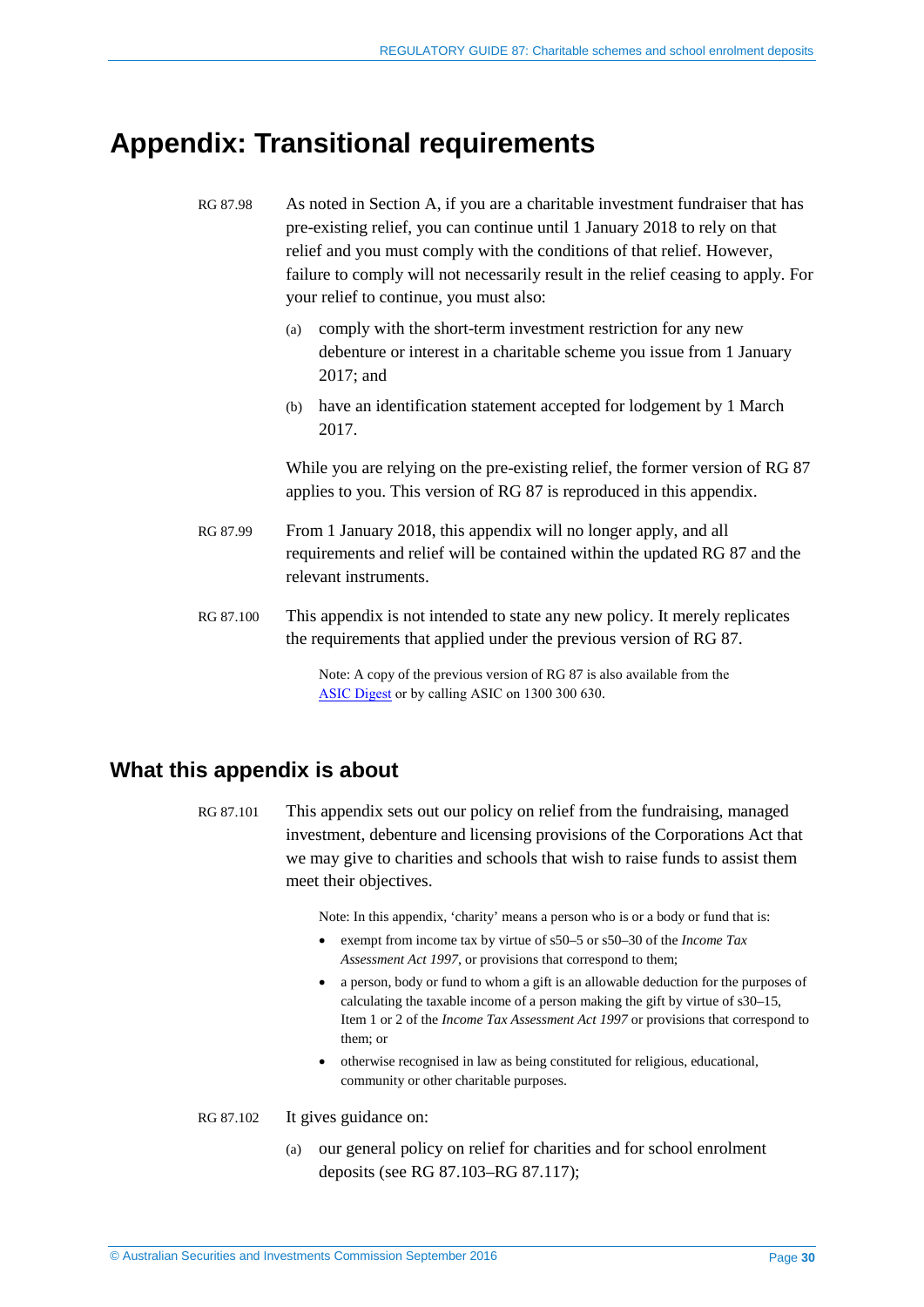(b) what relief is available for groups of charities for which there is a sponsor accepted by ASIC (the 'group charities' exemption) (see [RG 87.118](#page-33-2)[–RG 87.132\)](#page-37-1); and

Note: In this appendix, 'sponsor' means a person that we have accepted as a sponsor under this policy, having made a deed poll in the form o[f Pro Forma 96](http://asic.gov.au/regulatory-resources/find-a-document/pro-formas/) *Sponsor deed poll* (PF 96).

(c) what relief is available for an individual charity that has registered an identification statement with us (the 'individual charities' exemption) (see [RG 87.133–](#page-37-2)[RG 87.151\)](#page-41-0).

# <span id="page-30-0"></span>**Our general policy**

# **Our policy**

#### **Charitable investment schemes**

Note 1: In this appendix, 'charitable investment scheme' means a scheme operated by a charity that involves offering and issuing debentures or interests in a managed investment scheme.

Note 2: In this appendix, 'debenture' means, in general terms, a chose in action that includes an undertaking to repay as a debt money deposited with or lent to the body with certain exceptions.

<span id="page-30-1"></span>RG 87.103 We will give two types of relief (provided various lodgement and registration requirements are met) that will conditionally exempt charities from certain fundraising, managed investment, debenture and licensing provisions of the Corporations Act.

> Note: In this appendix, 'fundraising provisions' means Pt 6D.2, Pt 6D.3, s992AA, Div 2 and Div 4 of Pt 7.9 and s1017G of the Corporations Act.

RG 87.104 The first type of relief (i.e. exemption) applies to groups of charities that have common or related charitable objectives and for which there is a 'sponsor'. This type of exemption is referred to in this appendix as a 'group charities' exemption. ASIC must agree that this relief applies to the sponsor and the sponsor must agree to undertake certain duties.

Note: See RG [87.118–](#page-33-2)RG [87.132](#page-37-1) for details of the 'group charities' exemption for charities.

RG 87.105 The second type of exemption applies to individual charities if ASIC agrees that the relief should apply. This type of exemption is referred to in this appendix as an 'individual charities' exemption. This relief was contained in Superseded Class Order [SCO 02/184] *Charitable investment schemes fundraising* and is continued by section 8 of ASIC Corporations (Charitable Investment Fundraising) Instrument 2016/813 until 31 December 2017.

Note: See [RG 87.133–](#page-37-2)[RG 87.151](#page-41-0) for details of the 'individual charities' exemption.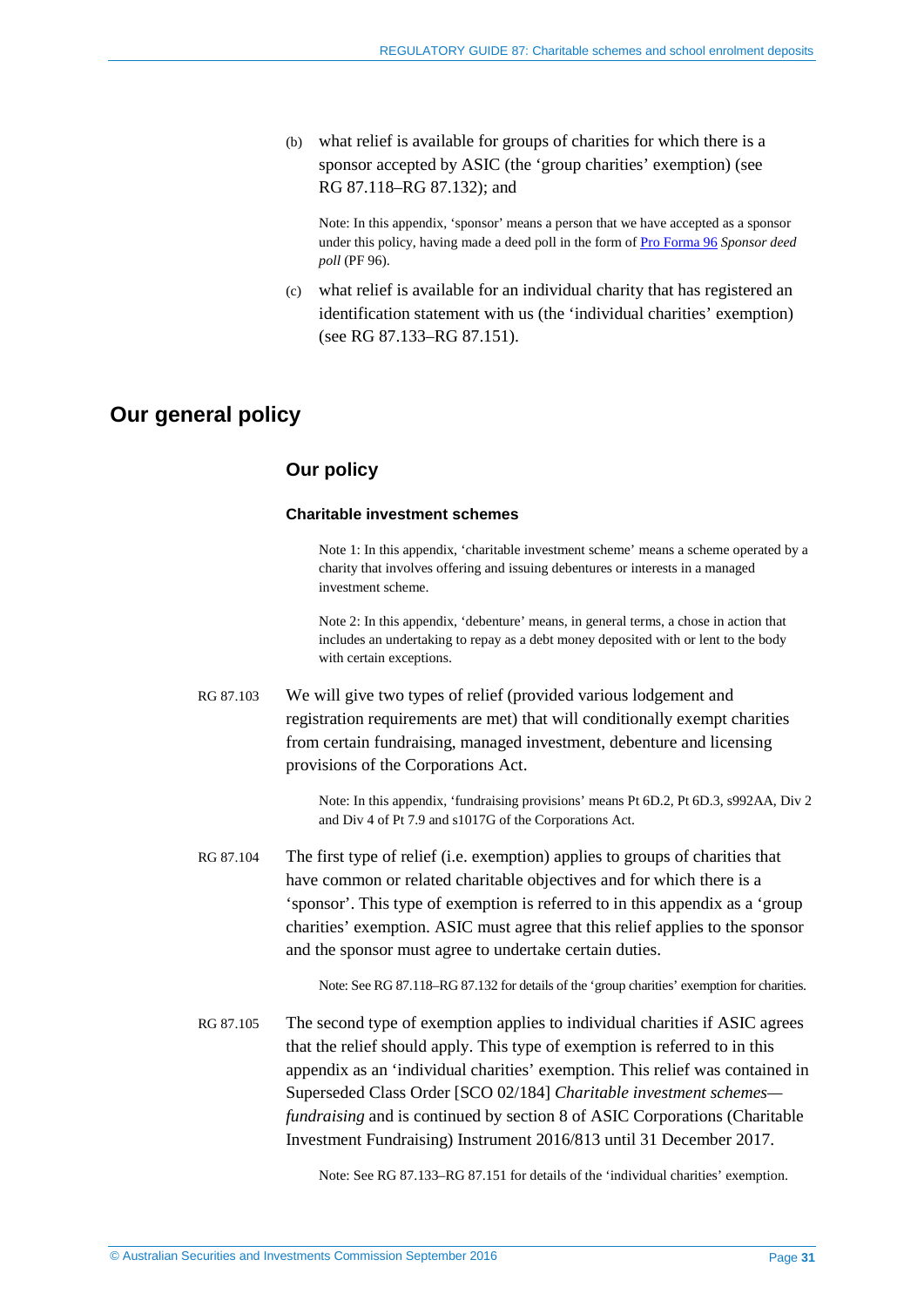RG 87.106 We will not provide relief under this policy to a charitable investment scheme that involves the issue of financial products other than debentures or interests in a managed investment scheme.

## **Underlying principles**

#### **Charitable investment schemes**

- <span id="page-31-0"></span>RG 87.107 Our exemptions for charitable investment schemes recognise that some investors may want to assist a charity to fulfil its purpose and, either through personal or common knowledge of the charity, believe the charity will use its funds for that purpose. For some of those investors, financial profit to the investor is not the primary consideration in making the investment and therefore the investor does not expect or seek point-of-sale disclosures in compliance with the Corporations Act or the protection of the fundraising, managed investment, debenture or licensing provisions normally required by the Corporations Act.
- RG 87.108 We will give relief from the fundraising, managed investment and debenture provisions and some limited relief from the licensing provisions that would otherwise apply as a result of the offer. However, we will generally not provide relief other than that directly required to facilitate investment in the charitable scheme. This is because wider relief may allow fundraisers and service providers to obtain an unfair commercial advantage from the use of a charitable scheme.

### **What is a charity?**

RG 87.109 In this appendix the term 'charity' is used to describe religious, educational, community and other organisations that are recognised in law as being formed for religious, educational, community or other charitable purposes. This includes charities recognised under statutory provisions such as relevant provisions of the *Income Tax Assessment Act 1997* and those recognised under common law.

### **Application of the Corporations Act**

### *Fundraising, managed investments and debentures*

- RG 87.110 The Corporations Act regulates some fundraising activities of charities because they seek to raise money on the basis that the money will be repaid or a monetary return will be paid on it. When they do this, the charities are likely to be offering and issuing debentures or interests in managed investment schemes, as defined in s9. Schemes of this kind are referred to in this appendix as 'charitable investment schemes'. However, the fundraising, managed investment, debenture and licensing provisions do not apply:
	- (a) when a charity seeks donations; or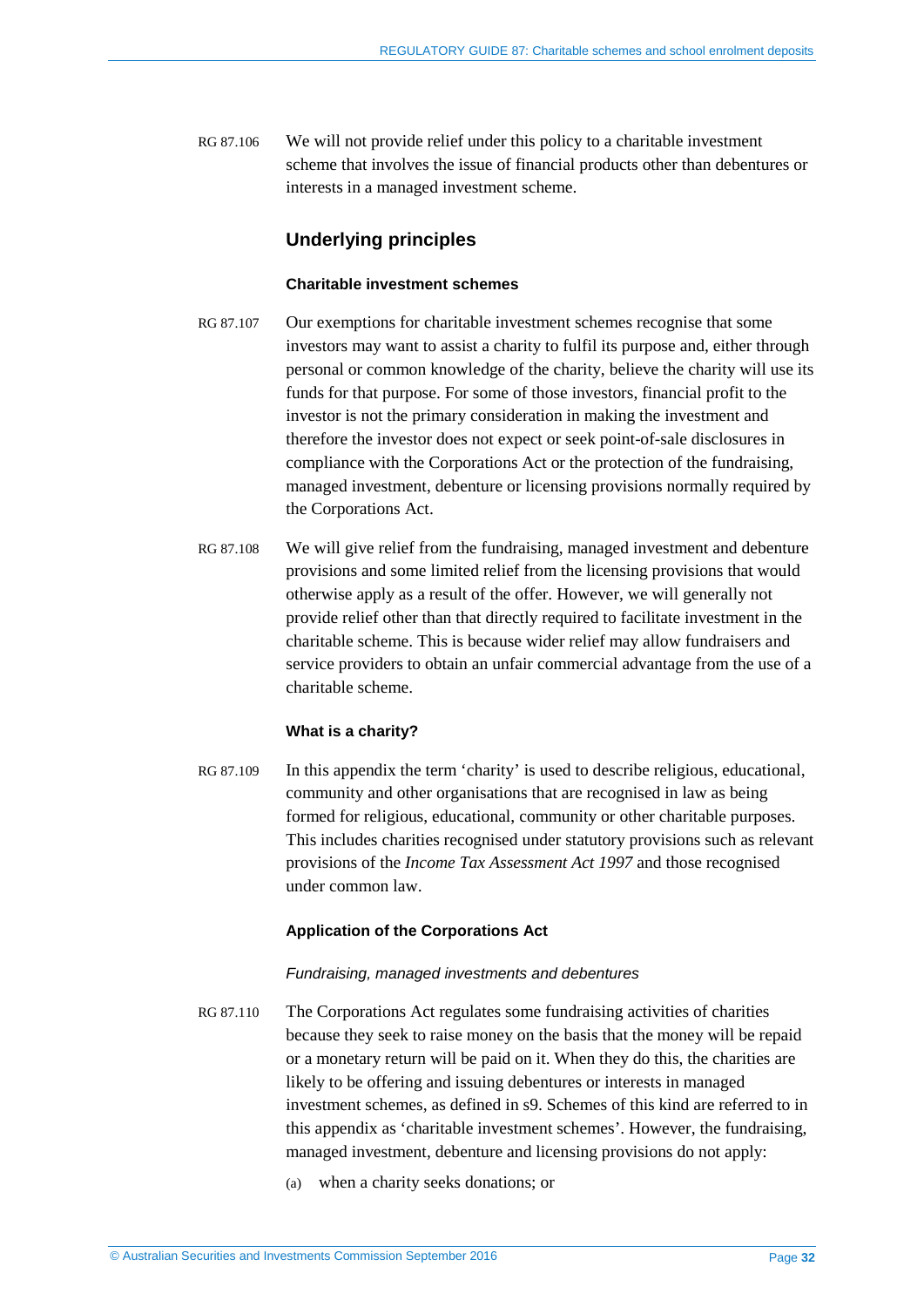(b) to school enrolment deposits covered by our relief (see Part 2 of ASIC Corporations (School Enrolment Deposits) Instrument 2016/812).

Note: See also 'Exempt bodies' a[t RG 87.116.](#page-33-3)

- RG 87.111 The Corporations Act may require a charity that operates a charitable investment scheme (that is not otherwise exempt) to meet a number of requirements, including requirements to:
	- (a) have a trust deed and trustee if offering debentures (Ch 2L);
	- (b) comply with the managed investment scheme requirements if operating a managed investment scheme (Ch 5C);
	- (c) comply with the hawking requirements (s736, s992A and s992AA);
	- (d) issue a prospectus if offering debentures and comply with certain fundraising requirements (Pts 6D.2 and 6D.3);
	- (e) issue a PDS if offering financial products that are not securities (Div 2 of Pt 7.9) and provide disclosure of certain material changes and significant events to certain holders of financial products that are not securities (s1017B);
	- (f) comply with the dispute resolution requirements if offering financial products that are not securities (s1017G); and
	- (g) comply with certain restrictions on advertising under s734 for securities and Div 4 of Pt 7.9 for financial products that are not securities.

These provisions are referred to in this appendix as the 'fundraising, managed investment and debenture provisions'.

#### *Licensing*

- RG 87.112 The Corporations Act may also require a person who provides financial services to hold an AFS licence: s911A(1). These provisions are referred to in this appendix as the 'licensing provisions'.
- RG 87.113 Our relief to the charitable body and the trustee of the charitable body from the requirement to hold an AFS licence for the provision of financial services is limited.
- RG 87.114 If we grant relief from the fundraising, managed investment and debenture provisions, we will also use ASIC's exemption powers in s911A(2)(l) to grant relief from the requirement to hold an AFS licence for the following activities:
	- (a) dealing in financial products by issuing the products offered under the charitable investment scheme;
	- (b) dealing in financial products that are scheme assets on behalf of investors other than by issuing financial products; and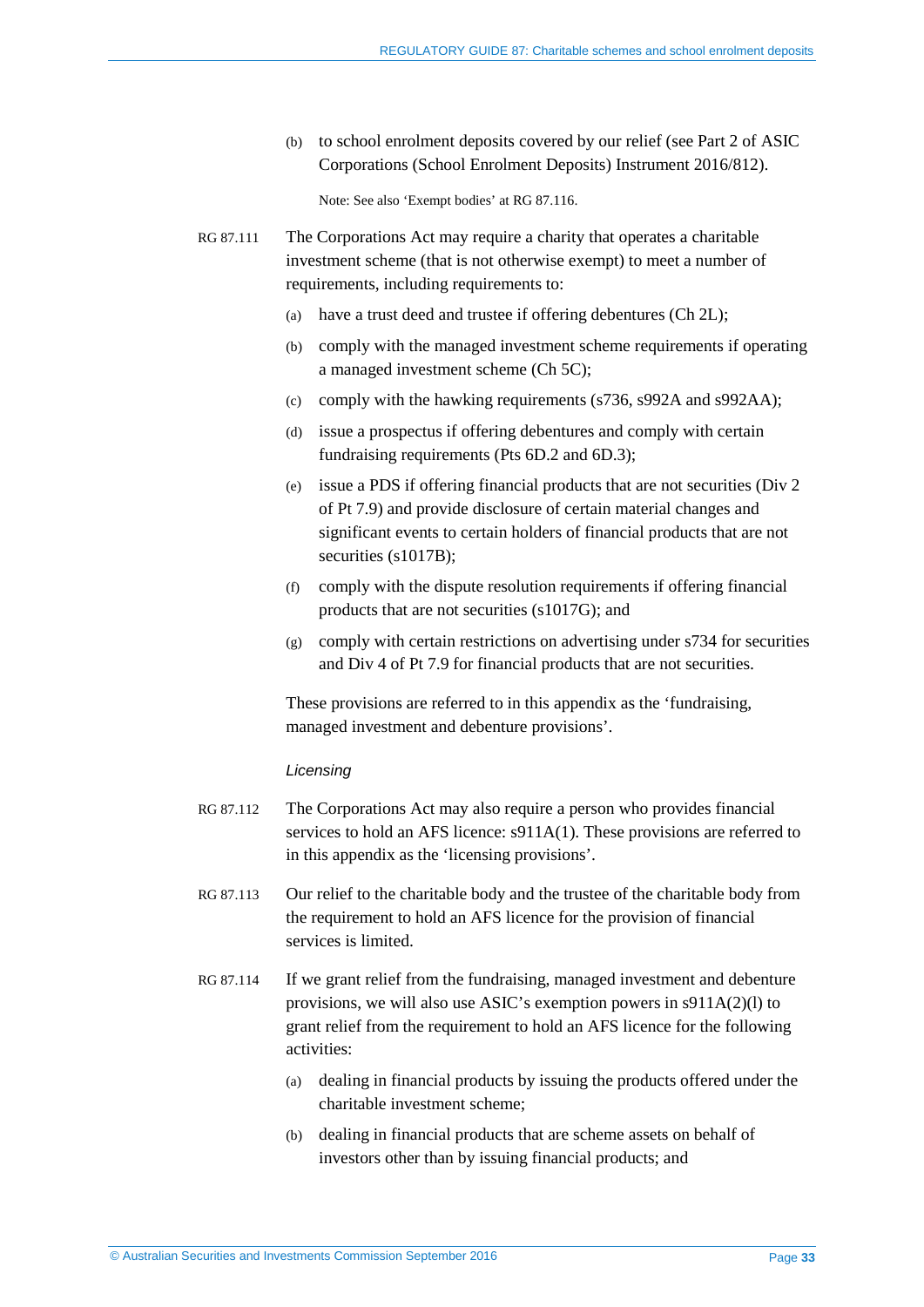- (c) holding scheme assets that are financial products or beneficial interests in financial products (i.e. providing a custodial or depository service) under the charitable investment scheme.
- RG 87.115 We will also use ASIC's exemption power in s911A(2)(l) to give relief to an operator of a charitable investment scheme from the requirement to hold an AFS licence in order to provide general advice about the charitable scheme in an offer document that must be supplied, in place of a PDS or a prospectus, under our relief for product disclosure. We will treat the offer document as if it were an exempt document (e.g. a PDS).

#### **Exempt bodies**

<span id="page-33-3"></span>RG 87.116 The fundraising provisions do not apply when a charity that is an exempt body (as defined in s66A of the Corporations Act, namely incorporated bodies under state or territory law that are not companies) in certain circumstances. These circumstances are when the exempt body limits itself to:

- (a) in the case of a debenture—offers of debentures within the state or territory where it is incorporated (see s708(20)); or
- (b) in the case of a managed investment scheme, offers and issues of, and recommendations to acquire, interests in the scheme (see s1012D(8)). Where the fundraising provisions do not apply to any issues of interests in a managed investments scheme, generally the scheme is not required to be registered under Ch 5C of the Corporations Act and the operator of the scheme does not need an AFS licence as a responsible entity.

### **Public access to information**

<span id="page-33-1"></span>RG 87.117 We will not regard any documents lodged with us under both types of exemption (including any applications for relief) as confidential. Any person may search our database for, and request a copy of, such documents. We will also make a list of sponsors available for search by any person.

# <span id="page-33-0"></span>**The 'group charities' exemption**

Note: [RG 87.118–](#page-33-2)[RG 87.132](#page-37-1) does not deal with school enrolment deposits.

### **Our policy**

<span id="page-33-2"></span>RG 87.118 We give conditional relief to a sponsored charity and the trustee of a sponsored charity from the fundraising, managed investment and debenture provisions for the charity's charitable investment schemes. The sponsor must enter a deed poll in the form of PF 96, and comply with the requirements set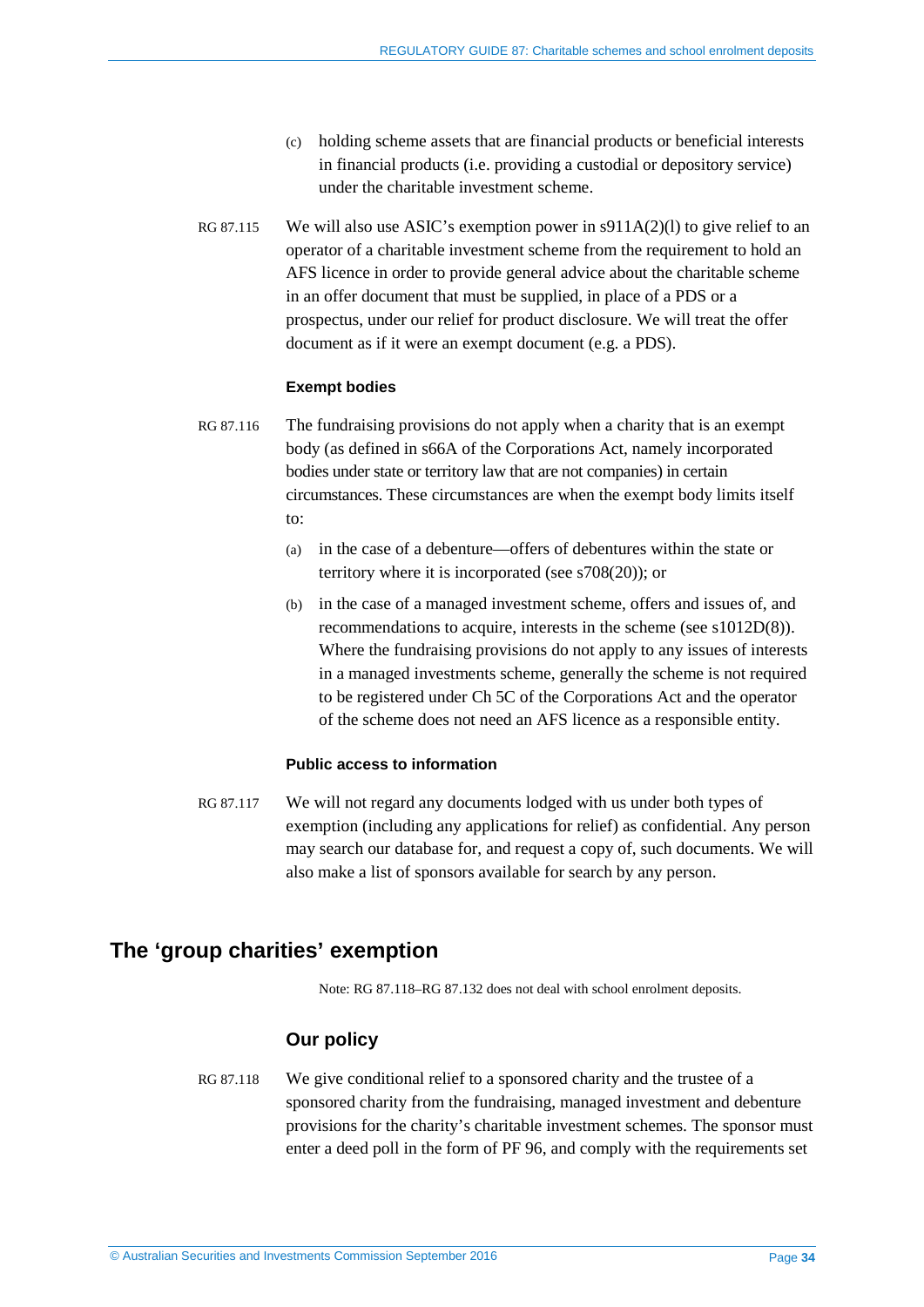out in the deed: see [RG 87.126.](#page-36-0) This type of exemption is referred to in this appendix as a 'group charities' exemption.

Note: The form of this relief will be based on [Pro Forma 97](http://asic.gov.au/regulatory-resources/find-a-document/pro-formas/) *Sponsor exemption* (PF 97).

<span id="page-34-1"></span>RG 87.119 If you are a body or organisation wishing to become a sponsor, you must apply to us. We will consider your application against the criteria outlined below. You must provide sufficient detail to demonstrate how you meet the criteria. The criteria are:

- (a) The charities you will register have the same or related charitable objectives. We may direct you to cancel the registration of a specified sponsored body if we think it does not have common or related objectives.
- (b) The number of charities you will register is large enough to need a 'group charities' exemption. If you think there are other good reasons why the exemption is appropriate, you must give the reasons.
- (c) You can adequately monitor the liability that may arise under the sponsor deed poll set out in PF 96.
- (d) You have and will continue to have the means to promptly discharge any liability that may reasonably be expected to arise under the sponsor deed poll.
- <span id="page-34-0"></span>(e) Your intention is to assist the charitable aims of members of the group and not make material profits for yourself as a result of being a sponsor.
- (f) Despite [RG 87.119\(e\),](#page-34-0) if you may receive remuneration or financial benefits as a result of being a sponsor, you will take reasonable steps to ensure that the sponsored charities include in their offer documents a statement from you informing prospective investors of the terms and arrangements under which you may receive the remuneration or financial benefits. For this purpose you can disregard remuneration or other financial benefits that are trivial or reimbursement of costs and expenses you have or will incur because you are a sponsor.
- (g) You can adequately monitor that the offer documents issued by sponsored bodies comply with the conditions of our relief. These conditions set out certain requirements to be disclosed in the offer documents or promotional material of a sponsored body.

Note: See conditions 1 and 2 of PF 97.

- RG 87.120 Under the 'group charities' exemption, we will also give certain relief to people other than the charity and the trustee of a sponsored charity. This will be relevant to other persons involved in arranging the issue of, or providing financial product advice about, the debentures or interests to which the charitable investment scheme relates. This relief from the licensing provisions and from the product disclosure provisions (in Pt 7.9) applies to the person if:
	- (a) the conditions attached to PF 97 appear to be met; and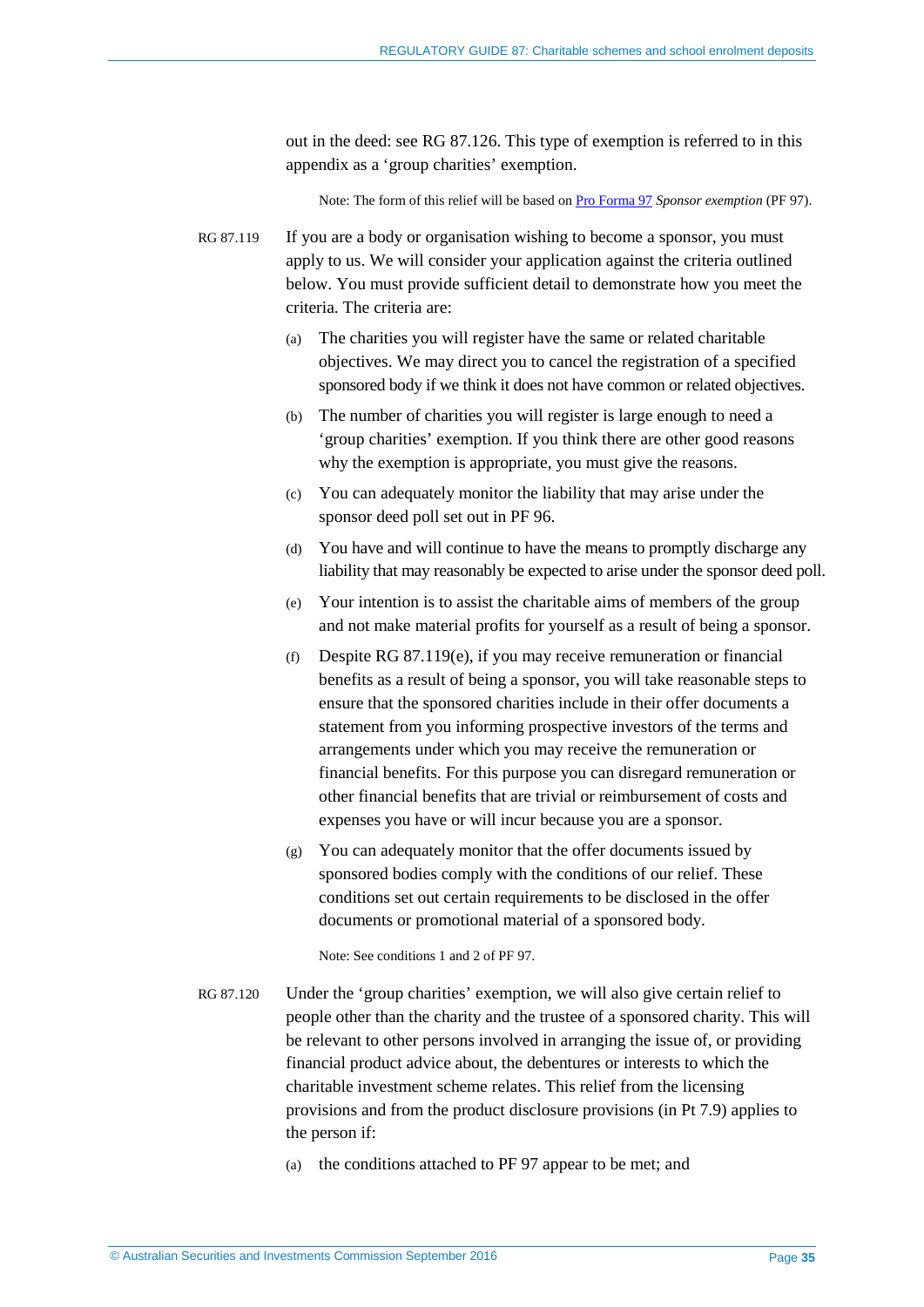(b) the person is not aware nor should be aware that those conditions have not been met.

## **Underlying principles**

RG 87.121 A charity that makes adequate disclosure about its charitable investment schemes and is sponsored by a body or organisation that meets certain criteria and accepts liability for any loss or damages to investors arising from the conduct of that charity should not have to deal with us on an individual basis to gain relief under our policy.

## **Explanation**

#### **Who can use the 'group charities' exemption?**

- RG 87.122 The 'group charities' exemption is for groups of charities that have common or related charitable objectives where there is a sponsor accepted by us. A 'group charities' exemption also supports any statement by a member charity that an investment in or with it is an investment that is supported by or benefits the group as a whole.
- RG 87.123 As a guide, a group of 20 or more member charities may need the 'group charities' exemption. Smaller numbers may be considered if there is good reason.

### **No relief from s1017E and s1017F**

RG 87.124 We will not require a sponsored charity to issue a PDS or prospectus and we will give relief from the requirement in s1017B to inform investors of certain material changes and significant events. However, we will not give relief from certain other obligations. Charities must ensure that until financial products (other than debentures) are issued, they hold any money paid to acquire the products in a separate account: s1017E. Charities must also confirm, or provide the investor with a facility to confirm, all transactions when a retail client acquires or disposes of a financial product or when it varies the terms of the financial product where required by s1017F.

> Note: In this appendix, 'retail client' means a client defined as such under s761G and Ch 7, Pt 7.1, Div 2 of the Corporations Regulations 2001.

#### **General criteria for group charities exemptions**

- RG 87.125 In brief, a charity is exempt if it:
	- (a) is registered and remains registered by a sponsor who complies with its deed poll; and
	- (b) makes certain disclosures as set out in PF 97 to ensure that investors are made aware that: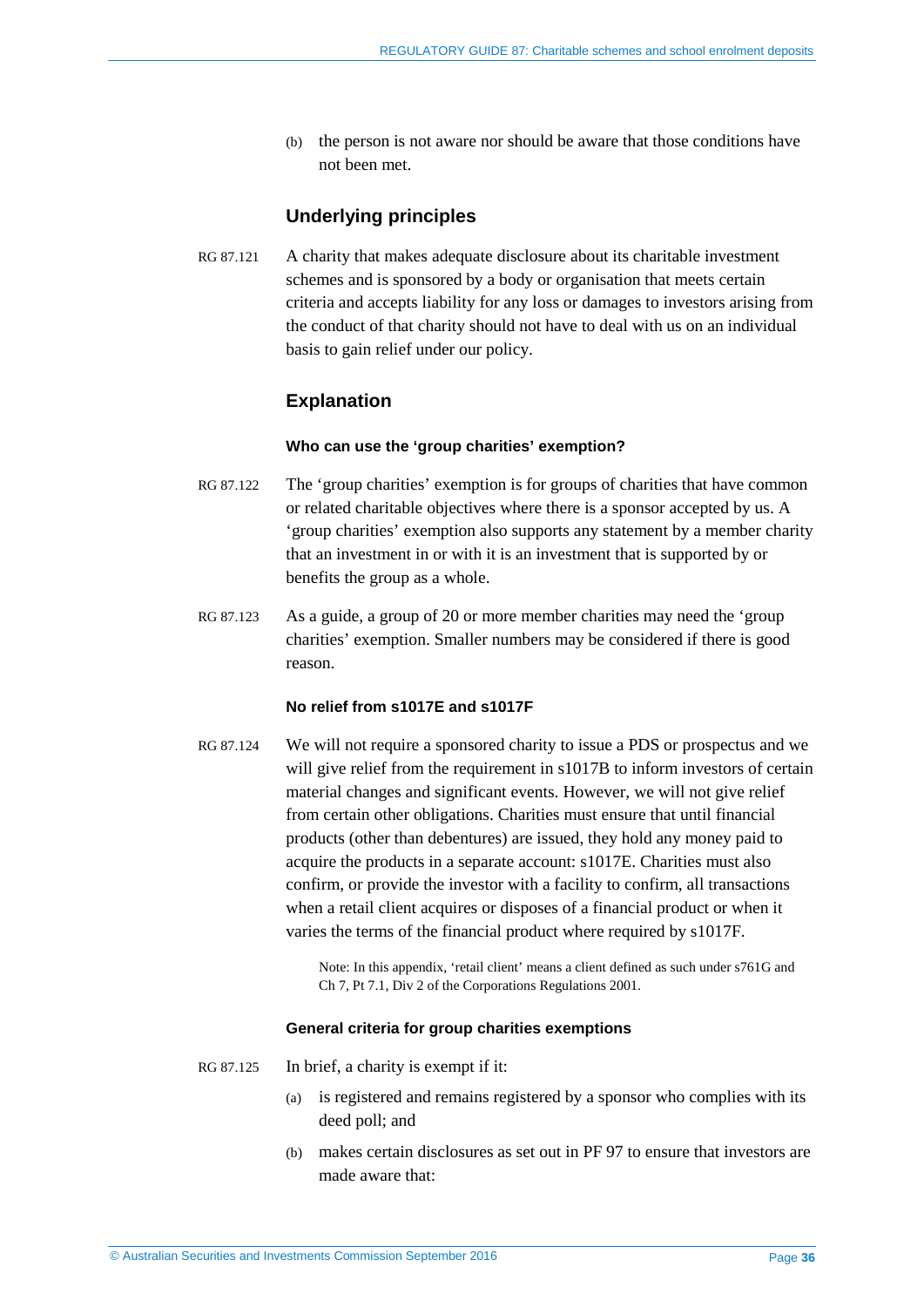- (i) the charity's investment scheme is not subject to the usual fundraising, managed investment, debenture and licensing provisions;
- (ii) the sponsor is liable to make payments to the charity up to the amount needed to repay investments under the charitable investment scheme and any interest or other income payable on those investments if investors claim against the charity; and
- (iii) the investment is designed for investors who wish to promote the charitable purposes of the charity and for whom the considerations of profit are not the primary consideration in the investment decision.

#### **Your duties as sponsor—PF 96**

- <span id="page-36-0"></span>RG 87.126 To have our acceptance as a sponsor, you must make a deed poll in the form set out in PF 96. In brief, the deed obliges you to:
	- (a) maintain a register of those charities and their investment schemes for which you unconditionally accept liability;
	- (b) indemnify the relevant charity against claims by investors in the charitable investment scheme (the liability may be limited to the amount of money subscribed by investors plus any interest accrued up to the date the liability is met);
	- (c) continue to provide the indemnity for claims by those who invested while the charity or scheme was on the register, although you may remove a charity or charitable investment scheme from the register; and
	- (d) allow any person to inspect the register.

#### **Stamp duty**

RG 87.127 You should make your own enquiries to ensure that stamp duty obligations for the deed (described at [RG 87.126\)](#page-36-0) are met and provide adequate evidence to us that this has occurred.

### **Deregistration at ASIC's direction**

- RG 87.128 Under the terms of the deed, we may direct the sponsor to deregister a charity. We may do this if, for example, we consider that:
	- (a) the relevant charitable investment scheme does not meet the underlying principles of our relief (see [RG 87.107\)](#page-31-0) or if the charitable purposes of the body are not related to other members of the group;
	- (b) the charity has not complied with the conditions of the exemption; or
	- (c) the charity has engaged in false or misleading conduct in relation to its charitable investment scheme.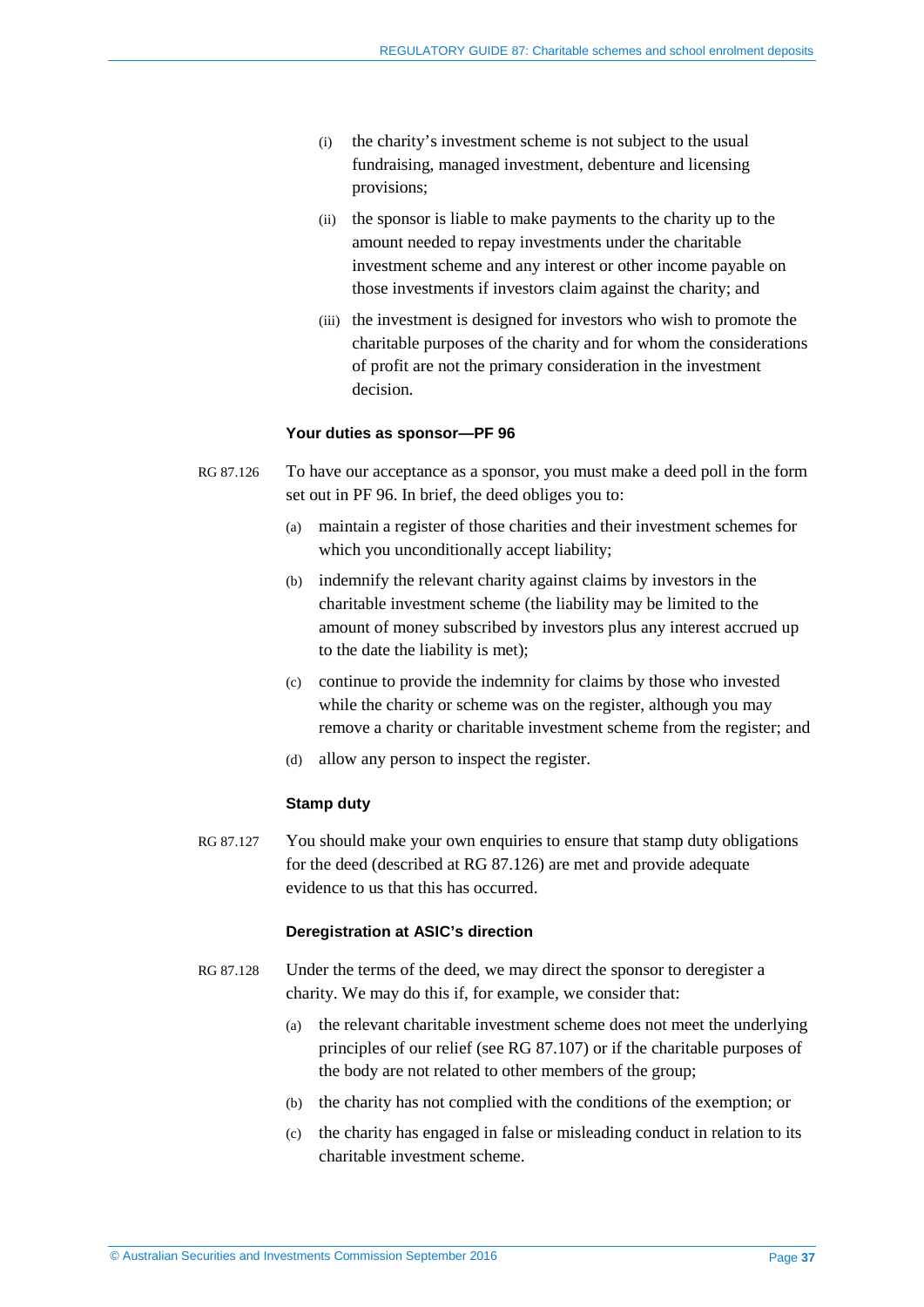#### **Withdrawal of acceptance of sponsor**

- RG 87.129 We may withdraw our acceptance of a sponsor at any time. If we intend to do this we will give reasonable notice to the sponsor. We will consider this action if, for example, we no longer have confidence that the sponsor will fulfil its obligations under the deed poll, or if we believe the sponsor has not given us adequate and accurate information. We may publish the notice given to the sponsor. If our acceptance is withdrawn, all charities registered by the sponsor fall outside the 'group charities' exemption. Therefore, those charities will:
	- (a) have to comply with the fundraising, managed investment, debenture and licensing provisions of the Corporations Act that otherwise apply; or
	- (b) obtain an 'individual charities' exemption.

#### **Application to be sponsor**

- RG 87.130 We will consider an application to be a sponsor only if the application includes consent to allow any person to examine the application on request to us. We may seek more information about the application. The deed poll must be lodged with us before we will give relief based on PF 97.
- RG 87.131 A sponsor wanting relief for its own fundraising activities can include itself within a 'group' exemption.
- <span id="page-37-1"></span>RG 87.132 To apply for approval as a sponsor:
	- (a) prepare a statement that addresses all the matters set out in [RG 87.119;](#page-34-1)
	- (b) ensure that the statement includes a consent to allow a person to examine the application on request to ASIC;
	- (c) complete PF 96; and
	- (d) lodge all documents with any ASIC Office.

You can also contact ASIC on 1300 300 630 for information and assistance.

# <span id="page-37-0"></span>**The 'individual charities' exemption**

Note: [RG 87.133–](#page-37-2)[RG 87.151](#page-41-0) does not deal with school enrolment deposits.

### **Our policy**

<span id="page-37-2"></span>RG 87.133 We will give conditional relief from the fundraising, managed investment and debenture provisions and the licensing provisions of the Corporations Act to individual charities and their trustee for the charity's charitable investment schemes without the need for a sponsor: see section 8 of ASIC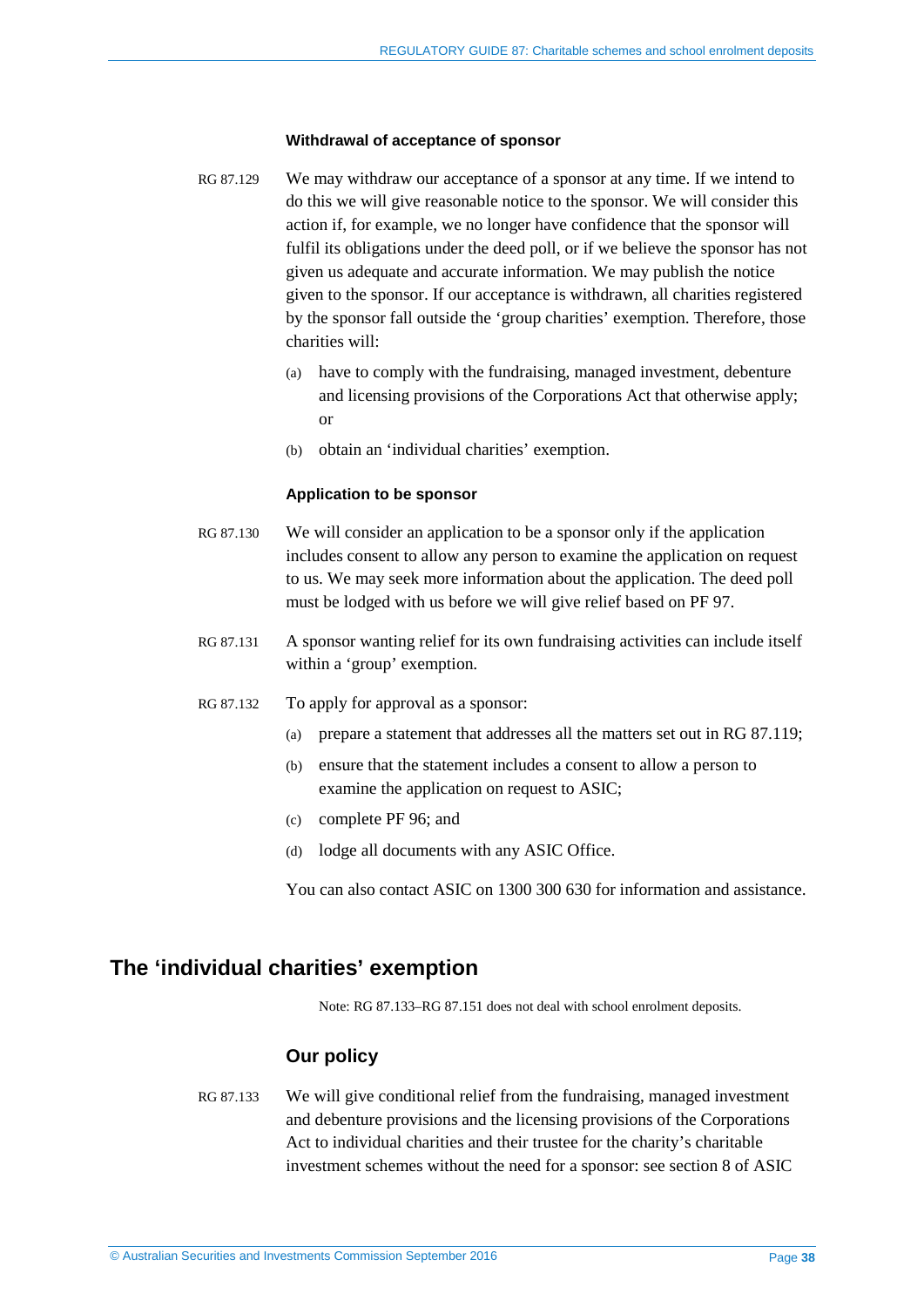Corporations (Charitable Investment Fundraising) Instrument 2016/813. A charity and its trustee are eligible for this exemption only if we have first registered the charity's identification statement.

Note: An officer or employee of a charitable body is exempt from the requirement to hold an AFS licence for the provision of these financial services on behalf of the body by s911B(1)(e).

RG 87.134 We will give relief from the licensing provisions and the fundraising provisions in Pt 7.9 to other people who provide financial services for the financial products issued under a charitable investment scheme provided:

- (a) the conditions of the relief for the individual charity appear to be met; and
- (b) the person is not aware nor should be aware that the conditions of relief applying to the charity have not been met.

#### **Lodging an identification statement**

- <span id="page-38-0"></span>RG 87.135 If you are an individual charity seeking relief, you must lodge with us an identification statement that sets out:
	- (a) the identity of the charity;
	- (b) your Australian Company Number (ACN) if you are a company or, if not, your Australian Business Number (ABN) if you have one;
	- (c) details of incorporation if you are an incorporated body other than a company (e.g. the legislation under which you were incorporated and, where relevant, an incorporation number);
	- (d) the names and addresses of all members if you are an unincorporated body (other than an unincorporated registrable body for which an Australian Registered Body Number (ARBN) is provided);
	- (e) a brief description of the scheme and its intended purpose; and
	- (f) the guarantees or promises, if any, made to or proposed to be made to holders of interests or debentures in your scheme.
- <span id="page-38-1"></span>RG 87.136 In describing the charitable investment scheme to us, you should also include information on:
	- (a) what types of assets the scheme will invest in or, for a debenture issue, the charity will hold to enable it to satisfy any liability;
	- (b) what countries those assets will be located in; and
	- (c) how you will ensure you will comply with the conditions attached to section 7 of ASIC Corporations (Charitable Investment Fundraising) Instrument 2016/813.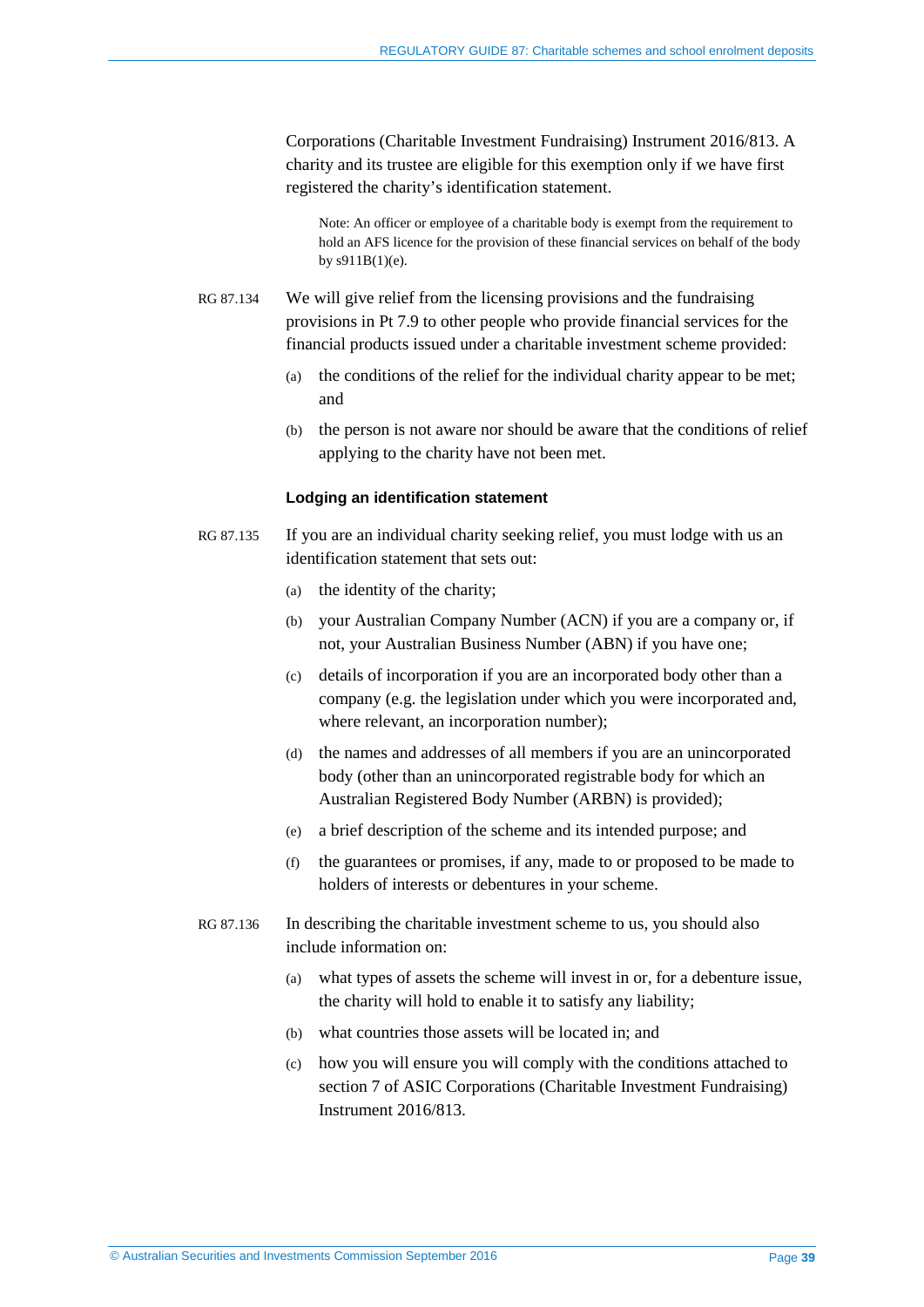#### **Registering an identification statement**

- RG 87.137 If you want to rely on the 'individual charities' exemption, you must ensure that your registered identification statement is completely accurate and adequate in all material respects.
- RG 87.138 We will register an identification statement unless we are concerned that the information in a material particular is, in content or by omission, misleading or deceptive in the form or context in which it appears or fails to include the information required by [RG 87.135–](#page-38-0)[RG 87.136.](#page-38-1)
- RG 87.139 We will refuse to register an identification statement if it appears that the charitable investment scheme does not fall within the underlying principles of our policy: se[e RG 87.107.](#page-31-0)

#### **Updating an identification statement**

<span id="page-39-0"></span>RG 87.140 When the identification statement needs correcting or updating, you must lodge a supplementary or replacement statement with us as soon as possible. If the terms of the investment relate to variable interest rates and the identification statement and the offer document sets out how rate changes are to be notified to persons who are offered the investment, the identification statement need not be updated each time rates change.

#### **Cancelling registration of an identification statement**

- RG 87.141 We may withdraw the registration of an identification statement at any time. We will tell you of the withdrawal. We will consider withdrawing registration if:
	- (a) as a result of changed circumstances, the identification statement may no longer be accurate and adequate in all material respects, and you fail to lodge a supplementary statement setting out the changed circumstances;
	- (b) as a result of our own inquiry or new information, we are not satisfied that the statement is accurate and adequate in all material respects; or
	- (c) we are not satisfied that:
		- (i) financial reports you have lodged with us are true and fair and comply with any applicable requirements as to the financial reports under any law requiring them to be prepared; or
		- (ii) you have fulfilled all conditions of the 'individual charities' exemption.

#### **Information given to investors**

- RG 87.142 You must ensure that every offer document given to investors contains or is accompanied by the following information:
	- (a) the identity of the charity;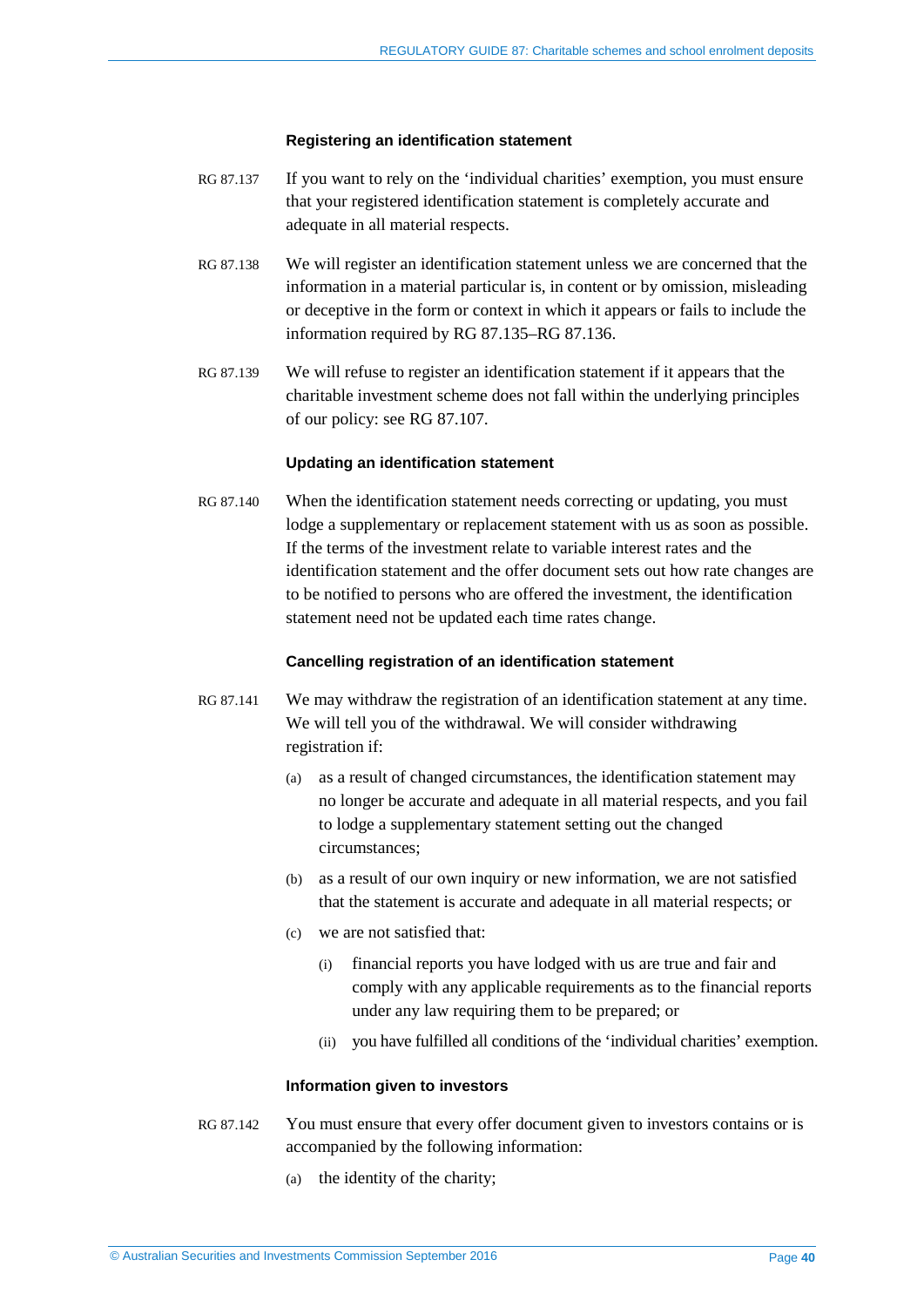- (b) the terms and conditions of the offer (or a summary of those terms and conditions);
- (c) a statement that the normal protections that would apply under the Corporations Act do not apply; and
- (d) other information required to be disclosed under section 8 of ASIC Corporations (Charitable Investment Fundraising) Instrument 2016/813.

There must be no reference in any promotional material or offer document that the charitable investment scheme has been approved or examined by ASIC.

#### **Lodgment of financial report**

- RG 87.143 You must lodge with ASIC certain financial information within six months of the end of each financial year. If you are under an obligation under a Commonwealth, state or territory law to lodge the financial report with the Crown or a statutory body, you must provide the financial report to ASIC. If you have the financial report audited, you must give ASIC a copy of the audit report. If you are not required to lodge a financial report in that way, you can choose to give ASIC:
	- (a) audited annual financial report for that financial year (with an audit report if you have one); or
	- (b) a statement that sets out the funds outstanding under the charitable investment scheme at the end of the financial year.

### **Underlying principles**

RG 87.144 We consider that investors do not expect or rely on the same level of regulatory protection otherwise required under the Corporations Act when the investment in the charity is to promote the charitable purposes of the charity and not to make a financial profit for the investor.

### **Explanation**

*No relief from s1017E or s1017F*

RG 87.145 We will not require a charity with an 'individual charities' exemption to issue a PDS or prospectus and we will give relief from the requirement in s1017B to inform investors of certain material changes and significant events. However, we will not give relief from certain other obligations. Charities must ensure that until financial products (other than debentures) are issued they hold any money paid to acquire the products in a separate account: s1017E. Where required by s1017F, charities must also confirm all transactions when a retail client acquires or disposes of a financial product or when it varies the terms of the financial product.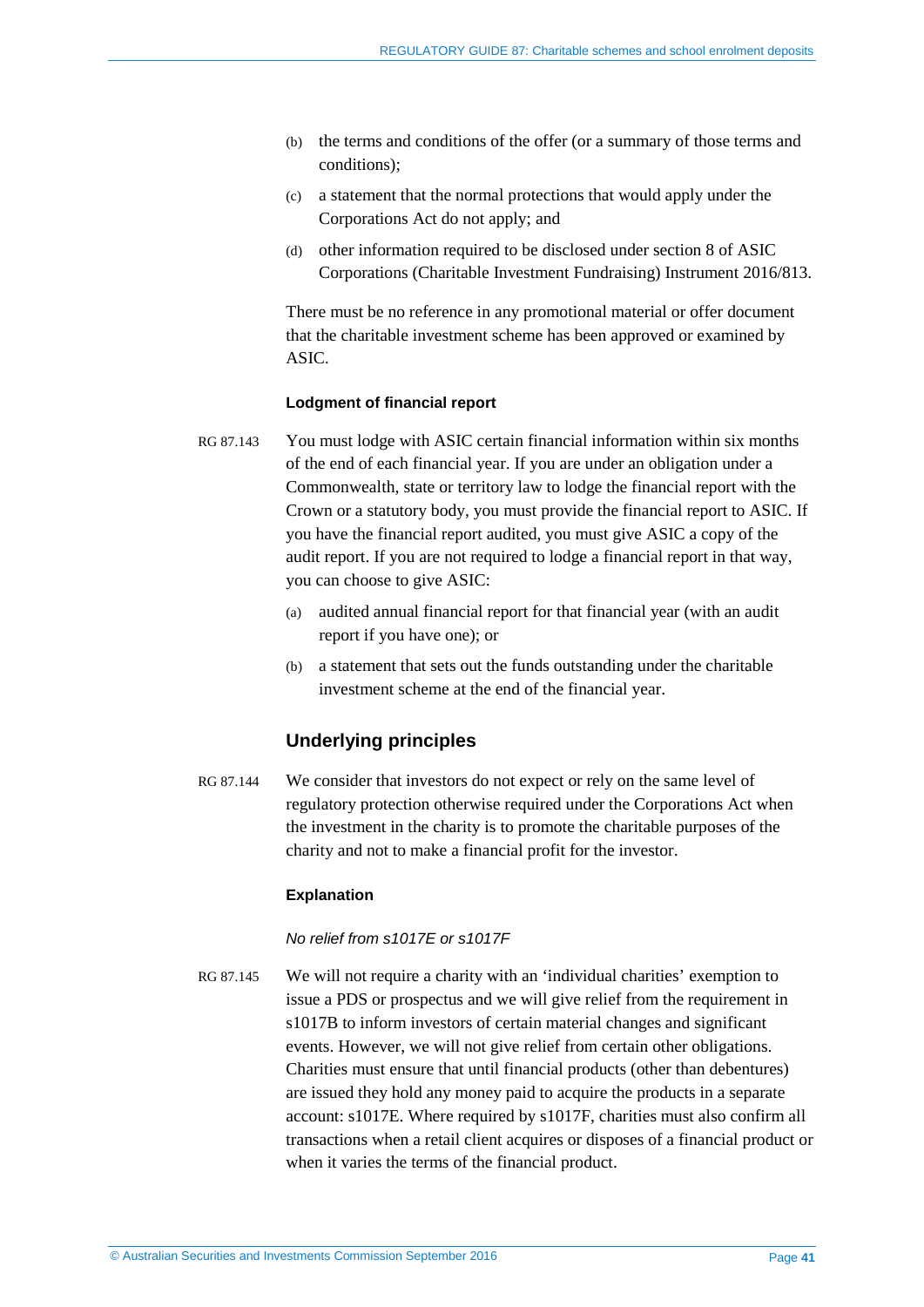#### **Registering an identification statement**

RG 87.146 If we register an identification statement, this does not imply that we have confirmed the accuracy and adequacy of the statement. We may, from time to time, seek to verify the accuracy and adequacy of the identification statement after its registration. We may do this as a matter of course or in response to concerns we may have about the statement.

#### **Cancelling registration of an identification statement**

RG 87.147 If we cancel the registration of an identification statement then you fall outside the 'individual charities' exemption. You must then comply with the relevant fundraising, managed investment, debenture and licensing provisions of the Corporations Act as applicable.

#### **Information given to investors**

RG 87.148 The offer document given to investors must include the information required by section 8 of the ASIC Corporations (Charitable Investment Fundraising) Instrument 2016/813. This information may well be more detailed than the information required in the identification statement lodged with ASIC. You do not have to lodge a copy of the offer document or any subsequent document updating the offer although you may have to update your identification statement: see [RG 87.140.](#page-39-0)

#### **Application for exemption**

- <span id="page-41-1"></span>RG 87.149 To obtain relief under section 8 of ASIC Corporations (Charitable Investment Fundraising) Instrument 2016/813 you must apply to register an identification statement as required by the instrument. The identification statement must address each of the issues set out in [RG 87.135–](#page-38-0)[RG 87.136.](#page-38-1) It must also include a consent to allow any person to examine your application on request to ASIC.
- RG 87.150 You must include a statutory declaration from an authorised officer or trustee of your organisation that states that your organisation is a charity as defined for this policy.
- <span id="page-41-0"></span>RG 87.151 To apply for an 'individual charities' exemption:
	- (a) prepare an identification statement that addresses all the matters listed in [RG 87.135](#page-38-0)[–RG 87.136;](#page-38-1)
	- (b) ensure that the identification statement includes a consent to allow a person to examine the application on request to ASIC (see [RG 87.149\)](#page-41-1);
	- (c) include a statutory declaration that states that your organisation is a charity as defined for the purpose of this policy (see the note to [RG 87.101\)](#page-29-2); and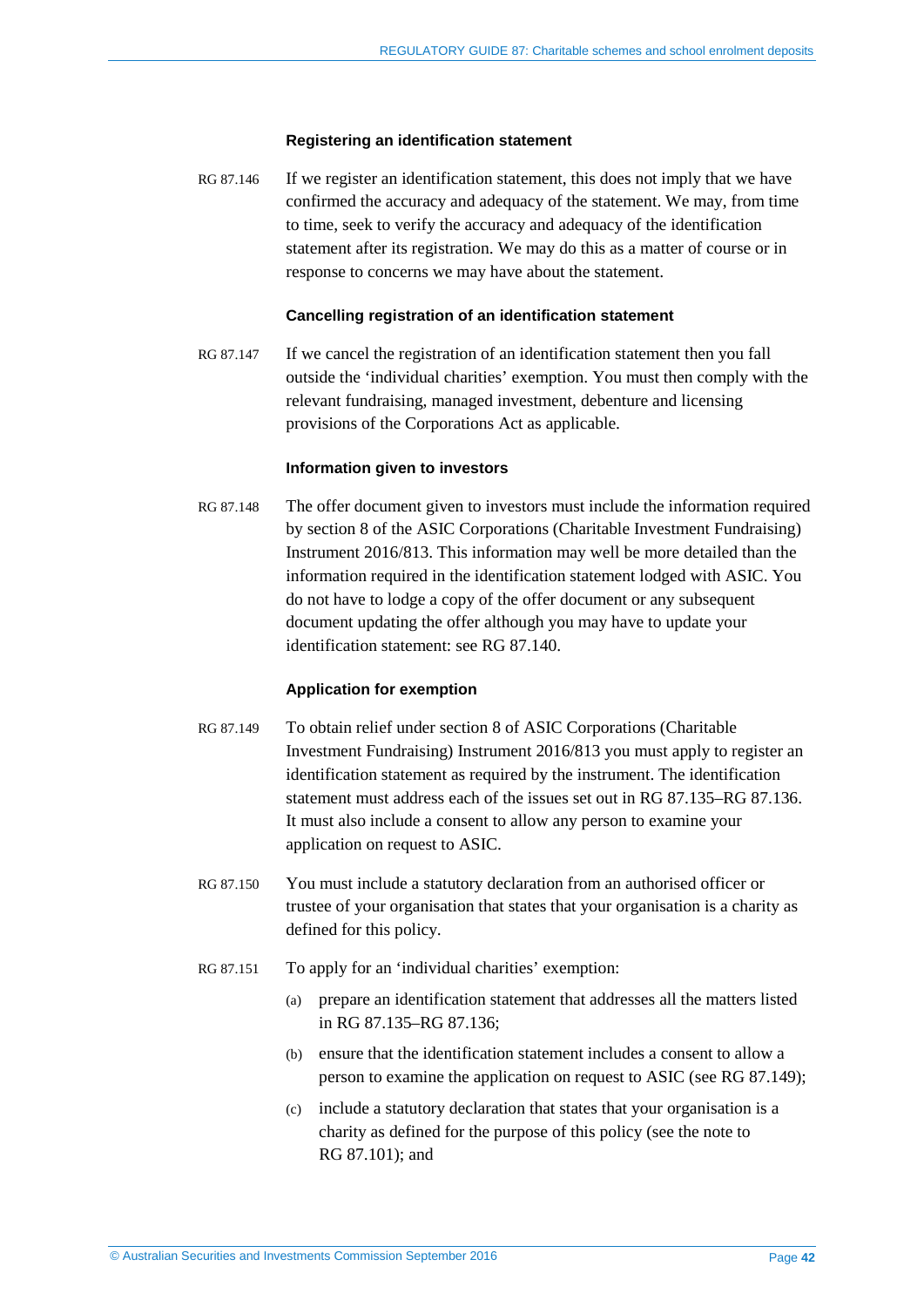(d) lodge all documents with any ASIC Office. (Note that you don't have to lodge a copy of the offer document with us.)

You can also contact ASIC on 1300 300 630 for information and assistance.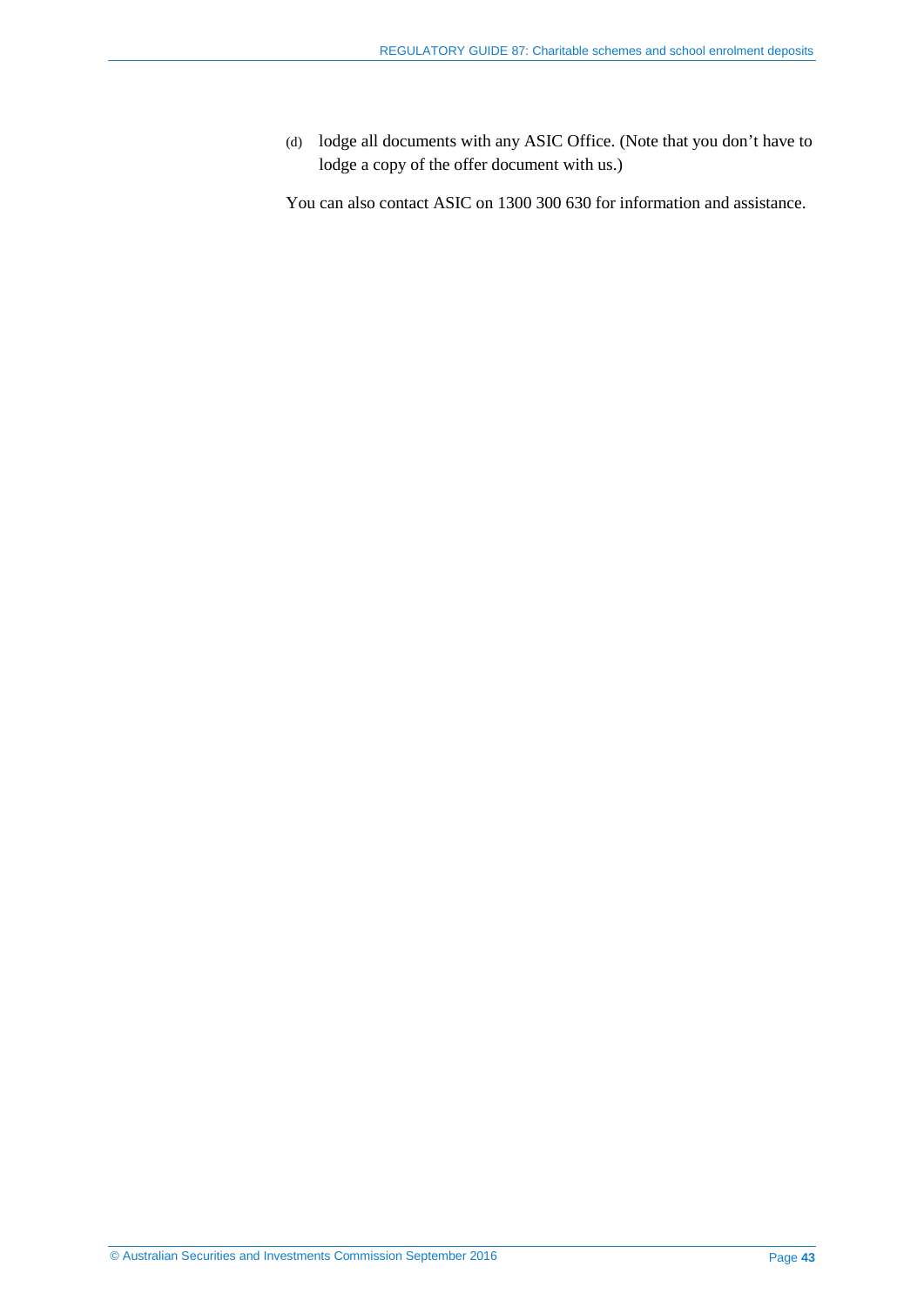# <span id="page-43-0"></span>**Key terms**

| Term                                | <b>Meaning in this document</b>                                                                                                                                                                    |
|-------------------------------------|----------------------------------------------------------------------------------------------------------------------------------------------------------------------------------------------------|
| ACNC                                | Australian Charities and Not-for-profits Commission                                                                                                                                                |
| <b>ACNC Act</b>                     | The Australian Charities and Not-for-profits Commission<br>Act 2012                                                                                                                                |
| ADI                                 | Authorised deposit-taking institution                                                                                                                                                              |
| AFS licence                         | An Australian financial services licence under s913B that<br>authorises a person who carries on a financial services<br>business to provide financial services                                     |
|                                     | Note: There is a definition contained in s761A.                                                                                                                                                    |
| AFS licensee                        | A person who holds an AFS licence under s913B of the<br><b>Corporations Act</b>                                                                                                                    |
|                                     | Note: This is a definition contained in s761A of the<br>Corporations Act.                                                                                                                          |
| APRA                                | Australian Prudential Regulation Authority                                                                                                                                                         |
| associate                           | Any of the following:                                                                                                                                                                              |
|                                     | (a) a body constituted by or under the authority of a<br>decision of the charity, or which is controlled by the<br>charity;                                                                        |
|                                     | (b) a person or body that constituted the charity or under<br>whose authority the charity was constituted or that<br>controls the charity;                                                         |
|                                     | (c) a charity with related charitable purposes which is the<br>same as or similar to the charity;                                                                                                  |
|                                     | (d) a person acting as a trustee of a trust for the charity<br>or for charitable purposes that are related to the<br>purposes of the charity;                                                      |
|                                     | (e) a member of clergy, an employee or a voluntary staff<br>member who regularly works for a person referred to<br>in any of paragraphs (a)-(d);                                                   |
|                                     | (f) a person undertaking training or education to enable<br>them to be a person under paragraph (e) who<br>receives money or money's worth from a person<br>mentioned in any of paragraphs (a)-(e) |
| associated retail<br>client         | A retail client considered an associated of the charitable<br>investment fundraiser                                                                                                                |
| <b>Banking Act</b>                  | Banking Act 1959                                                                                                                                                                                   |
| charity                             | Has the meaning given in s5 of the Charities Act 2013                                                                                                                                              |
| charitable purpose                  | Has the meaning given in s12 of the Charities Act 2013                                                                                                                                             |
| charitable investment<br>fundraiser | A charity that issues debentures or operates a charitable<br>scheme (including by promoting the scheme)                                                                                            |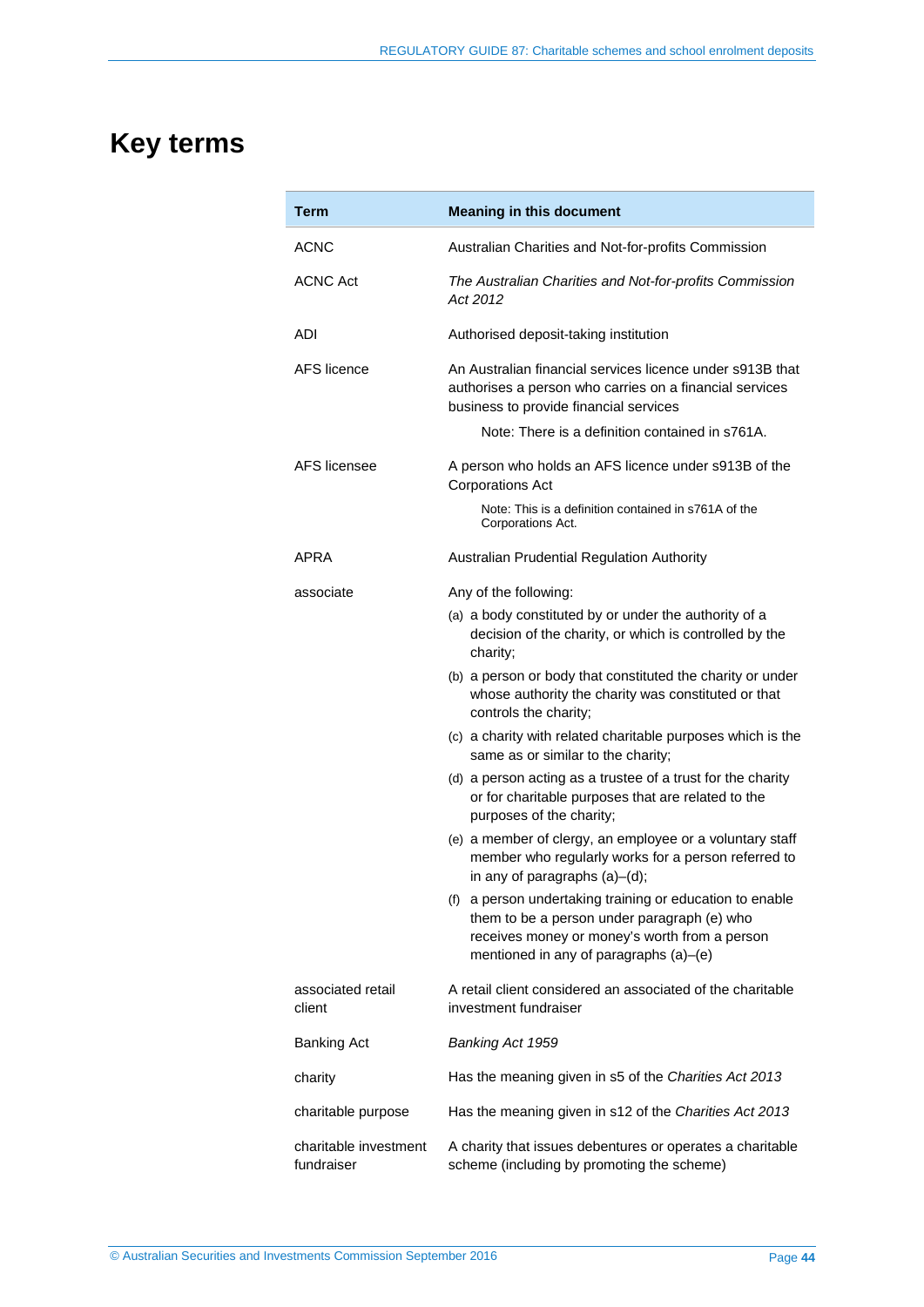| <b>Term</b>                      | <b>Meaning in this document</b>                                                                                                                                                                                                                                                                                                                        |
|----------------------------------|--------------------------------------------------------------------------------------------------------------------------------------------------------------------------------------------------------------------------------------------------------------------------------------------------------------------------------------------------------|
| charitable scheme                | A managed investment scheme that operates to promote<br>charitable purposes operated by a charitable investment<br>fundraiser                                                                                                                                                                                                                          |
| <b>Corporations Act</b>          | Corporations Act 2001, including regulations made for the<br>purposes of that Act                                                                                                                                                                                                                                                                      |
| debenture                        | A security that represents a body promising an investor to<br>repay money at a future point in time                                                                                                                                                                                                                                                    |
|                                  | Note: See s9 of the Corporations Act for the exact<br>definition.                                                                                                                                                                                                                                                                                      |
| debenture provisions             | The requirement in Pts 2L.1–2L.5 of the Corporations<br>Act.                                                                                                                                                                                                                                                                                           |
| financial product                | A facility through which, or through the acquisition of<br>which, a person does one or more of the following:                                                                                                                                                                                                                                          |
|                                  | • makes a financial investment (see s763B);                                                                                                                                                                                                                                                                                                            |
|                                  | • manages financial risk (see s763C);                                                                                                                                                                                                                                                                                                                  |
|                                  | • makes non-cash payments (see s763D)                                                                                                                                                                                                                                                                                                                  |
|                                  | Note: This is a definition contained in s763A of the<br>Corporations Act: see also s763B-765A.                                                                                                                                                                                                                                                         |
| fundraising provisions           | The requirements in Pts 6D.2-6D.3, Div 2 and Div 4 of<br>Pt 7.9, s992A, 992AA, 1017A, 1017B and s1017G of the<br>Corporations Act.                                                                                                                                                                                                                     |
| licensing provisions             | The requirement in s911A(1) for a person who carries on<br>a financial services business to hold an AFS licence and<br>comply with the obligations of holders of an AFS licence<br>in Pts 7.6-7.8 of the Corporations Act.                                                                                                                             |
| managed investment<br>scheme     | In general terms, a scheme that has the following<br>features:                                                                                                                                                                                                                                                                                         |
|                                  | • people contribute money or money's worth as<br>consideration to acquire rights (interests) to benefits<br>produced by the scheme (whether the rights are actual,<br>prospective or contingent and whether they are<br>enforceable or not);                                                                                                           |
|                                  | • any of the contributions are to be pooled, or used in a<br>common enterprise, to produce financial benefits, or<br>benefits consisting of rights or interests in property, for<br>the people (the members) who hold interests in the<br>scheme (whether as contributors to the scheme or as<br>people who have acquired interests from holders); and |
|                                  | • the members do not have day-to-day control over the<br>operation of the scheme (whether or not they have the<br>right to be consulted or to give directions)                                                                                                                                                                                         |
|                                  | Note: See s9 of the Corporations Act for the exact<br>definition.                                                                                                                                                                                                                                                                                      |
| managed investment<br>provisions | The requirements in Ch 5C of the Corporations Act                                                                                                                                                                                                                                                                                                      |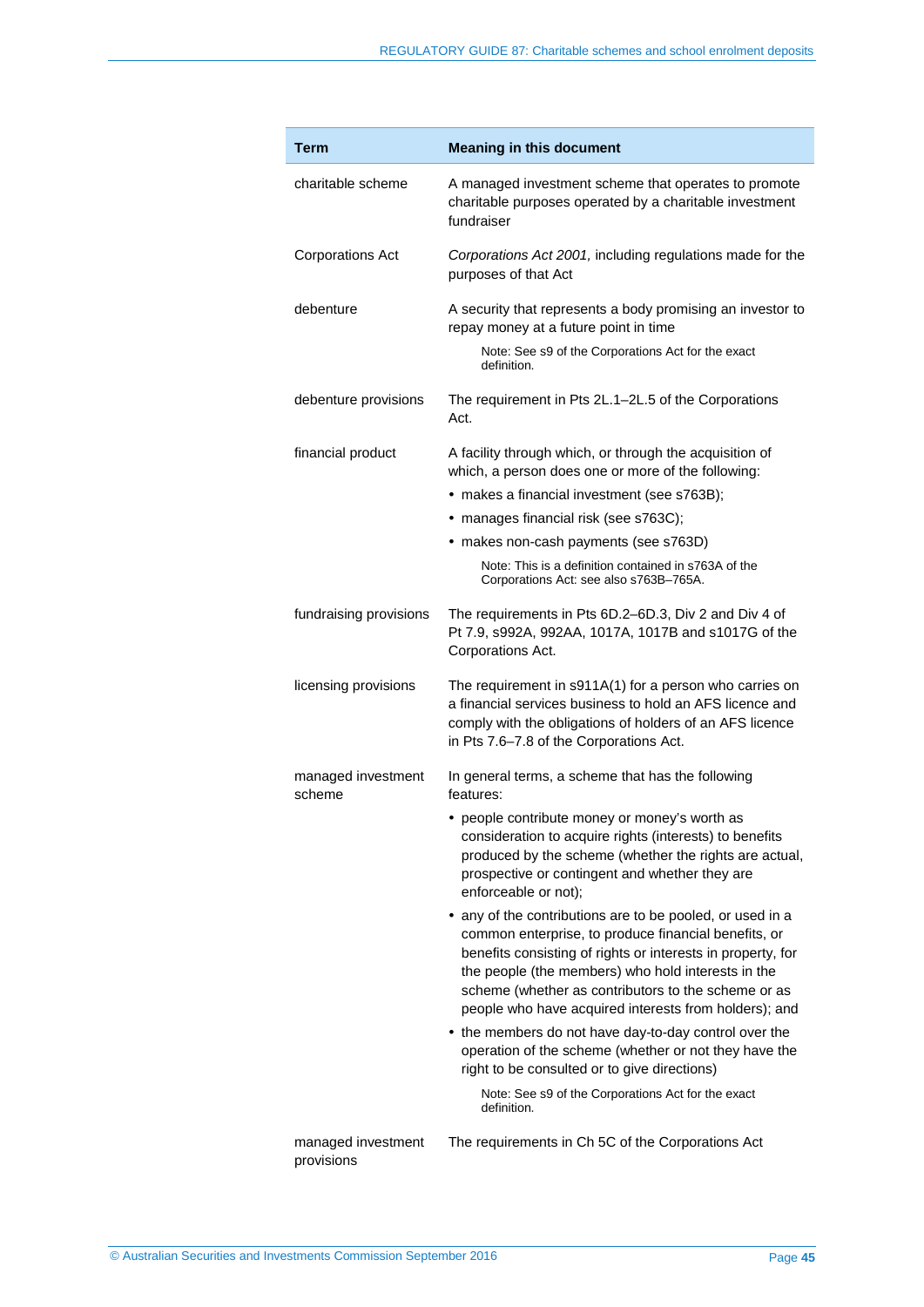| <b>Term</b>                                  | <b>Meaning in this document</b>                                                                                                                                                                                                                                                                                                                           |
|----------------------------------------------|-----------------------------------------------------------------------------------------------------------------------------------------------------------------------------------------------------------------------------------------------------------------------------------------------------------------------------------------------------------|
| non-associated retail<br>client              | A retail client not considered an associate of the<br>charitable investment fundraiser                                                                                                                                                                                                                                                                    |
| offer document                               | Any document that contains an offer or invitation to<br>subscribe or buy interests in a charitable scheme or<br>debentures in connection with a charitable investment<br>fundraiser                                                                                                                                                                       |
| PF 96 (for example)                          | An ASIC pro forma (in this example numbered 96)                                                                                                                                                                                                                                                                                                           |
| <b>Product Disclosure</b><br>Statement (PDS) | A document that must be given to a retail client in relation<br>to the offer or issue of a financial product in accordance<br>with Div 2 of Pt 7.9 of the Corporations Act                                                                                                                                                                                |
|                                              | Note: See s761A of the Corporations Act for the<br>exact definition.                                                                                                                                                                                                                                                                                      |
| retail charitable<br>investment fundraiser   | A charitable investment fundraiser that is not a wholesale<br>charitable investment fundraiser                                                                                                                                                                                                                                                            |
| retail client                                | An investor who would be regarded as acquiring financial<br>products as a retail client under s761G or 761GA of the<br>Corporations Act and Ch 7, Pt 7.1, Div 2 of the<br><b>Corporations Regulations</b>                                                                                                                                                 |
| RG 78 (for example)                          | An ASIC regulatory guide (in this example numbered 78)                                                                                                                                                                                                                                                                                                    |
| s912A (for example)                          | A provision of the Corporations Act (in this example<br>numbered 912A), unless otherwise specified                                                                                                                                                                                                                                                        |
| short-term investment                        | A debenture or interest in a charitable scheme issued by<br>a charitable investment fundraiser that is a short-term<br>investment as defined by RG 87.79.                                                                                                                                                                                                 |
| sponsor                                      | In relation to a charitable investment fundraiser, a person<br>who:                                                                                                                                                                                                                                                                                       |
|                                              | • has entered into and given to ASIC a deed poll:                                                                                                                                                                                                                                                                                                         |
|                                              | - in favour of each holder of a debenture or interest in<br>a managed investment scheme issued by each<br>charitable investment fundraiser for which the<br>sponsor has accepted an identification statement;<br>and                                                                                                                                      |
|                                              | - under which the sponsor covenants to guarantee the<br>performance of the charitable investment fundraiser<br>of its obligations under any debenture or interest in a<br>managed investment scheme to which the<br>identification statement relates, except any<br>debentures or interest issued after revocation of the<br>acceptance of lodgement; and |
|                                              | • we have not subsequently notified in writing is no<br>longer a sponsor for the purposes of Corporations<br>(Charitable Investment Fundraising) Instrument<br>2016/813, unless we have revoked the notification in<br>writing                                                                                                                            |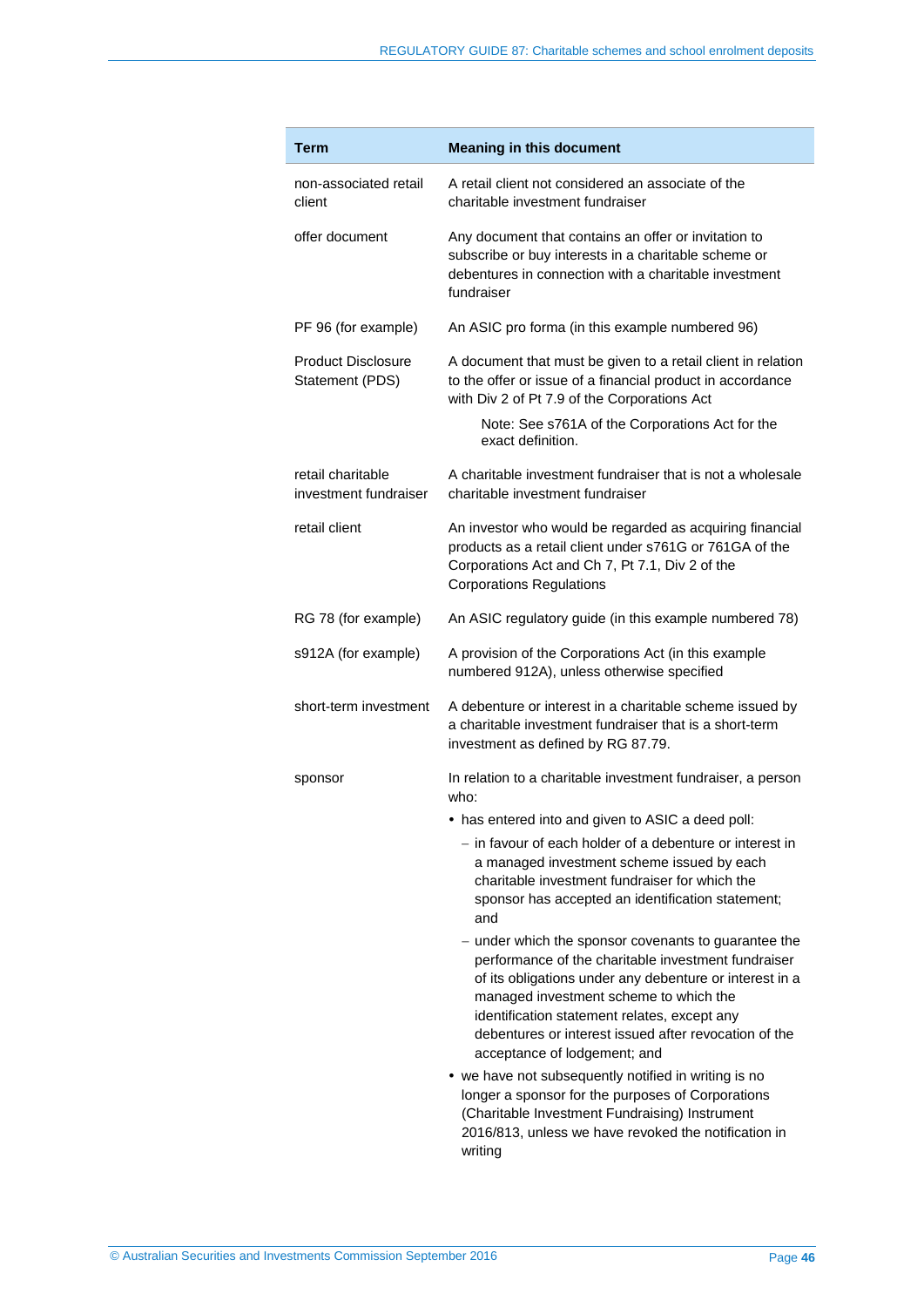| Term                                          | <b>Meaning in this document</b>                                                                                                                                         |
|-----------------------------------------------|-------------------------------------------------------------------------------------------------------------------------------------------------------------------------|
| wholesale charitable<br>investment fundraiser | A charitable investment fundraiser that has not issued<br>any debentures or interests in a charitable scheme to<br>non-associated retail clients after 31 December 2016 |
| wholesale investor                            | An investor who would be regarded as acquiring financial<br>products as a wholesale client under s761G or 761GA of<br>the Corporations Act                              |